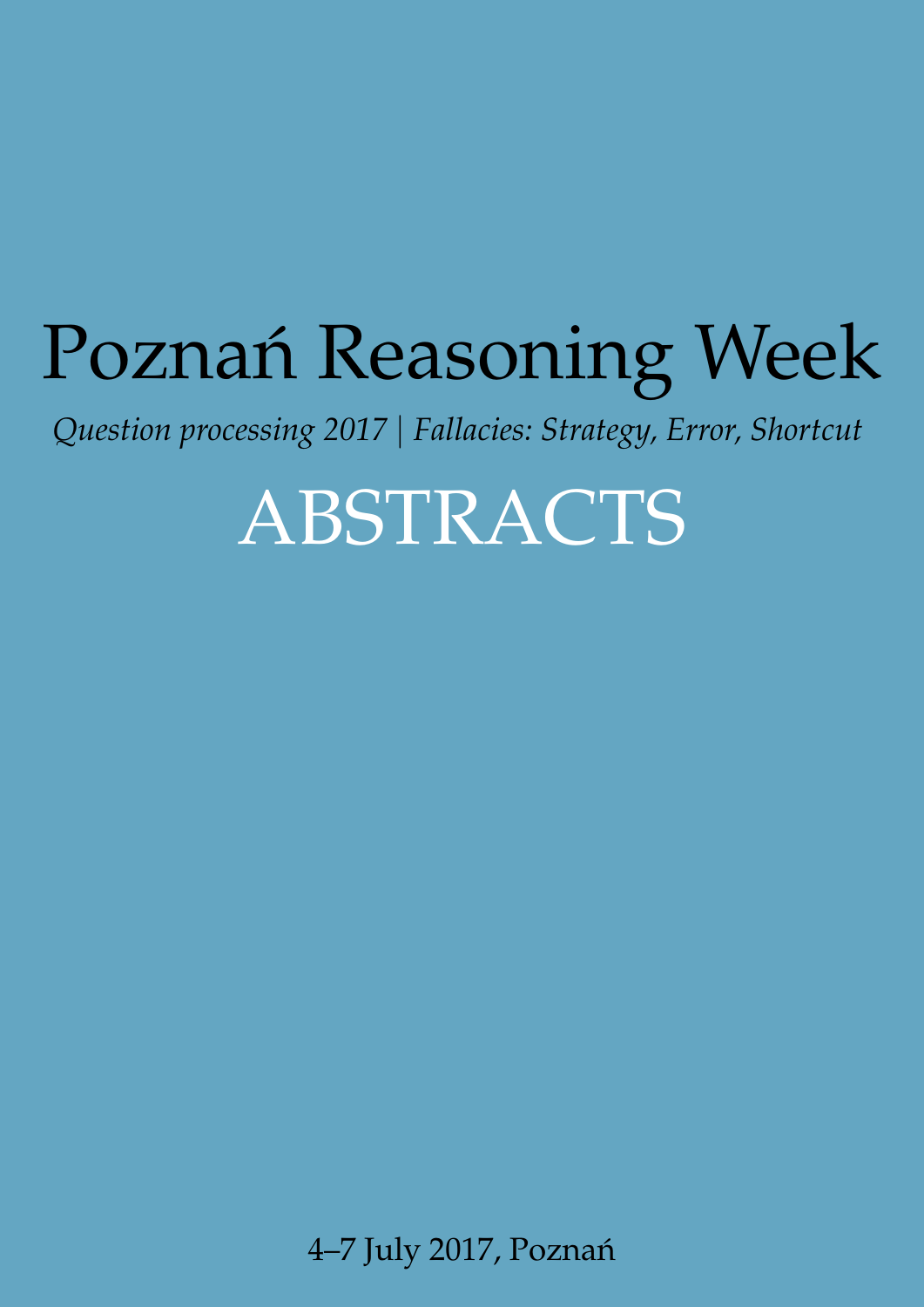#### About

Consisting of two workshops, Poznań Reasoning Week 2017 (PRW2017) brings together experts from various disciplines whose research offers both systematic and historical contributions to the study of individualas well as group-reasoning processes. This particularly includes, but is not restricted to, modelling these processes formally.

Recent years have witnessed a cognitive turn in logic, resulting in the inclusion of research areas in, among others, cognitive science, psychology, and computer science into logic's hard core. As a consequence, logic has become more capable of modelling actual cognitive activities of real rather than idealized agents.

Far from creating rivalry with mathematical logic, this marks a next step in the development of logic. But it also reminds us that logic had for many centuries entertained a close and rather natural relation to the study of human reasoning and, insofar as externalized reasoning is concerned, also to rhetoric and dialectic.

In 2017 we would like to address:

- Question processing (QuestPro 2017).
- Fallacies: Strategy, Error, Shortcut (SES 2017).

#### Key-notes

(QuestPro) *Edgar Onea Gáspár* (University of Göttingen, Germany) (QuestPro) *Emmanuel Genot* (Lund University, Sweden) (QuestPro) *Jonathan Ginzburg* (Université Paris-Diderot, France) (QuestPro) *Andrzej Wi´sniewski* (Adam Mickiewicz University, Poland) (SES) *Iris van Rooij* (Radboud University and Donders Institute for Brain, Cognition and Behavior, Nijmegen, The Netherlands) (SES) *Patricia Rich* (Philosophy, Hamburg University, Germany) in Poznań)

#### Acknowledgements

Poznań Reasoning Week Multi-conference is *endorsed by*: [Polish Society for Cognitive Science](http://ptkogni.amu.edu.pl/english/)

PRW 2017 is *hosted by* the [Department of Logic and Cognitive Science,](http://kognitywistyka.amu.edu.pl/en/) [Institute of Psychology,](http://www.psychologia.amu.edu.pl/en/home/) [Adam Mick](http://international.amu.edu.pl/)[iewicz University,](http://international.amu.edu.pl/) Poznań, Poland.

PRW 2017 is supported by funds of the National Science Centre, Poland DEC-2012/04/A/HS1/00715; SASPRO program, Bratislava, Slovakia and Hultengrens fund, Lund University, Sweden.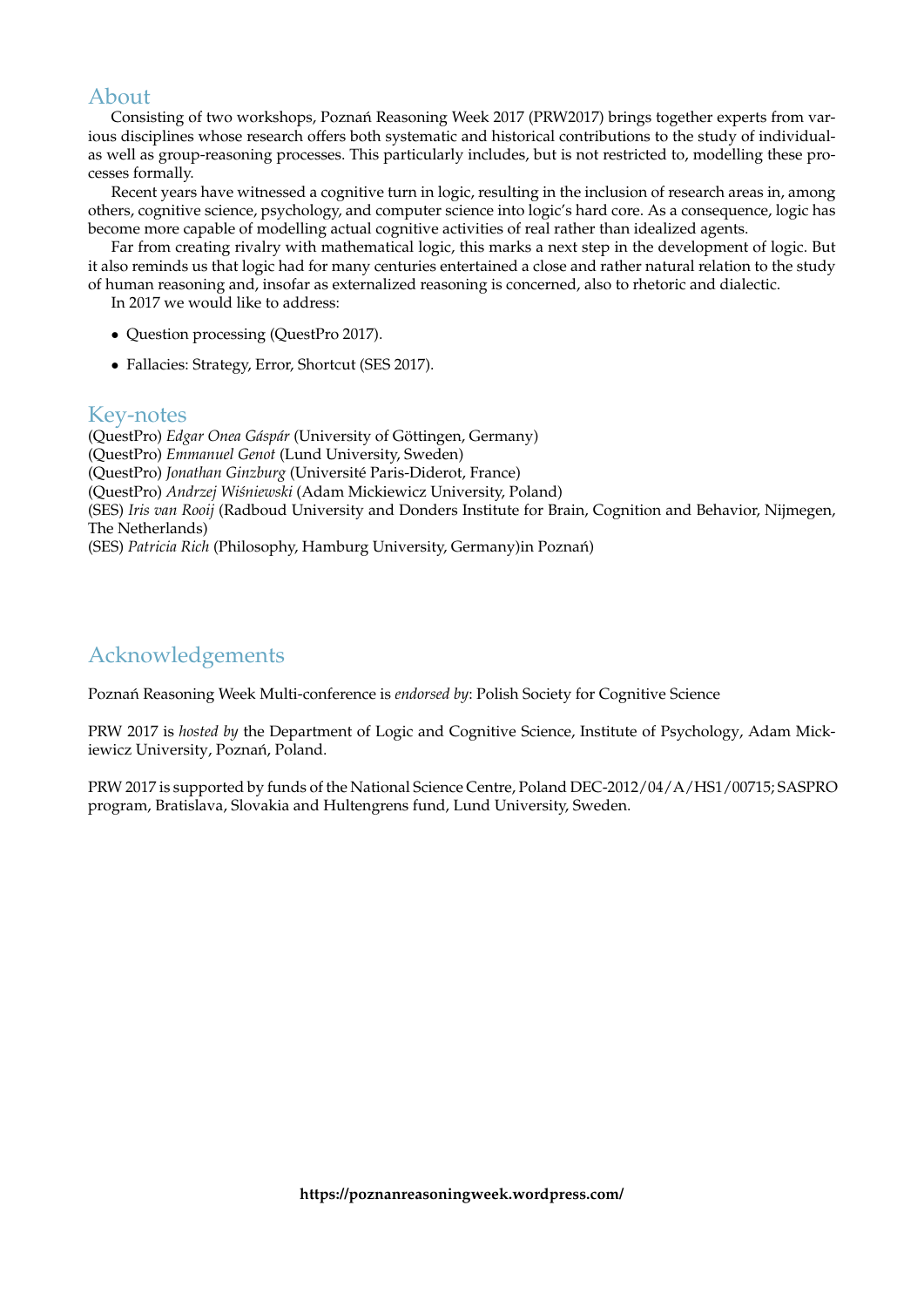### **Contents**

| I            | Program                                                                                                                                          | 3  |
|--------------|--------------------------------------------------------------------------------------------------------------------------------------------------|----|
| $\mathbf{I}$ | Question processing (QuestPro 2017)                                                                                                              | 6  |
|              | Raising and answering questions in discourse and grammar<br>Edgar Onea Gáspár                                                                    | 7  |
|              | The Sherlock Holmes Sense of Revision<br>Emmanuel Genot                                                                                          | 8  |
|              | <b>How Questions Emerge</b><br>Jonathan Ginzburg                                                                                                 | 10 |
|              | Basic concepts of Inferential Erotetic Logic in view of generalized entailment<br>Andrzej Wiśniewski                                             | 11 |
|              | Semantic Approaches to Questions and Pragmatised Languages<br>Moritz Cordes                                                                      | 12 |
|              | Investigation of the soundness of teachers' questions using inferential erotetic logic<br>Ahmet Kilinc, Sirin Yilmaz                             | 15 |
|              | Expressivism, Question Substitution and Evolutionary Debunking<br>Christos Kyriacou                                                              | 19 |
|              | <b>Erotetic Decomposition Principle and Paraphrasing Questions</b><br>Paweł Łupkowski                                                            | 22 |
|              | (Dynamic) Epistemic Interpretation for Erotetic Search Scenarios<br>Michal Peliš, Paweł Łupkowski, Ondrej Majer, Mariusz Urbański                | 25 |
|              | Application of e-scenarios for investigation and formalisation of reasonings included in<br>Summa theologica by st. T. Aquinas<br>Paweł Świeczka | 30 |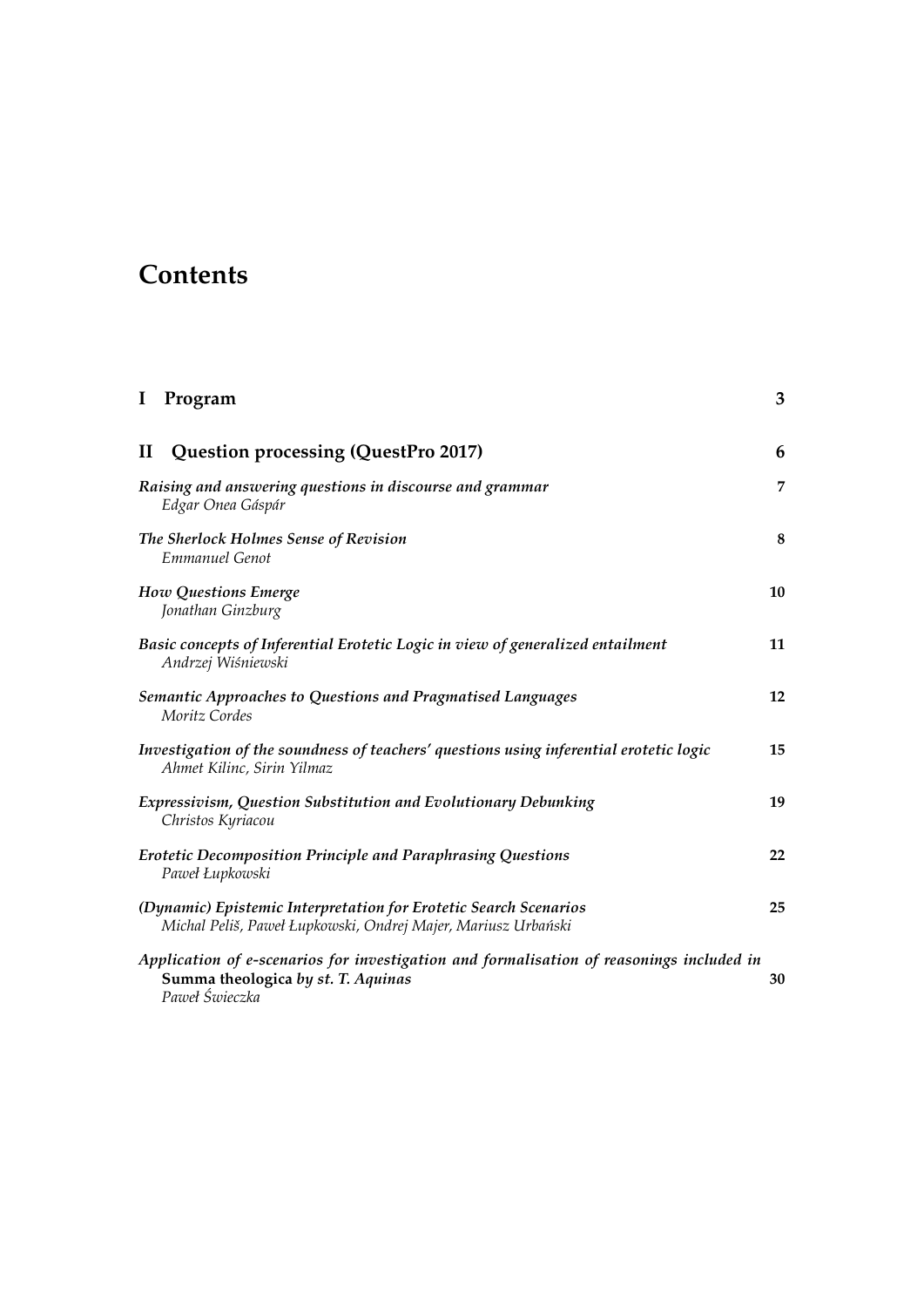| Fallacies: Strategy, Error, Shortcut (SES 2017)<br>III                                                                          | 34 |
|---------------------------------------------------------------------------------------------------------------------------------|----|
| The tractability fallacy of bounded or ecological rationality<br>Iris van Rooij                                                 | 35 |
| <b>Better Lessons from Ecological Rationality</b><br>Patricia Rich                                                              | 36 |
| The fate of fallacies: The Port-Royal turn<br>Michel Dufour                                                                     | 37 |
| Bayesian Argumentation and the Value of Logical Validity<br>Benjamin Eva                                                        | 39 |
| <b>Fallacies of Language</b><br>Martin Hinton                                                                                   | 40 |
| Choosing Your Nonmonotonic Logic: A Shopper's Guide<br><b>Ulf Hlobil</b>                                                        | 43 |
| Informal Fallacies as Hidden Heuristics: How Much Depends Upon a Dual-Process Model<br>of Cognition?<br>John Huss               | 46 |
| Disagreement, misunderstanding and the straw man fallacy: The good, the bad and the ugly<br>in argumentation<br>Marcin Lewiński | 47 |
| Risk-Averse or Risk-Seeking? The Influence of Loss in Preference Reversal<br>Yong Lu                                            | 50 |
| Critical discussions, Ought-propositions, and Is-propositions<br>Tomáš Ondráček                                                 | 54 |
| <b>Mathematical Mistakes</b><br>Jerzy Pogonowski                                                                                | 57 |
| Reasoning about Referential Language Games in Dynamic Epistemic Logic<br>Iris van de Pol                                        | 58 |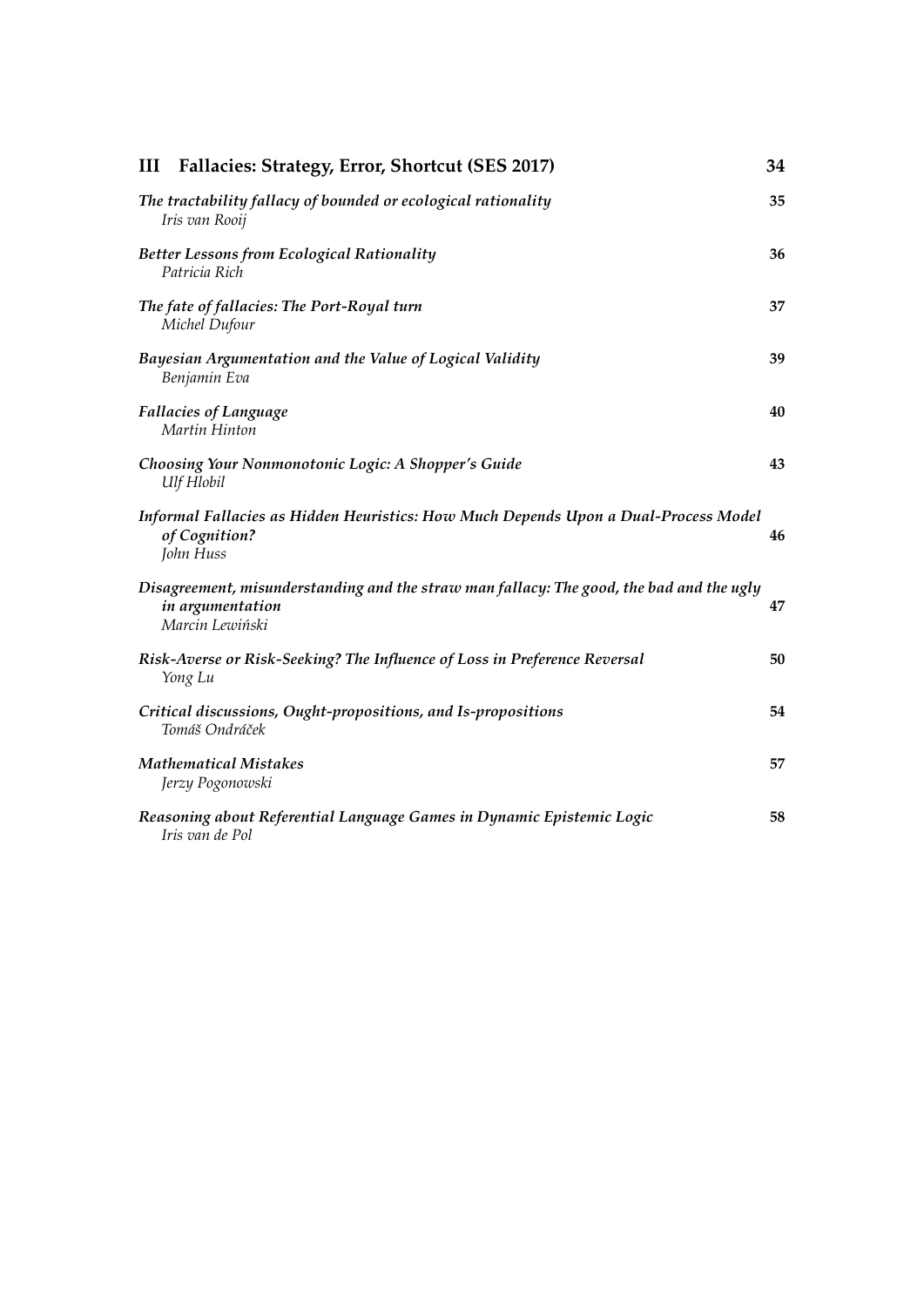# **Part I**

# <span id="page-4-0"></span>**Program**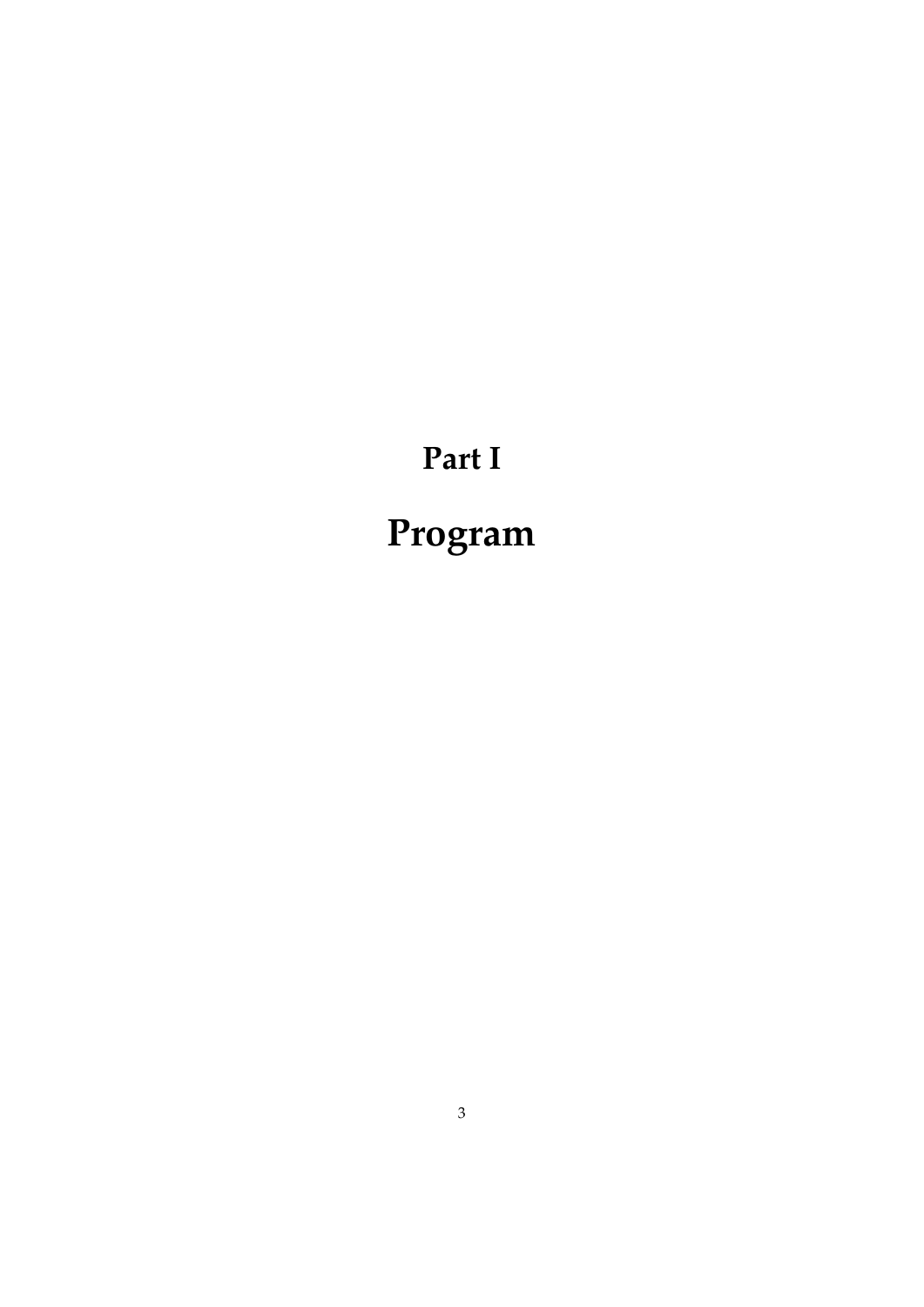#### Poznań Reasoning Week 2017 4-7.07.2017

### **QuestPro 4th July (Tuesday)**

| 10.15-11.15 | [Key-note] Andrzej Wiśniewski, Basic concepts of Inferential Erotetic Logic |  |  |  |  |
|-------------|-----------------------------------------------------------------------------|--|--|--|--|
|             | in view of generalized entailment                                           |  |  |  |  |
| 11.15-11.30 | Coffee                                                                      |  |  |  |  |
| 11.30-12.15 | Moritz Cordes, Semantic Approaches to Questions and Pragmatised             |  |  |  |  |
|             | Languages                                                                   |  |  |  |  |
| 12.15-13.00 | Paweł Łupkowski, Erotetic Decomposition Principle and Paraphrasing          |  |  |  |  |
|             | <i><u><b>Ouestions</b></u></i>                                              |  |  |  |  |
| 13.00-14.30 | Lunch                                                                       |  |  |  |  |
| 14.30-15.30 | [Key-note] Emmanuel Genot, The Sherlock Holmes Sense of Revision            |  |  |  |  |
| 15.30-16.15 | Pawel Świeczka, Application of e-scenarios for investigation and formalisa- |  |  |  |  |
|             | tion reasoning's included in Summa theologica by st. T. Aquinas             |  |  |  |  |
| 16.15-16.55 | Michal Peliš, Paweł Łupkowski, Ondrej Majer, Mariusz Urbański,              |  |  |  |  |
|             | (Dynamic) Epistemic interpretation of Erotetic Search Scenarios             |  |  |  |  |
| 18.00       | PRW kickstart reception                                                     |  |  |  |  |

### **QuestPro 5th July (Wednesday)**

| 10.30-11.30 | [Key-note] Jonathan Ginzburg, How Questions Emerge                      |
|-------------|-------------------------------------------------------------------------|
| 11.30-11.45 | Coffee                                                                  |
| 11.45-12.30 | Ahmet Kilinc, Sirin Yilmaz, Investigation of the soundness of teachers' |
|             | questions using inferential erotetic logic                              |
| 12.30-13.15 | Christos Kyriacou, Expressivism, Question Substitution and Evolutionary |
|             | Debunking                                                               |
| 13.15-14.30 | Lunch                                                                   |
| 14.30-15.30 | [Key-note] Edgar Onea Gáspár, Raising and answering questions in        |
|             | discourse and grammar                                                   |
| 15.30-16.30 | General discussion (moderator: Andrzej Wiśniewski)                      |
|             |                                                                         |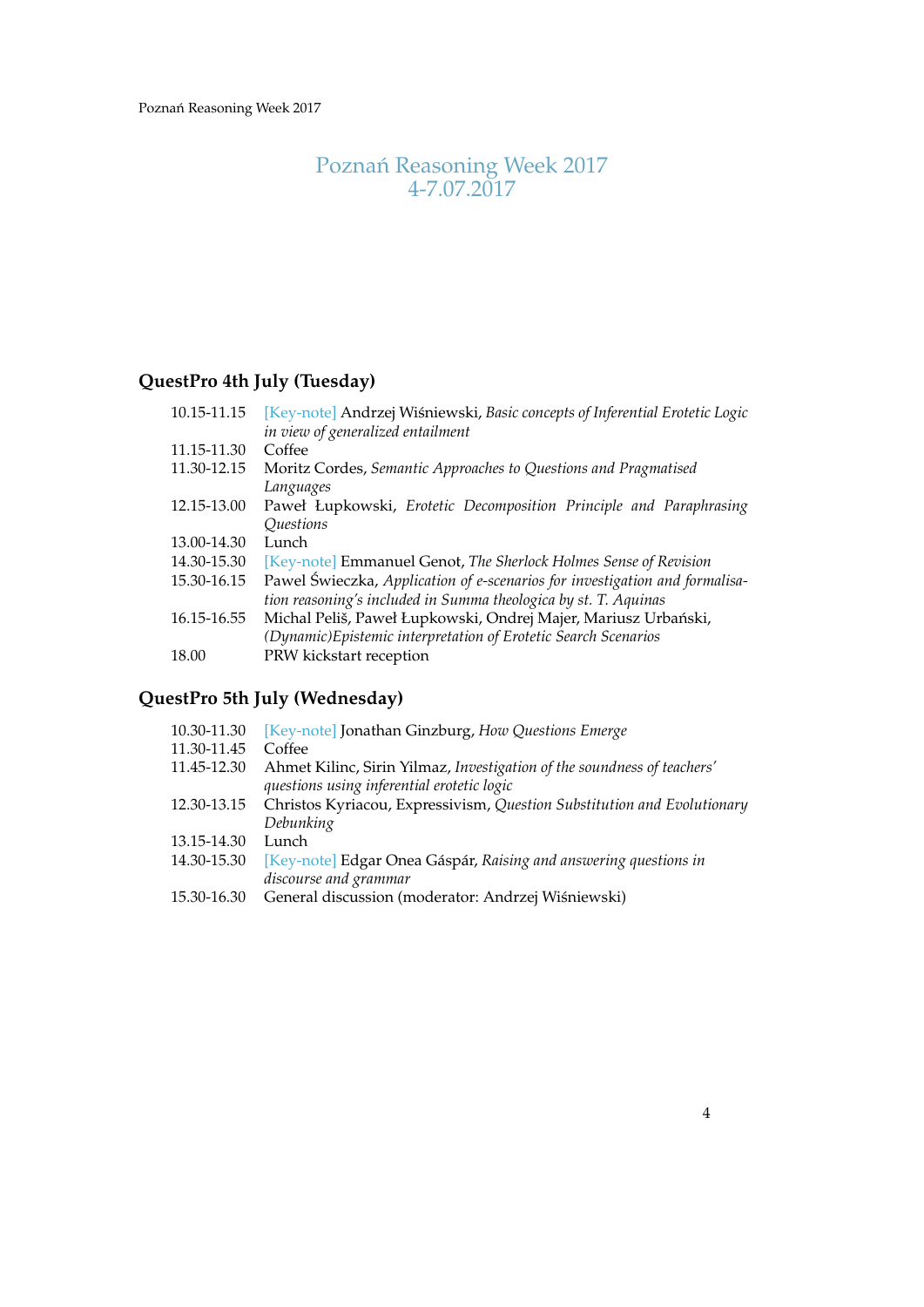#### Poznań Reasoning Week 2017 4-7.07.2017

### **SES 6th July (Thursday)**

| rationality<br>Ulf Hlobil, Choosing Your Nonmonotonic Logic: A Shopper's Guide<br>Iris van de Pol, Reasoning about Referential Language Games in Dynamic<br>Epistemic Logic |
|-----------------------------------------------------------------------------------------------------------------------------------------------------------------------------|
|                                                                                                                                                                             |
|                                                                                                                                                                             |
|                                                                                                                                                                             |
|                                                                                                                                                                             |
|                                                                                                                                                                             |
| Benjamin Eva, Bayesian Argumentation and the Value of Logical Validity                                                                                                      |
| John Huss, Informal Fallacies as Hidden Heuristics: How Much Depends                                                                                                        |
| Upon a Dual-Process Model of Cognition?                                                                                                                                     |
|                                                                                                                                                                             |
| Jerzy Pogonowski, Mathematical Mistakes                                                                                                                                     |
| Official dinner                                                                                                                                                             |
|                                                                                                                                                                             |

### **SES 7th July (Friday)**

| 10.00-11.00 | [Key-note] Patricia Rich, Better Lessons from Ecological Rationality      |
|-------------|---------------------------------------------------------------------------|
| 11.10-11.50 | Yong Lu, Risk-Averse or Risk-Seeking? The Influence of Loss in Preference |
|             | Reversal                                                                  |
| 11.50-12.30 | Michel Dufour, The fate of fallacies: The Port-Royal turn                 |
| 12.40-14.00 | Lunch                                                                     |
| 14.00-14.40 | Marcin Lewiński, Disagreement, misunderstanding and the straw man         |
|             | fallacy: The good, the bad and the ugly in argumentation                  |
| 14.50-15.30 | Martin Hinton, Fallacies of Language                                      |
| 15.30-16.10 | Coffee                                                                    |
| 16.10-16.50 | Tomáš Ondráček, Critical discussions, Ought-propositions,                 |
|             |                                                                           |
|             | and Is-propositions                                                       |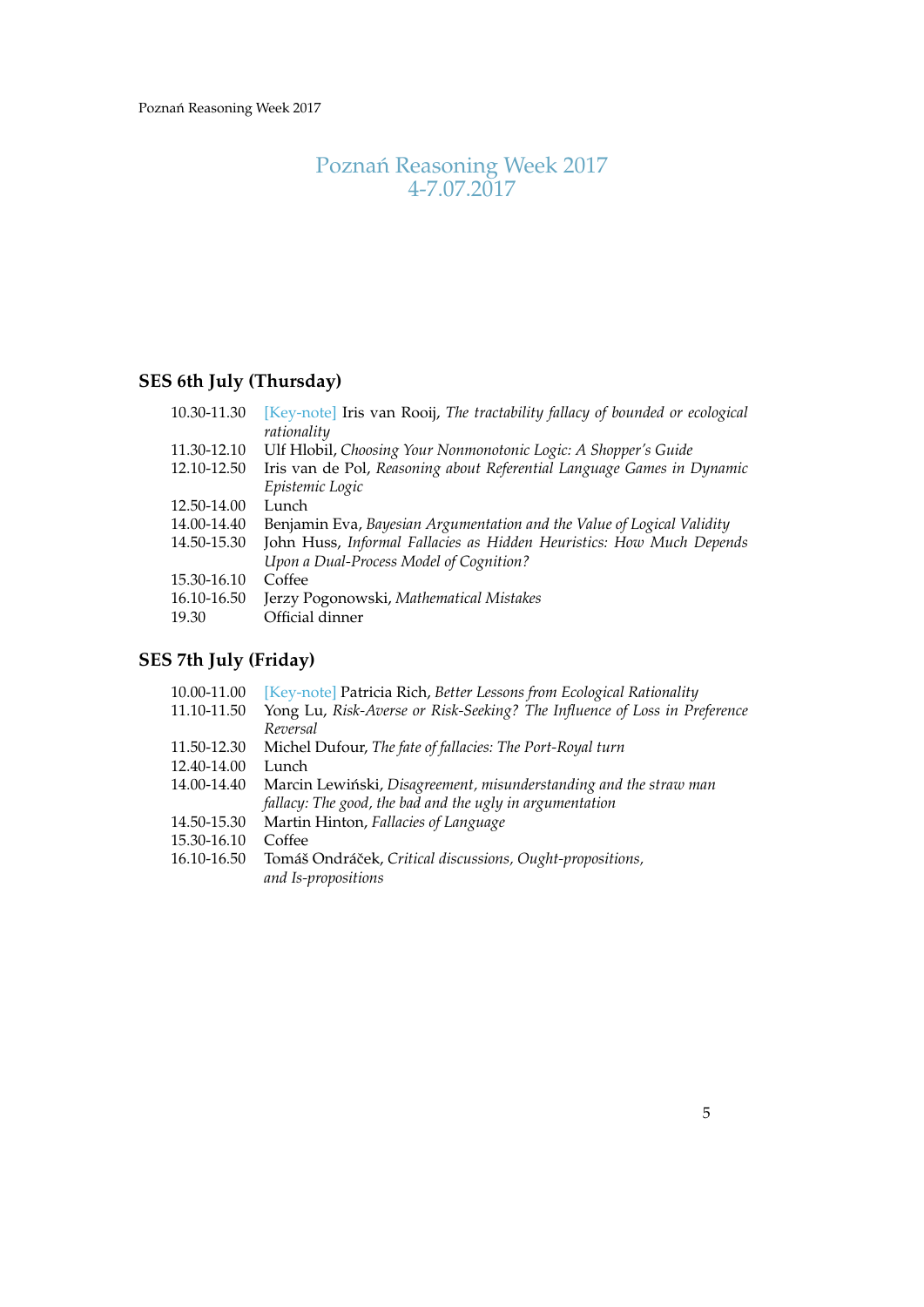# **Part II**

# <span id="page-7-0"></span>**Question processing (QuestPro 2017)**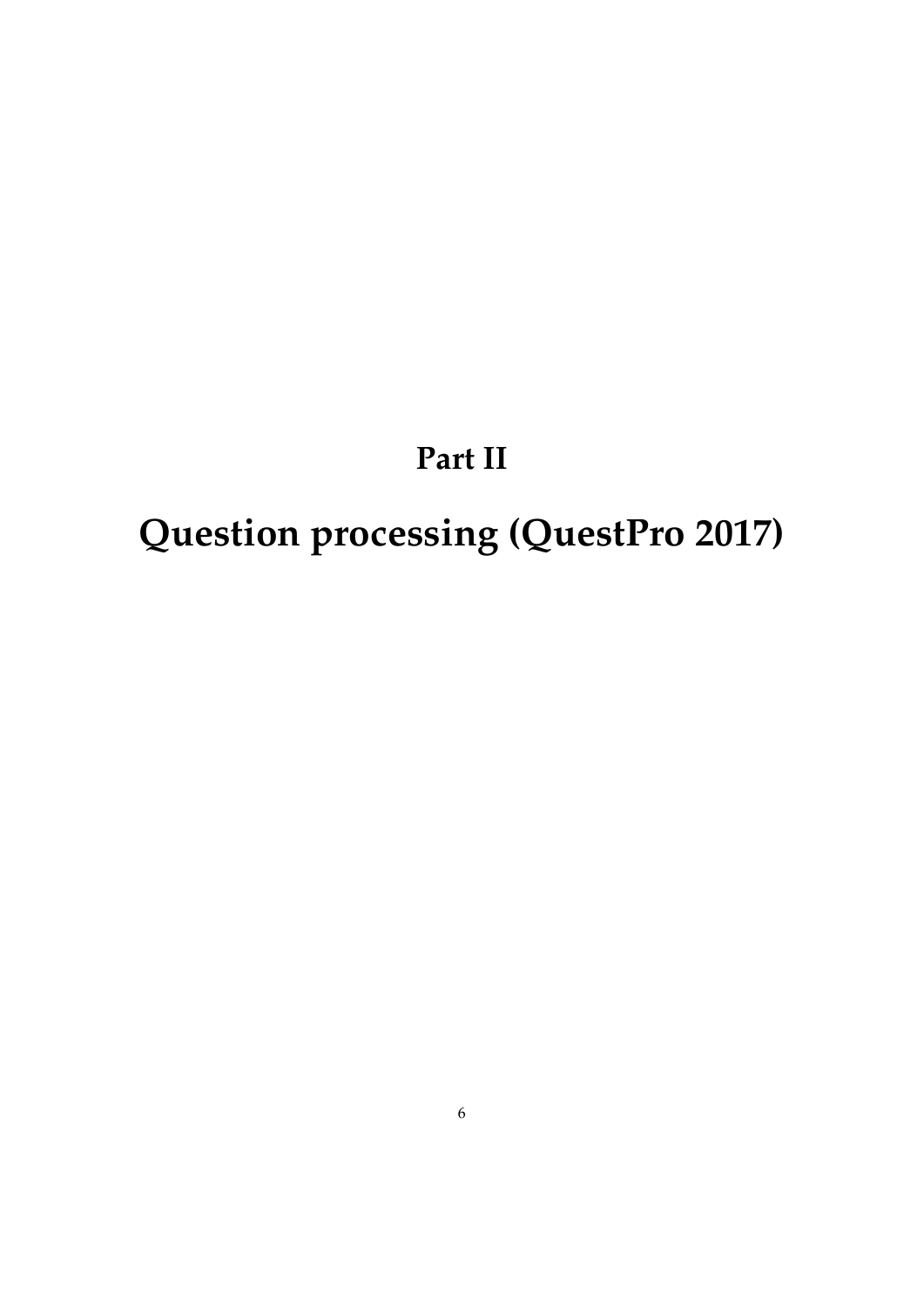### <span id="page-8-0"></span>*Raising and answering questions in discourse and grammar*

Edgar Onea Gáspár *University of Göttingen, Germany* [edgar.onea@zentr.uni-goettingen.de](mailto:edgar.onea@zentr.uni-goettingen.de)

As argued in van Kuppevelt (1995), assertions play a dual role in the erotetic structure of discourse. On the one hand, they answer some question under discussion, but on the other hand, they may also act as "feeders" for novel questions to be discussed in discourse. While the first aspect has been very much discussed in recent linguistic literature following up on Roberts (1996), the second aspect has gone widely unnoticed, because there was no grammatical implication of the claim. In Onea (2016) I have argued that natural language grammar is sensitive to this dual nature of assertions, showing for example how the semantics of indefinites relates to the way in which questions are licensed by assertions in discourse. In the talk I will concentrate on nominal appositives and non-restrictive relative clauses. I will propose an analysis of these constructions as answering a QUD raised by the host matrix clause. In trying to formally capture this, I will introduce the notion of potential questions and propose a certain number of constraints on the erotetic structure of discourse. One important topic will be the asymmetry of speaker and addressee based handling of the common ground information and assumptions about salient questions at any time in discourse development.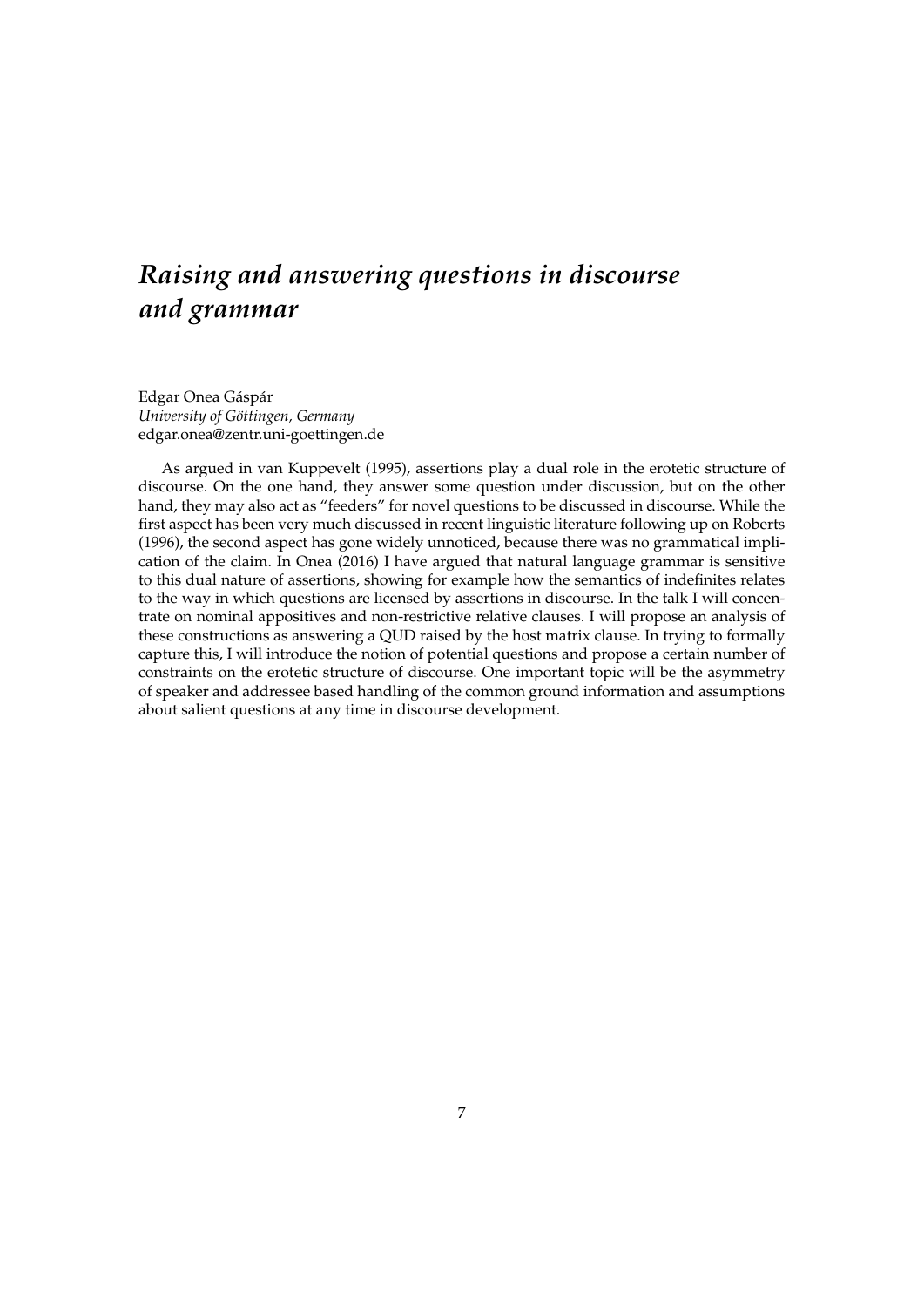### <span id="page-9-0"></span>*The Sherlock Holmes Sense of Revision*

Emmanuel Genot *Lund University, Sweden* [emmanuel.genot@fil.lu.se](mailto:emmanuel.genot@fil.lu.se)

In the late 1980s, Merill B. and J. Hintikka proposed a reconstruction of the "Sherlock Holmes sense of deduction" (Hintikka & HIntikka, 1983, 1989). Before the Hintikkas, the consensus about Sherlock Holmes' deductions, at least among philosophers and logicians who have considered the questions, had been that Holmes' deductions were either enthymematic or ampliative. The Hintikkas argued that, appearances notwithstanding, Holmesian inferences were indeed ampliative, but that deduction played a strategic role in ampliation: Holmes draws conclusions by strengthening the premises he reasons from with answers to questions (ampliation) but select the questions based on the anticipation of the deductive consequences of their potential answers (deduction). An important aspect of the Hintikkas' model was the idea that the source of answers can be thought of indifferently as external to the inquirer (Nature) or internal (Inquirer's memory), as part of a naturalistic agenda.

After M.B. Hintikka's demise, Hintikka went on to develop the logical foundations of the model which became the Interrogative Model of Inquiry (IMI). The naturalistic agenda was all but forgotten, as well as the relation between question-selection and memory. The formal results of the IMI focused on the relations between deduction simpliciter and deduction-cuminterrogation, and established in particular in which sense the role of deduction can be thought of as instrumental. Hintikka and his collaborators also discussed the relations between the IMI and other trends in formal epistemology, in particular nonmonotonic logics, and AGM belief revision theory, from a critical standpoint. They proposed an extension of their model and conjectured that it could be strengthened to offer an alternative to AGM revision and nomonotonic logics (Hintikka, Halonen & Mutanen, 1999).

The conjecture was later proved correct but with some qualifications: Hintikka's method for handling nonmonotonic reasoning was provably related to well-known contraction operators that do not verify all the AGM axioms (Genot 2009, Genot 2011a). Hence, Hintikka's misgivings were also by the same token proved partially ill-founded. However, these results did not respond to the main criticism addressed by Hintikka to AGM and non-AGM belief revision operators, namely that it collapses revision into a one-shot operation that presupposes a "fall-back theory", whereas selecting candidates for revision is a also a strategic process (Genot, 2011b).

In this presentation, I will argue that the the key to understand this process is to look at it as an inquiry process that involves the inquirer's memory and perception, not only for the purpose of choosing what to retain and what to cut out, but also what new information to take on board. I will support my argument with a recent re-evaluation of the Hintikkas' program (Genot, 2017) and will illustrate it with one of the Hintikka's favorite examples, Holmes' reasoning in The Case of Silver Blaze (Hintikka & Hintikka 1989; Hintikka & Halonen, 2005; Genot & Jacot, 2012; Genot, 2017).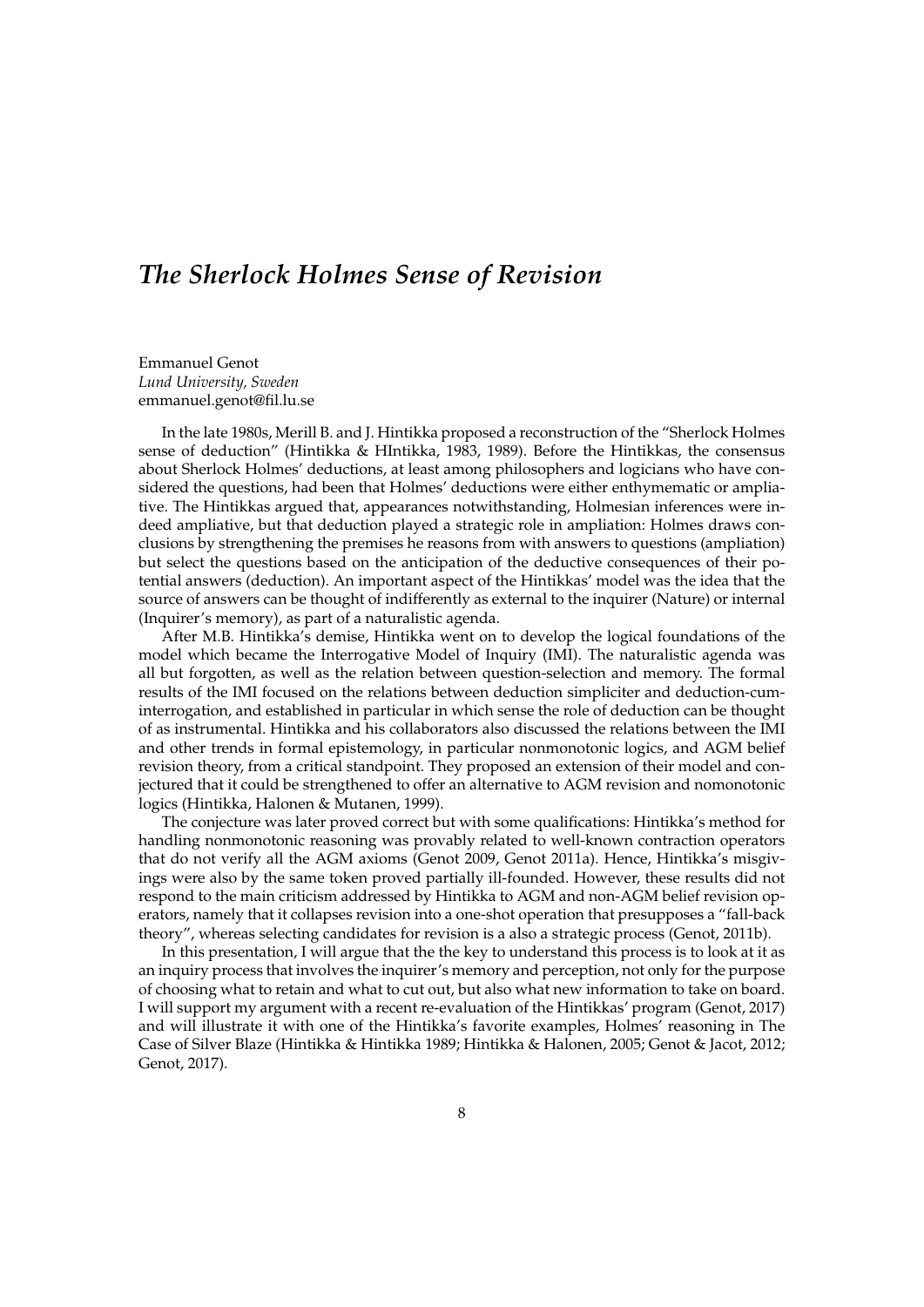#### **Bibliography**

Genot (2009), The game of inquiry: the interrogative approach to inquiry and belief revision theory, *Synthese*, 171:271–289.

Genot (2011a), *Incision by Bracketing: An Implementation of Kernel Contraction in Hintikka's Tableaux System* (Unpublished manuscript).

Genot (2011b), *The Best of All Possible Worlds: Where Interrogative Games Meet Research Agendas*, in E.J. Olsson, S. Enqvist (eds.), Belief Revision Meets Philosophy of Science, Springer.

Genot (2017), Strategies of inquiry: The 'Sherlock Holmes sense of deduction' revisited, *Synthese*, doi:10.1007/s11229-017-1319-x.

Genot & Gulz (2015), *The Interrogative Model of Inquiry and Inquiry Learning*, in C. Baskent (ed.), Perspectives on Interrogative Models of Inquiry, Springer.

Genot & Jacot (2012), How can yes-no questions be informative before they are answered? Strategic information in interrogative games, *Episteme*, 9:2 189–204.

Hintikka & Hintikka (1983), *Sherlock Holmes confronts modern logic: Toward a theory of informationseeking through questioning*. In U. Eco & T. A. Sebeok (Eds.), The sign of three: Peirce, Dupin, Holmes. Bloomington: Indiana University Press.

Hintikka & Halonen (2005). Explanation: Retrospective reflections. *Synthese*, 143, 207–222.

Hintikka, Halonen & Mutanen (1999), *Interrogative logic as a general theory of reasoning*. In J. Hintikka, Inquiry as inquiry: A logic of scientific discovery. Dordrecht: Kluwer.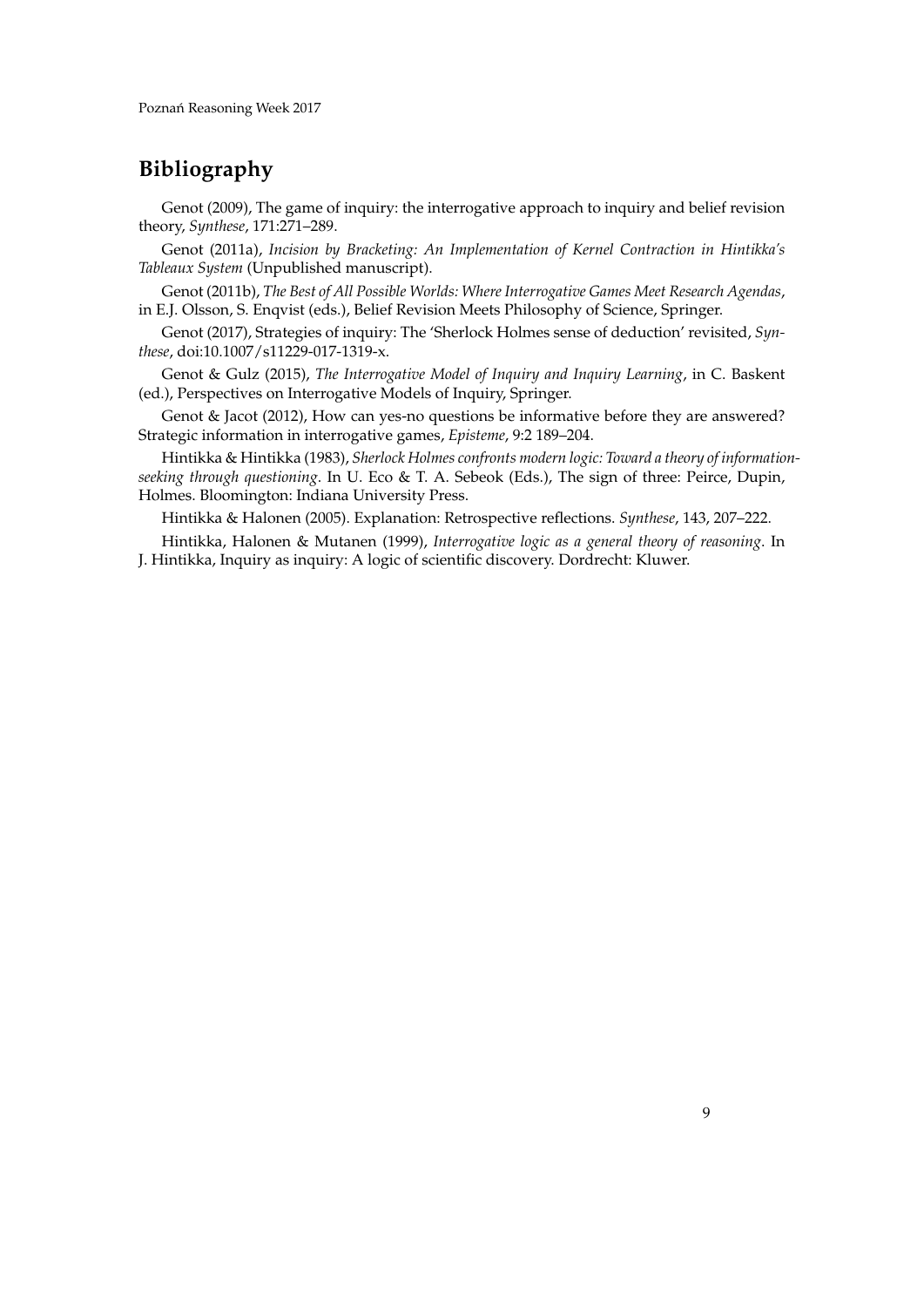### <span id="page-11-0"></span>*How Questions Emerge*

Jonathan Ginzburg *Université Paris-Diderot, France* [yonatan.ginzburg@univ-paris-diderot.fr](mailto:yonatan.ginzburg@univ-paris-diderot.fr)

In this talk I will address two related issues. The first is how children begin to understand questions.

I will present data from corpora in English and experiments in German about the order of emergence of questions. I will suggest that the data goes against some obvious semantic complexity notions of questions and will propose an explanation based on how questions are grounded in interaction. I will also consider how questions structure conversations (or 'language games' [Wittgenstein] or 'speech genres' [Bakhtin]). I will sketch a general structure for these, which argues for different complexities of such games. It is within a certain class of such games that the understanding of questions emerges.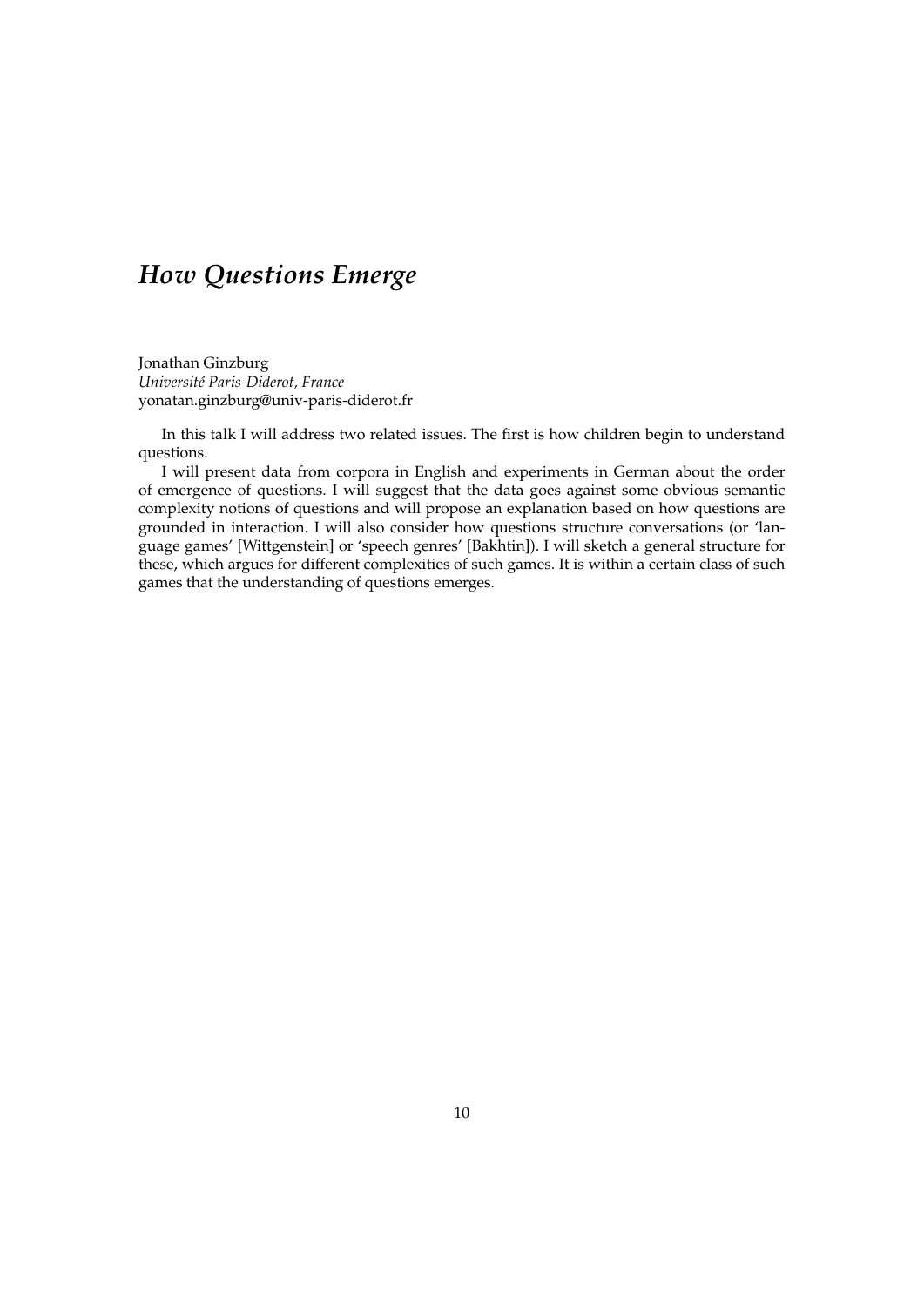### <span id="page-12-0"></span>*Basic concepts of Inferential Erotetic Logic in view of generalized entailment*

Andrzej Wiśniewski *Adam Mickiewicz University, Poland* [Andrzej.Wisniewski@amu.edu.pl](mailto:Andrzej.Wisniewski@amu.edu.pl)

Generalized entailment (cf. [2]) is a semantic relation between a family of sets of well-formed formulas and a set of well-formed formulas. Both single-conclusion entailment and multipleconclusion entailment can be modelled in terms of generalized entailment. Moreover, one can explicate interrogative entailment understood in the Hamblin-Groenendijk/Stokhof manner by means of generalized entailment. In my talk I will point out some connec- tions between generalized entailment and the basic concepts of Inferential Erotetic Logic (cf. [1]).

#### **Bibliography**

[1] A. Wi´sniewski. *Questions, Inferences, and Scenarios*. College Publications, London, 2013. [2] A. Wi´sniewski. Generalized entailments. *Logic and Logical Philosophy*, 2017. DOI: 10.12775/LLP.2017.014.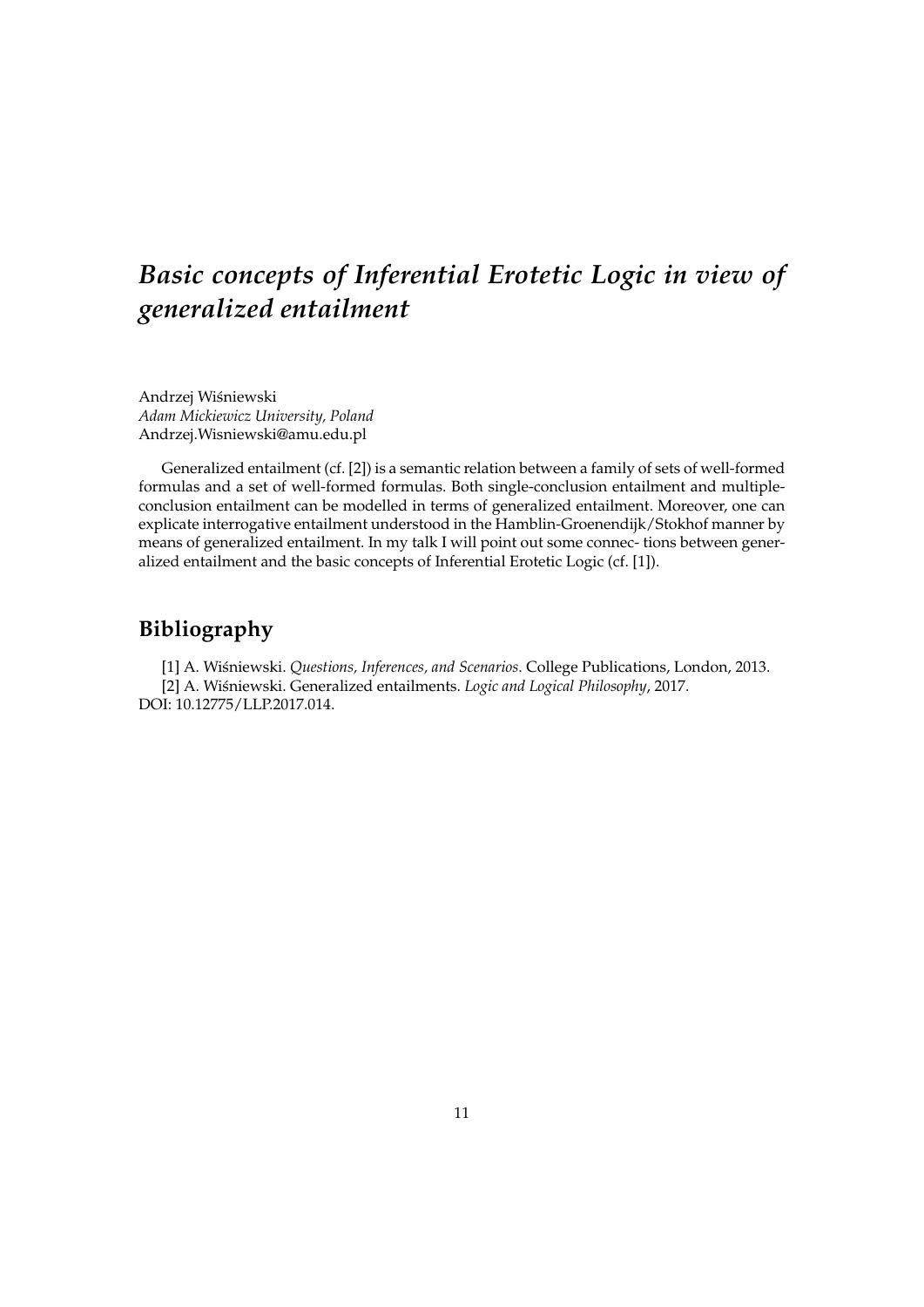### <span id="page-13-0"></span>*Semantic Approaches to Questions and Pragmatised Languages*

Moritz Cordes *University of Greifswald, Germany* <cordesm@uni-greifswald.de>

In Inquisitive Semantics the unification of items from declarative and inquisitive languages is occasionally presented as a major advantage with regard to Partition Semantics. My talk will question that advantage on the basis of it being only a relative advantage compared to Partition Semantics. With regard to scenarios of asking and answering in science and everyday life the unification result of Inquisitive Semantics seems artificial and actually excludes linguistic phenomena that are on a par with questions. In the latter part of the talk an approach is briefly sketched that, from the outset, locates declarative and inquisitive sentences within one continuum by sticking to pragmatised languages.

Partition Semantics and Inquisitive Semantics are two approaches to questions that have received a lot of attention in the last two decades. Both approaches are semantic in the sense that they start from a set of possible worlds an then try to assemble certain set theoretic constructs that are meant to represent questions. Partition Semantics [\[3\]](#page-15-0) sees questions as at least twoelement sets of mutually exclusive, non-empty sets of possible worlds that together exhaust the set of all possible worlds. Every member set of such a partition represents a direct answer. Since there are at least two such member sets there is always a true choice between at least two direct answers. And since the set of all possible worlds is exhausted questions cannot exclude any possiblities by way of a presupposition.

Inquisitive Semantics [\[2\]](#page-15-1) drops both features. Questions are still sets of sets of possible worlds but niether are they exhaustive nor are they mutually exclusive. That way Inquisitive Semantics menages to implement presuppositions and no-choice-"questions" that present only one option. Of course, when only one option is presented and when that option excludes some possible worlds, what you have is equivalent to a proposition in the sense of the model theoretic counterpart of a statement. Thus, Inquisitive Semantics allows to represent declarative and inquisitive sentences as the same kind of model theoretic entities. This is the Inquisitive Semantics unification result.

This result can be recognized as an advantage of Inquisitive Semantics against Partition Semantics. But with respect to natural language it is hard to see what that unification result tells us. Do we now know that what we mean by question sentences and what we mean by declarative sentences is the same kind of thing? This does not seem plausible since there are still considerable differences between both kinds of sentences. And what does the unification result mean for other kinds of sentences, say, imperatives? Do we mean something else by imperative sentences, unless there is a unifying semantic apparatus which we may or may not discover some day? – There are other difficulties with Inquisitive Semantics. Since this is a semantic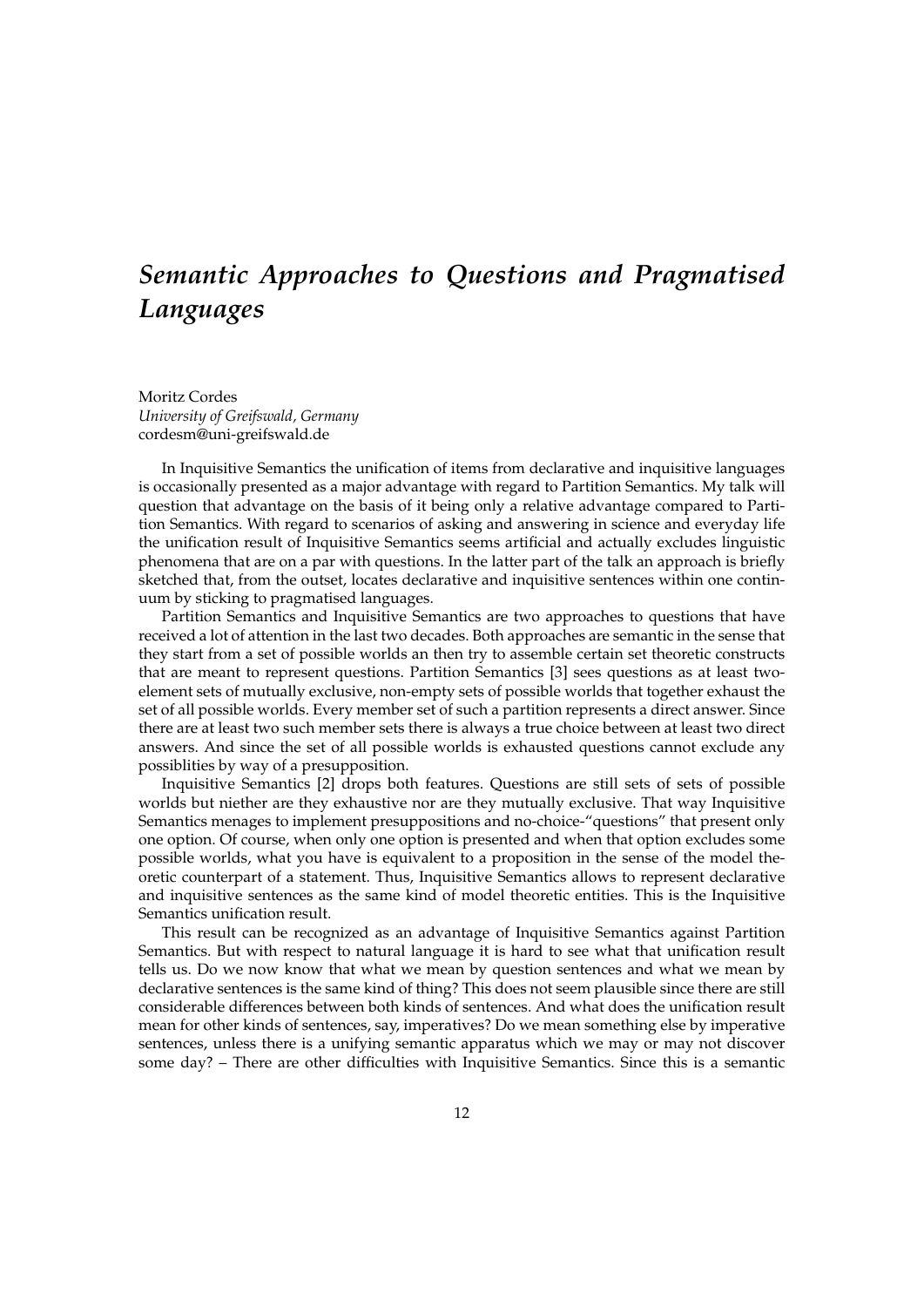approach the syntactic question of how to express a question in object language symbols is subordinated to model theoretic considerations. In fact, the syntactics of Inquisitive Logic are subtle in a way that makes it hard to distinguish a question sentence from a declarative sentence *at its surface*. This might make for an interesting study of formal syntax but it is unsuited for applications in natural language situations.

The latter criticism suggests that it may be better to start from a syntactical side and possibly build a semantic on top of it. That way one is forced to decide right from the beginning whether the distinction between questions and declaratives should be expressed at the surface of the sentences. In my talk this question is answered in the positive. The first criticism then suggests that the syntactic respresentation should take into account that next to declaratives and questions there might be other linguistic phenomena that should be seen on the same level. What is needed is a device that unifies a broad spectrum of these phenomena while making questions instantly recognizable.

Categorial approaches [\[1\]](#page-15-2) or Inferential Erotetic Logic [\[5\]](#page-15-3) with their overt syntactical devices seem to fare better in signalling what is a question and what not. But any kind of semantic or syntactic unification seems out of reach since the symbols invented in both systems are specific to question logic. What we are acutally looking for is a way to enhance standard declarative logic in a way that is not just tailored to a question logic. The enhancement should lift declarative sentences to the same level as inquisitive sentences and it should be open to accomodate other kinds of sentences, too. A pragmatised language [\[4\]](#page-15-4) seems to allow for that kind of unification. In this kind of language illocutionary expressions constitute the separate syntactical category of *performators* which work very much like their natural language counterparts. Thus sentences may look like this:

| SUPPOSE $\exists x(Dinosaur(x) \land Is-alive-in(x, 2030))$ | (Assumption)       |
|-------------------------------------------------------------|--------------------|
| THUS $\exists x(Dinosaur(x) \land Is-alive-in(x, 2030))$    | (Inference)        |
| WHETHER $\exists x(Dinosaur(x) \land Is-alive-in(x, 2030))$ | (Whether-question) |
| WHY $\exists x(Dinosaur(x) \land Is-alive-in(x, 2030))$     | (Why-question)     |
| MUST $\exists x(Dinosaur(x) \land Is-alive-in(x, 2030))$    | (Imperative)       |

The talk closes with first mentioning some relevant features of that approach: its fulfillment of formal requirements (adequate calculus), the inclusion of rules for asking and answering, the inclusion of special kinds of questions (why, how). Second, some unresolved issues are formulated, especially one that honors the starting point of the talk: What is the role of semantics in the suggested question language? An answer can be hinted at.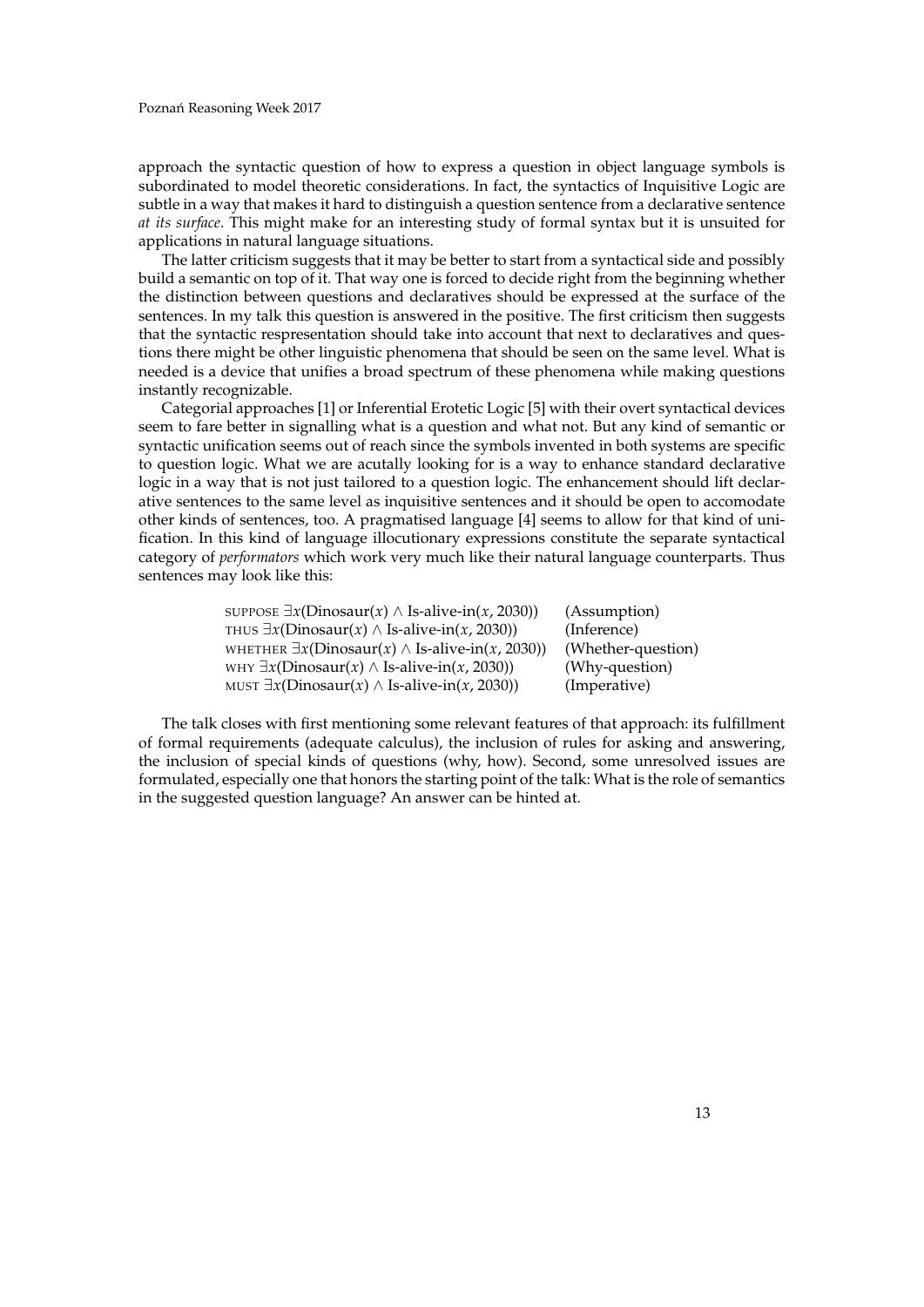### **Bibliography**

- <span id="page-15-2"></span>[1] Belnap, N. D. and T. B. Steel, *The Logic of Questions and Answers*, Yale University Press, New Haven/London, 1976.
- <span id="page-15-1"></span>[2] Ciardelli, I., J. Groenendijk, and F. Roelofsen, *Inquisitive Semantics. Lecture Notes*, Institute for Logic, Language and Computation, 2016. <https://www.illc.uva.nl/inquisitivesemantics/overview/the-basic-framework>
- <span id="page-15-0"></span>[3] Groenendijk, J. and M. Stokhof, "Questions", pages 1059–1131 in J. van Benthem and A. ter Meulen (eds.), *Handbook of Logic and Language*, second edition, Elsevier, Amsterdam, 2011.
- <span id="page-15-4"></span>[4] Reinmuth, F. and M. Cordes, "Commentary and Illocutionary Expressions in Linear Calculi of Natural Deduction", *Logic and Logical Philosophy*, Online First. [DOI:](http://apcz.pl/czasopisma/index.php/LLP/article/view/LLP.2017.002/10887) [10.12775/LLP.2017.002](http://apcz.pl/czasopisma/index.php/LLP/article/view/LLP.2017.002/10887)
- <span id="page-15-3"></span>[5] Wi´sniewski, A., *The Posing of Questions. Logical Foundations of Erotetic Inferences*, Kluwer Academic Publishers, Dordrecht/Boston/London, 1995.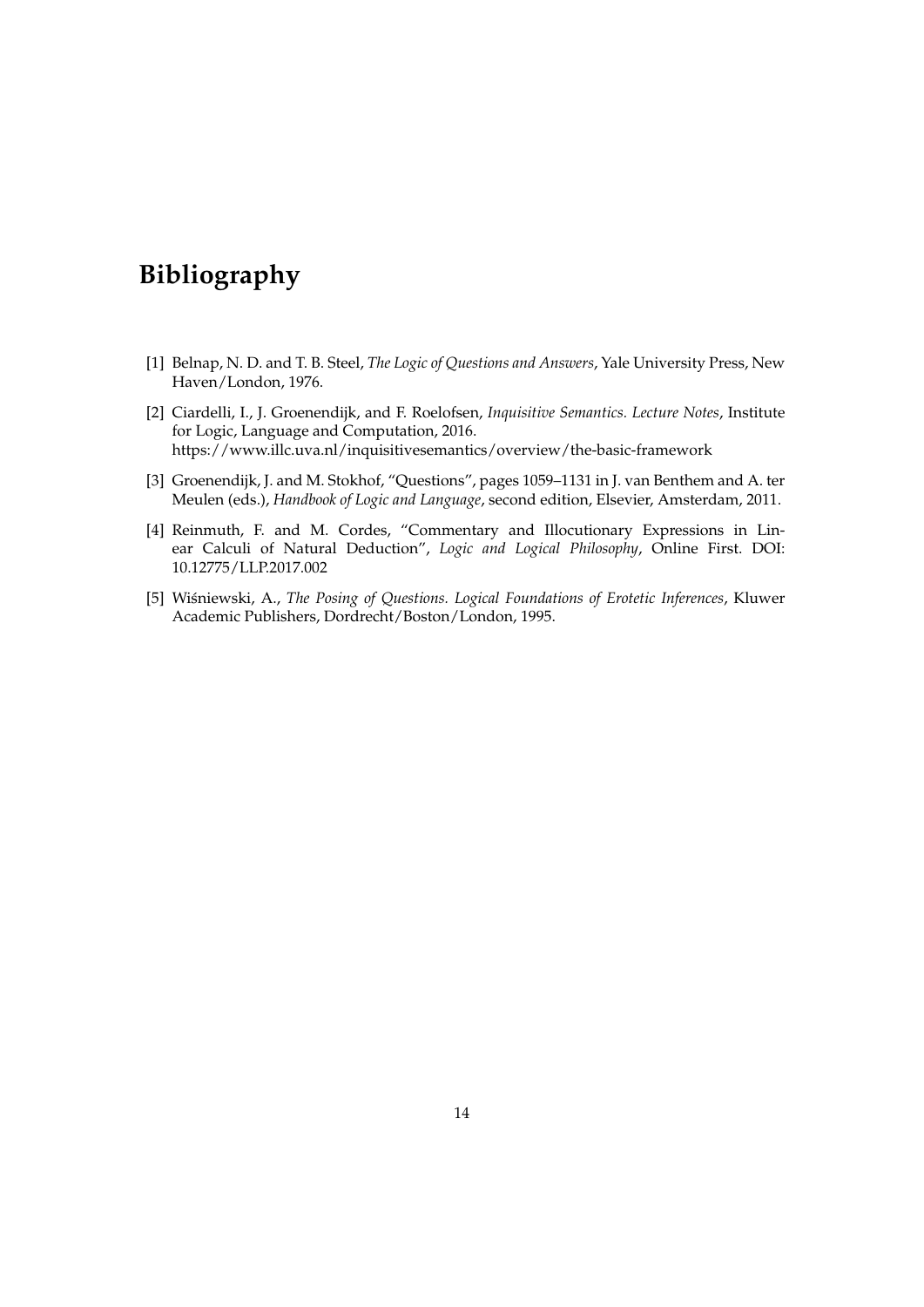### <span id="page-16-0"></span>*Investigation of the soundness of teachers' questions using inferential erotetic logic*

Ahmet Kilinc, Sirin Yilmaz *Uludag University, Turkey* [akilinc@uludag.edu.tr](mailto:akilinc@uludag.edu.tr) | [sirinyilmaz87@gmail.com](mailto:sirinyilmaz87@gmail.com)

#### **Introduction**

Teachers ask many questions in routine classroom hours. Even though most of these questions target recall of certain facts that the teachers taught or prescribed in the textbooks, they sometimes benefit from open-ended questions to which even they do not know direct answers (e.g., Scott, Mortimer, & Aguiar, 2006). Many international documents (e.g., OECD, 2010) and national educational reforms (e.g., National Research Council, 2000) emphasize the importance of second type of questions for reaching students who have strong inquiry skills that are necessary for coping with the challenges of 21st century.

Even though educational scientists emphasize the importance of questions and inquiry processes in different branches, previous studies show that researchers focus particularly on the classification of questions and psychometric conditions for efficient inquiry-based learning (e.g., Girlie, 2011). Such growing body of knowledge is crucial but weak because it does not benefit from philosophical considerations. Particularly the validity and soundness of the teachers' questions have not been studied, to our best knowledge. At this point, the purpose of present research is to investigate the soundness of teachers' questions using inferential erotetic logic (IEL) that is developed by philosophers in the last three decades (Wisniewski, 2013).

#### **Methods**

We first observed ten science teachers using dialogic inquiry observation form (Reznitskaya, 2012). This form determines the nature of classroom discourse (monologic vs dialogic) and covers question-answer-feedback relationships. We selected three teachers (monologic, dialogic and both monologic and dialogic) using this form and conducted interviews with these teachers in order to uncover teachers' EIL.

For uncovering IEL, we first produced four scenarios including different contexts. In the interviews, we first presented these scenarios to the teachers and then asked them to write questions that would make their students who read same scenario deeply think. In other words, the teachers used the scenarios as premises and produced questions based on their EIL.

For determining the soundness of the questions, we benefited from Wisniewski (2013)'s conditions of soundness. These conditions are given below: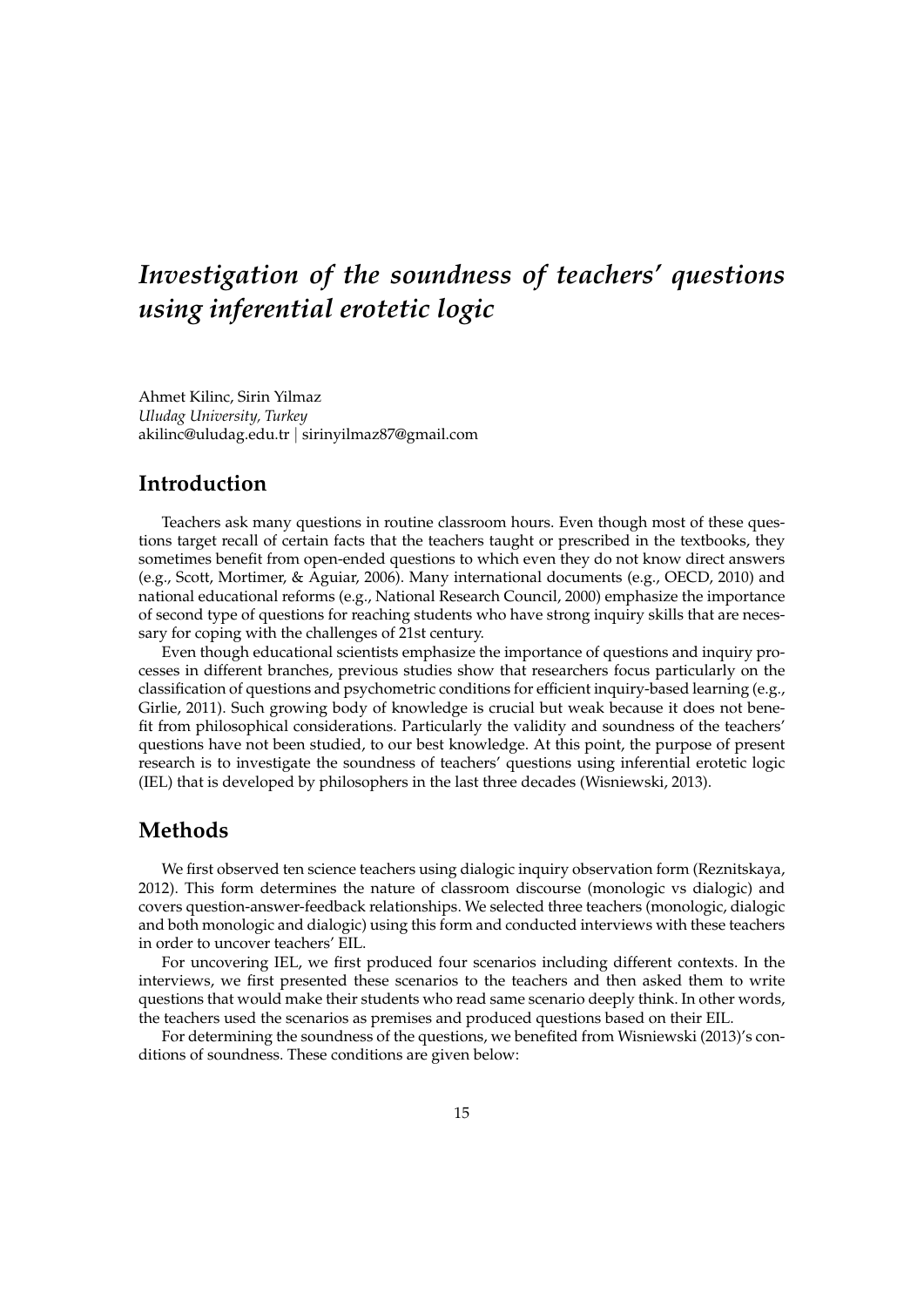**Condition 1:** No direct answer to question belongs to premise(s).

- **Condition 2:** No direct answer to question is entailed by premise(s).
- **Condition 3:** If all the formulas in premise(s) are true, the question must have a true direct answer.

**Condition 4:** Each presupposition of question is entailed by premise(s).

**Condition 5:** Question does not have a true direct answer in every case, but question must have a true direct answer if all the formulas in premise(s) are true.

#### **Results**

Due to space limitation, we present results for one of the teachers. In addition, we present the results for two out of four scenarios. In the following examples, we share the scenarios first and then the questions that the teacher produced and finally our classification of the questions in terms of their soundness (+ meets the condition, − does not meet the condition).

#### SCENARIO 1: SONYA AND SEVIL

Sevil and her family go to their villages each year in order to visit their relatives. Their village attracts the attention of many tourists due to its beautiful nature and pretty paths. Even the villagers have initiated to adapt to tourism. In such a beautiful summer day, a scream has received the attention of thousands of sunbathing tourists: Help! Help! An English tourist appears on the water and then disappears. Sevil has heard this voice while sunbathing at the garden of her aunt living near the coast. Sevil who has got many medals on swimming and has participated in lifesaving courses has jumped into the water without any doubt. She has been swimming as fast as she could certainly win a new medal if she joined a race. At that day, she has saved a girl who has been almost at the ages of her and whose name is Sonya she has learned afterwards. Sonya's family has been informed and the crowd in the cost has initiated to congratulate Sevil. Sonya and Sevil have become very good friends in coming years and frequently visited each other.

*Think that your students read the story above. If you ask two questions that will make them deeply think, which questions would you prefer?*

#### **The questions that the teacher produced on Scenario 1:**

- **Q1.** Why has Sevil swum such fast that she could win a medal in a race?
- **Q2.** What are the reasons for the fact that Sevil and Sonya have become close friends in coming years?

#### **Soundness:**

|      | $\cdot$ C2 $\cdot$ | $\cdot$ C3 $+$ | C4 | C <sub>5</sub> |
|------|--------------------|----------------|----|----------------|
| Э1   |                    |                |    |                |
| . YZ |                    |                |    |                |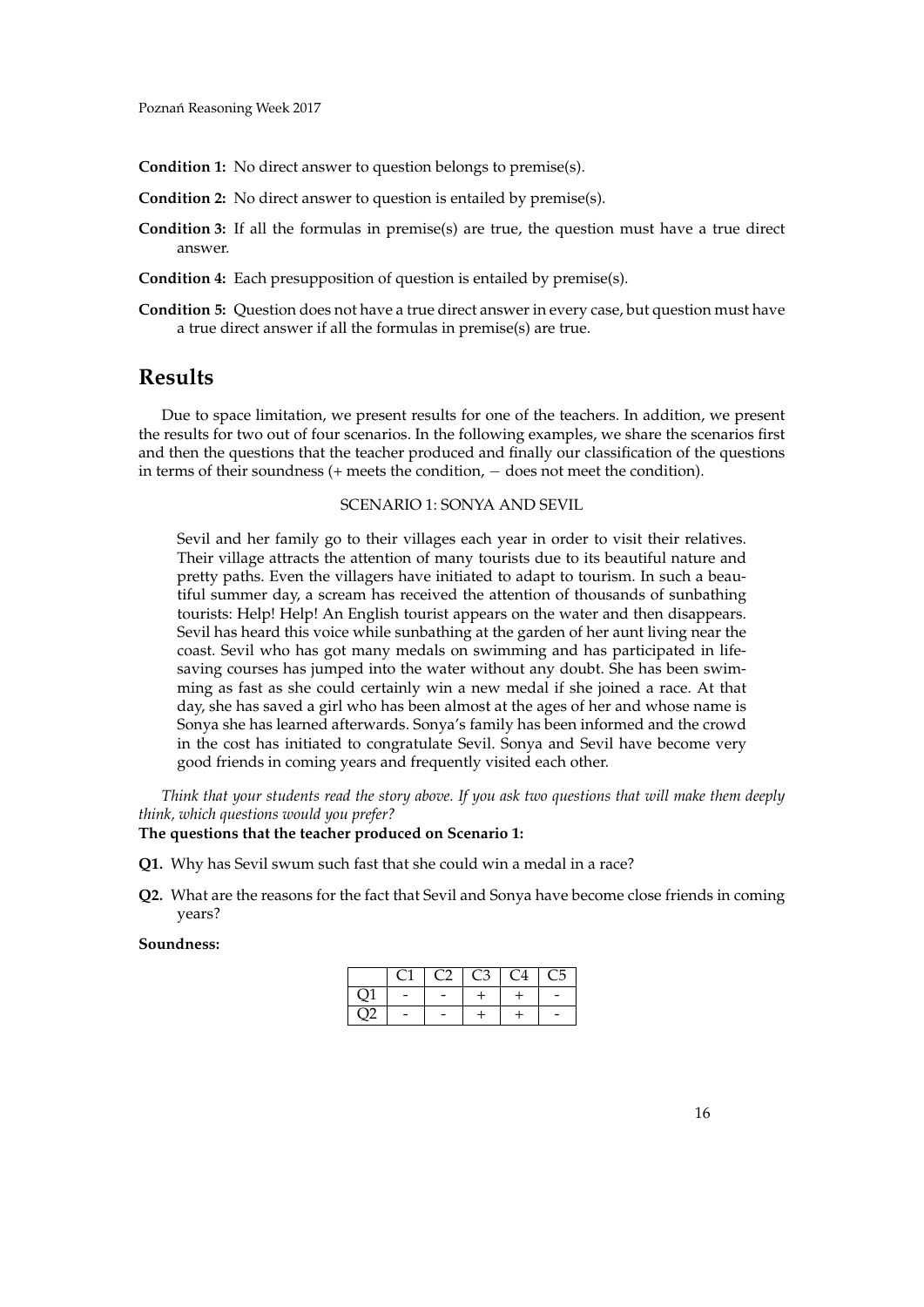#### SCENARIO 2 : TEROMEKET ENERGY

The production mechanism of Teromeket Energy is given below:

Purmo ions come together and constitute Pilokesek. This structure activates Milota. Once they have been activated, some types of Milota, which are called Karok, produce Teromeket via the Cinomer mechanism. Cinomer is a sequential Folomatic reaction. In these reactions, Teromeket Fillurs bond each other with Folomatic bonds and produce Probek chains via an irreversible process. These chains produce a Kozmoterik field together with Purmo ions. In this field, Purmo ions produce Teromeket energy.

#### **The questions that the teacher produced on scenario 2:**

- **Q1.** Please explain the importance of Teromeket energy for human life.
- **Q2** . What are the negative impacts of Teromeket energy on living things?

#### **Soundness:**

|            | $\cdot$ 1 | $C2 \mid C3$ | $\overline{C4}$ + | C <sub>5</sub> |
|------------|-----------|--------------|-------------------|----------------|
| $\Omega$ 1 |           |              |                   |                |
| $\Omega$   |           |              |                   |                |

#### **Discussion and Implications**

The results (presented in the text and to be presented in the congress) showed that no teacher question meet all of the conditions of soundness. We can particularly argue that the questions of the teacher are problematic in terms of redundancy (Conditions 1 and 2). The teacher tried to produce questions to which the direct answer existed in the premises (scenarios). Even though we emphasized the questions that would make students deeply think, consistent with existing literature (e.g., Scott, Mortimer, & Aguiar, 2006), the teacher raised the questions in order to understand whether the students comprehend the conceptions and/or relationships in the scenario. However, we also noticed that this redundancy problem disappaers when the scenario (Teromeket Energy) does not include any knowledge structure that the teacher may previously know. It seems that the IEL of the teacher is influenced by the contexts and the teacher's knowledge background.

These results have the potential to open new doors for teacher education studies. Incorporation of the nature of IEL and soundness of the questions into (pre-service and in-service) teacher education programs, for example, may produce promising outcomes that are emphasized by national (National Research Council, 2000) and international (OECD, 2010) educational reforms.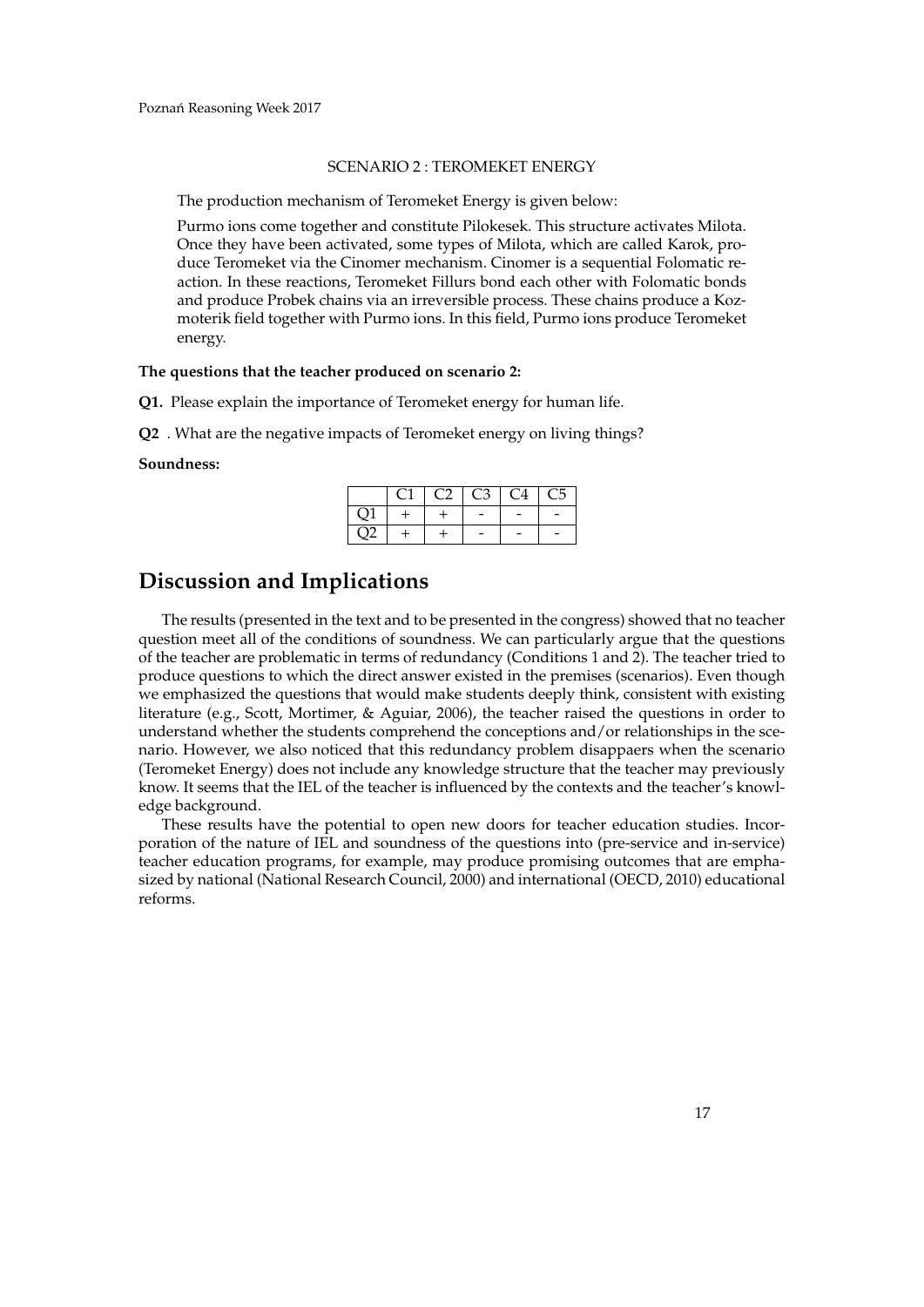#### **Bibliography**

Lee, Y. & Kinzie, M. (2012). Teacher question and student response with regard to cognition and language use. *Instructional Science*, 40, 857–874.

National Research Council (2000). *Inquiry and the national science education standards: A guide for teaching and learning*. Retrieved in 10 April 2017 from www.nap.edu

Organisation for Economic Co-operation and Development (OECD) (2010). *The nature of learning. Using research to inspire practice*. Retrieved in 10 April 2017 from www.oecd-ilibrary.org

Reznitskaya, A. (2012). Dialogic teaching: Rethinking language use during literature discussions. *The Reading Teacher*, 65(7), 446–456.

Scott, P. H., Mortimer, E. F., & Aguiar, O. G. (2006). The tension between authoritative and dialogic discourse: A fundamental characteristic of meaning making interactions in high school science lessons. *Science Education*, 90, 605–631.

Wisniewski, A. (2013). *The posing of questions: Logical foundations of erotetic inferences*. Springer Science & Business Media.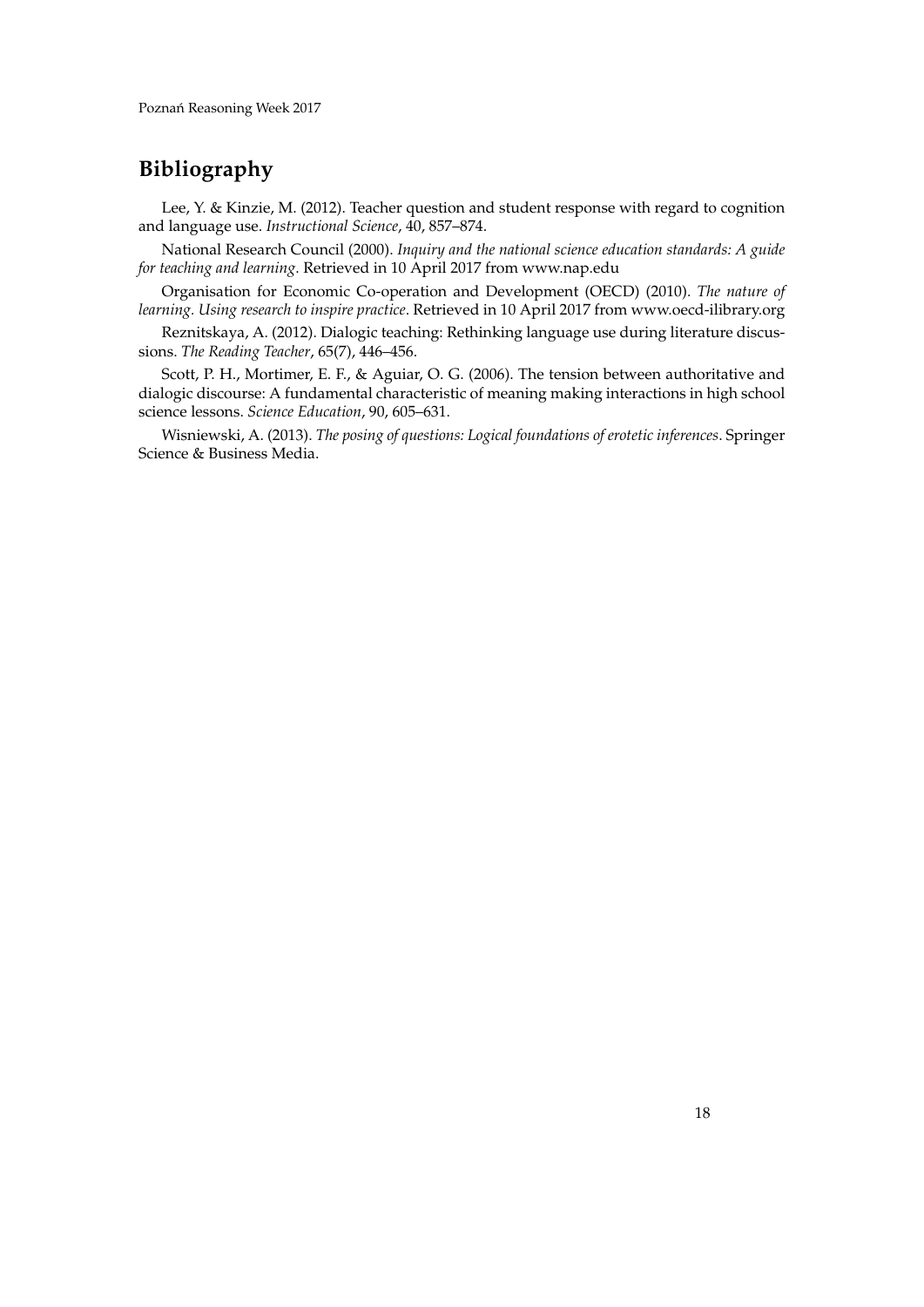### <span id="page-20-0"></span>*Expressivism, Question Substitution and Evolutionary Debunking*

Christos Kyriacou *University of Cyprus* [ckiriakou@gmail.com](mailto:ckiriakou@gmail.com)

Expressivism is currently a blossoming meta-semantic framework that has been applied to a wide spectrum of normative domains like morality, rationality, justification, modals, conditionals, probability, knowledge and truth. $1$  One core expressivist strategy has been to suggest that instead of asking about the nature of a certain kind of value, we should be asking about the nature of the value judgment in question.<sup>[2](#page-20-2)</sup> According to expressivists, this question substitution opens theoretical space for the elegant, economical and explanatorily powerful expressivist treatment of the relevant domain. For example, Gibbard (2003:6), a prominent expressivist, writes: "The expressivists' strategy is to change the question. Don't ask directly how to define "good"...[rather] shift the question to focus on judgments: ask, say, what judging that [something] is good consists in". Carter and Chrisman (2012:323) call this question substitution 'the core expressivist maneuver', and I shall follow the terminology.  $3$ 

The purpose of this paper is to place the core expressivist maneuver in the perspective of experimental work in cognitive psychology about question substitution and examine what this might suggest about this expressivist strategy. In particular, I have in mind the pioneering work of Nobel laureate Daniel Kahneman (2011) (and the late Amos Tversky) on the psychology of judgment.<sup>[4](#page-20-4)</sup> I will first introduce the findings of Kahneman (2011) about how question substitution works, what its function in our cognitive economy is and suggest an evolutionary explanation of its causal origins akin to Kahneman's (2011) own understanding of the evolutionary

<span id="page-20-1"></span><sup>1</sup>See Ayer (1936), Hare (1952), Gibbard (1990; 2003), Blackburn (1984, 1993, 1998) Chrisman (2007), Ridge (2006; 2007), Kappel (2010), Field (2000, 2009), Kyriacou (2012), Yalcin (2012).<br><sup>2</sup>I do not mean to imply that it is the only extant expressivist dialectical strategy, but it is surely one that promi-

<span id="page-20-2"></span>nent expressivists, such as Gibbard (2003:6) and Carter and Chrisman (2012:323) explicitly endorse. More ambitiously, it could be argued that this is the fundamental expressivist strategy stemming out of a commitment to ontological naturalism, but such an argument would have been both risky and arduous and would inevitably take us too far afield. I will therefore restrict the target of discussion to one core expressivist strategy.

<span id="page-20-3"></span><sup>&</sup>lt;sup>3</sup>This is a dialectical maneuver characteristic of value antirealism more generally and I suspect that the same style of argument could be run against other sorts of antirealism as well. But I choose to focus on expressivism for three reasons. First, prominent defenders of expressivism like Gibbard (2003) and Carter and Chrisman (2012) explicitly accept the question substitution. Second, expressivism is one of the most popular forms of antirealism in recent debates. Third, expressivists often appeal to evolutionary considerations in support of their position, something that will prove important in the ensuing discussion.

<span id="page-20-4"></span> $4$ As Kahneman (2011) acknowledges, much of this work, (the so-called 'heuristics and biases approach' and also 'the prospect theory' that won him the Nobel Prize for behavioral economics) has been carried out and published in journals with his lifelong friend and collaborator Amos Tversky. Unfortunately, Tversky passed away prematurely in 1996. Kahneman's (2011) book is dedicated to Tversky.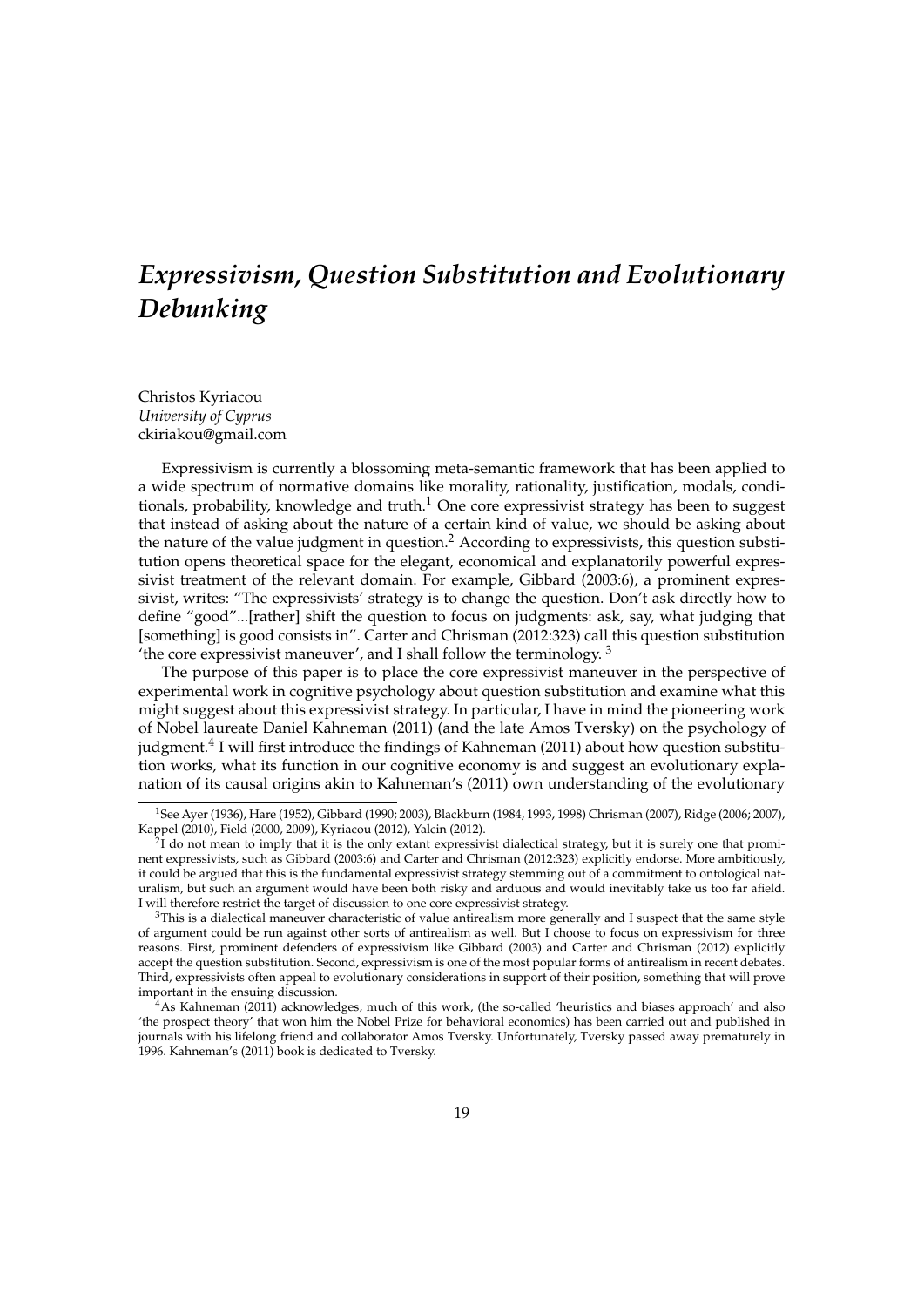origins of our cognitive architecture. Afterwards, I will apply, with some clarifications, Kahneman's (2011) findings to the question substitution of the core expressivist maneuver itself and explore what the application implies of expressivism.

I will argue that Kahneman's findings support two interesting implications for the core expressivist maneuver: (a) that it is dubious whether the core expressivist maneuver is apt and (b) that an evolutionary debunking argument against expressivism can be run.<sup>[5](#page-21-0)</sup> The latter result comes as a surprise because it is often considered that the antirealist position of expressivism is supported by evolutionary debunking arguments, not undermined by them.<sup>[6](#page-21-1)</sup> Hence, if the argument is on the right track, it turns the tables on the expressivist's appeal to evolutionary debunking arguments because such arguments may cut both ways: in favor and against expressivism. If we can appeal to evolutionary debunking arguments in order to undermine value realism and support expressivism, we can just as easily appeal to evolutionary debunking arguments to undermine expressivism.

<span id="page-21-0"></span><sup>&</sup>lt;sup>5</sup>For ease of exposition, henceforth with 'expressivism' I will refer to the strand of expressivism that relies on the core expressivist maneuver.

<span id="page-21-1"></span><sup>&</sup>lt;sup>6</sup>See for instance Gibbard (1990, 2003) and Blackburn (1998).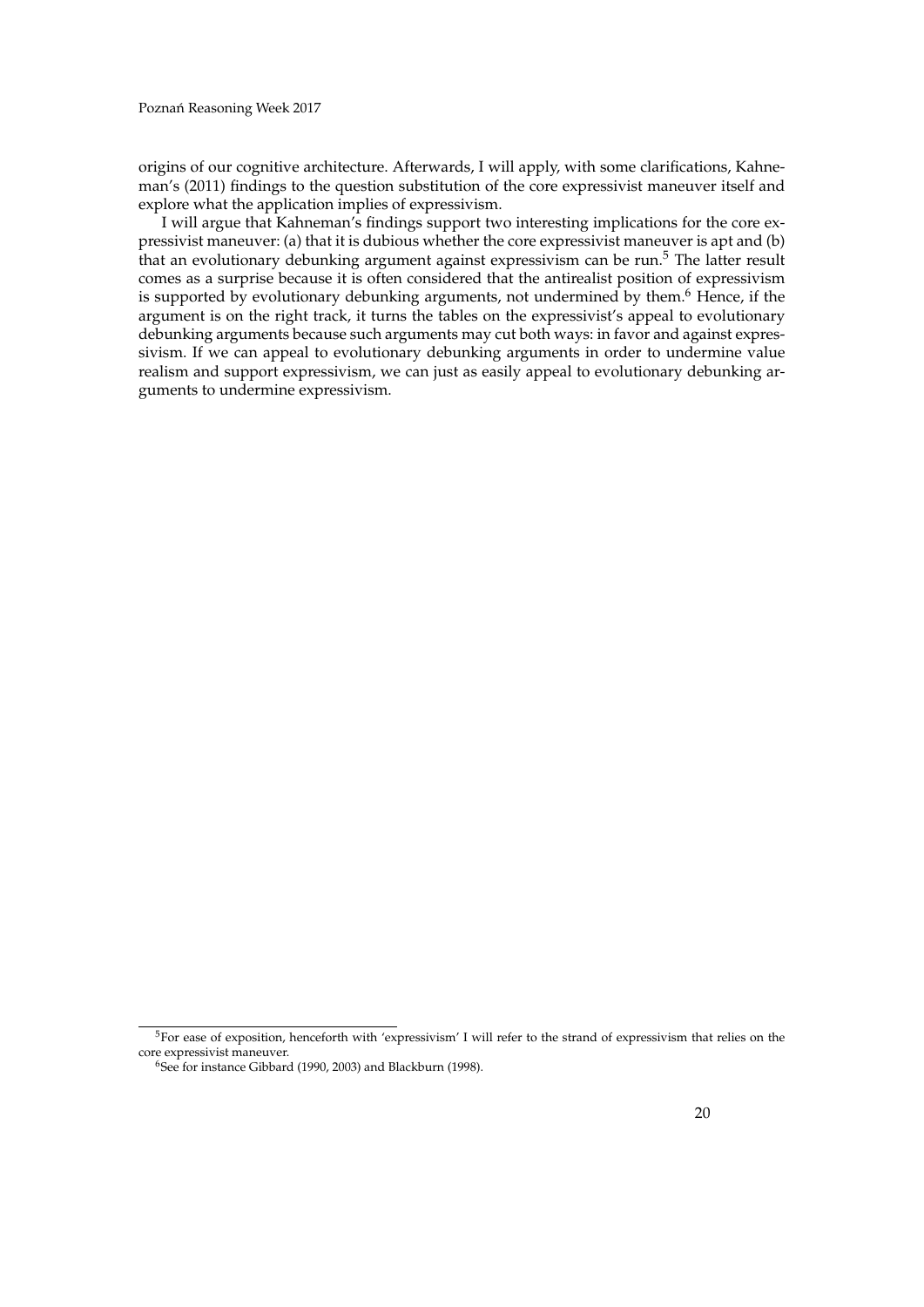#### **Bibliography**

Carter Adam and Chrisman Matthew. (2012). 'Is Epistemic Expressivism Incompatible with Inquiry?'. Philosophical Studies 159 (3):323-339.

Chrisman Matthew. (2007). 'From Epistemic Contextualism to Epistemic Expressivism'. Philosophical Studies, Vol.135(2), 225-254.

Cowan Robert. (2015). 'Perceptual Intuitionism'. Philosophy and Phenomenological Research Vol. XC(1): 164-193.

Cuneo Terence. (2007). The Normative Web. Oxford, Oxford University Press. Cuneo Terence and Shafer-Landau Russ. (2014). 'The Moral Fixed Points: New Directions for Moral Nonnaturalism'. Philosophical Studies 171:399-443.

Gibbard Allan. (1990). Wise Choices, Apt Feelings. Oxford, Oxford University Press.

Gibbard Allan. (2003). Thinking How to Live. Cambridge, MA, Harvard University Press.

Gibbard Allan. (2011). 'How Much Realism? Evolved Thinkers and Normative Concepts' Oxford Studies in Metaethics Vol. 6, 33-51.

Goodwin P. Geofrey and Darley M. John. (2008). 'The Psychology of Meta-Ethics: Exploring Objectivism'. Cognition 106, 1339-1366.

Haidt Jonathan. (2012). The Righteous Mind. London, Penguin.

Heathwood Chris. (2009). 'Moral and Epistemic Open-Question Arguments'. Philosophical Books 50, 83-98.

Heathwood Chris. (2015). 'Irreducibly Normative Properties'. Oxford Studies in Metaethics 10:216-244.

Huemer Michael. (2008). Ethical Intuitionism. London, Palgrave MacMillan. Hume David. (1985). A Treatise of Human Nature. London, Penguin Books. —. (2005). Enquiries. Oxford, Oxford University Press.

Joyce Richard. (2007). The Evolution of Morality. Cambridge, MA:MIT Press.

Kahane Guy. (2011). 'Evolutionary Debunking Arguments'. Nous 45:1, 103-25.

Kahneman Daniel. (2011). Thinking, Fast and Slow. London, Penguin Books.

McBrayer Justin. (2010). 'A Limited Defense of Moral Perception', Philosophical Studies 149:305-320.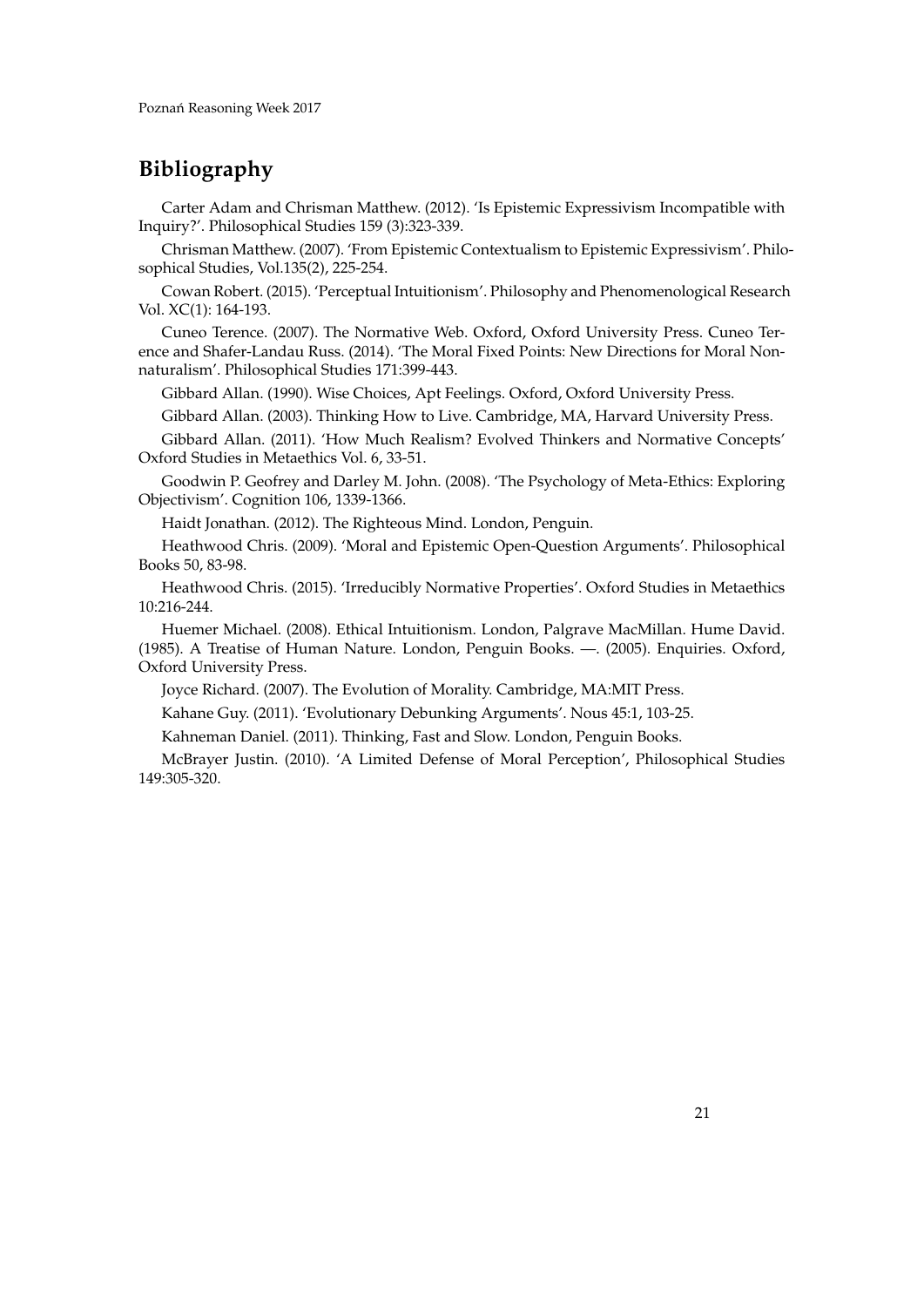### <span id="page-23-0"></span>*Erotetic Decomposition Principle and Paraphrasing Questions*[\\*](#page-0-0)

Paweł Łupkowski *Adam Mickiewicz University* [Pawel.Lupkowski@amu.edu.pl](mailto:Pawel.Lupkowski@amu.edu.pl) <http://intquestpro.wordpress.com>

#### **Abstract**

The main aim of this research is to analyse a linguistic phenomenon of rephrasing questions in dialogues in the light of the question decomposition principle. I am interested in situations where a question is paraphrased by one of a dialogue participants in order to facilitate the answering process. Examples of such paraphrased questions are retrieved from natural language corpora: Erotetic Reasoning Corpus (a data set for research on natural question processing), The Basic Electricity and Electronics Corpus (tutorial dialogues from electronics courses) and The British National Corpus.

Let us start with the erotetic decomposition principle as it is presented in [\[5,](#page-25-0) p. 103]:

**EDP** (*Erotetic Decomposition Principle*) Transform a principal question into auxiliary questions in such a way that: (a) consecutive auxiliary questions are dependent upon the previous questions and, possibly, answers to previous auxiliary questions, and (b) once auxiliary questions are resolved, the principal question is resolved as well.

In [\[3\]](#page-25-1) idea behind EDP is analysed in the context of information seeking dialouges. What is characteristic for the examples analysed there is that the initial question is asked by one of the dialogue participants, while question-answer is asked by the second one. This may be observed in the following example.

- A: Do you want me to <*pause*> push it round?
- B: Is it really disturbing you? [BNC:FM1, 679–680]

What is the reason behind B's decision to response with a question to A's question in this case? Why would B not simply provide an answer to A's question? B has a piece of information that allows for the process of A's question and produces a dependent auxiliary question. When we

<sup>\*</sup>This work was supported by funds of the National Science Centre, Poland (DEC-2012/04/A/HS1/00715).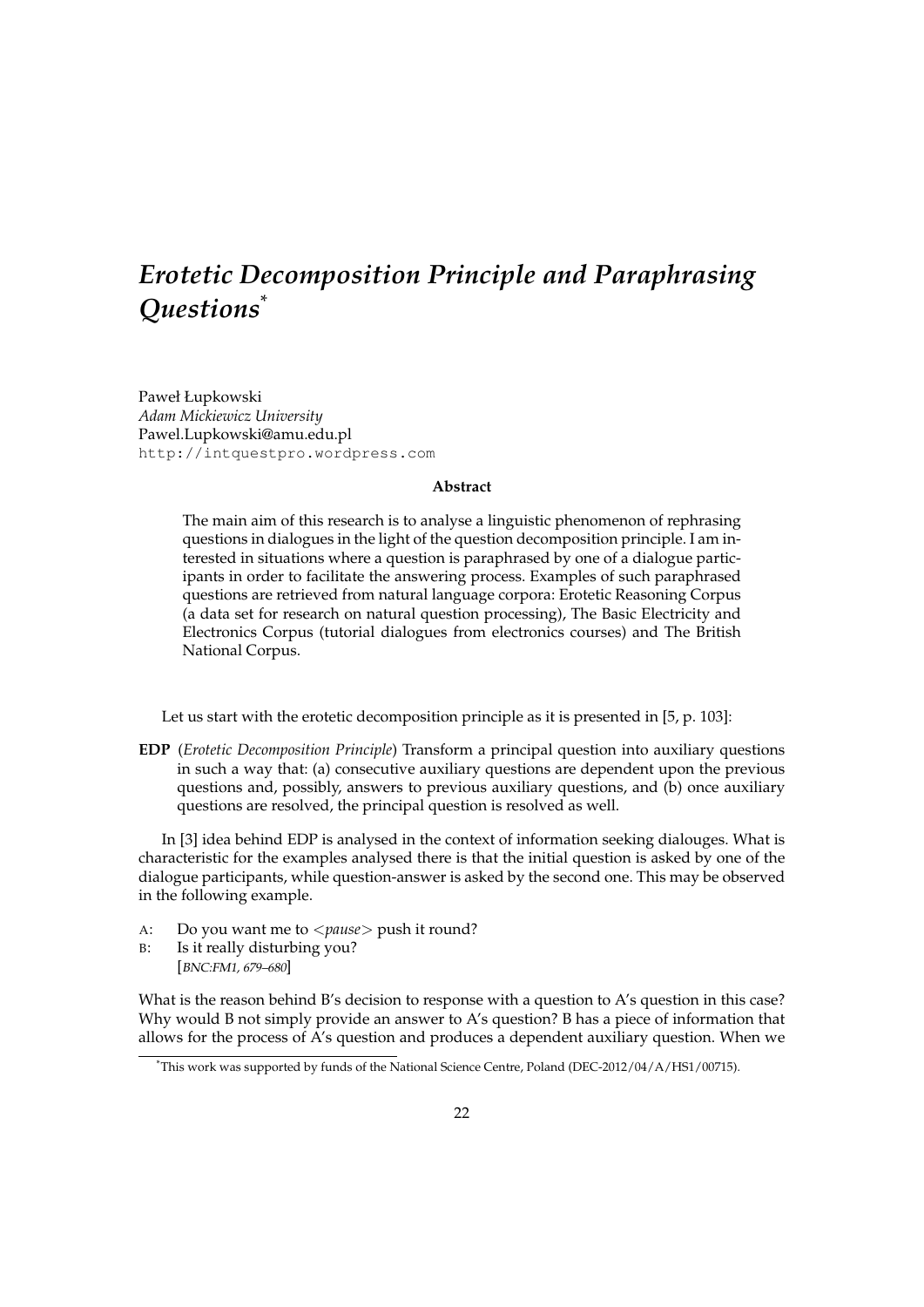investigate the example we may notice that this is the case—B's question-answer in this case is certainly a dependent question (cf. *Whether I want you to push it depends on whether it really disturbs you*) [1](#page-24-0) . This additional information is something that B probably accepts in this dialogue situation (but is not explicitly given by B). One of the possibilities in this case might be: "I want you to push it round if and only if it is disturbing you". If we accept this premise, our example will appear as below. We may consider this additional information to play the role of enthymematic premise in the analysed erotetic inference [see [5,](#page-25-0) p. 51–52].

- A: Do you want me to <*pause*> push it round?
- B: *I want you to push it round iff it is disturbing you.*
- B: Is it really disturbing you?

In the situation presented above  $A$ 's question might be interpreted as an expression of a problem/issue to solve. In other words, after the announcement of the question "Do you want me to <*pause*> push it round?" it becomes a problem to be solved by B. We may say, that this question becomes B's initial question that has to be processed. Interpreted this way it allows us to grasp the rationale behind B's dialogue move in the example. Now we are focused only on B's side, because the question about pushing the thing around is B's initial question. After the initial question is processed B comes to the question "Is it really disturbing you?", which is later asked to A.

This time I will be interested in the situations where the same dialogue participant replaces the initial question with another one. It seems that the mechanism behind such a dialogue step is analogical to the one described above, i.e. to facilitate the answering process for the initial question. The motivational example for this study is presented below.

- A: Question six (pause) okay for anybody who's interested in eating, as we are, *pate de foie gras* is made from what?
- A: Right we'll be even more specific right, a help for ya, *pate de foie gras* is made from the liver of what? [BNC: KDC, 20–21]

As it is visible in the example, A asks the initial quesiton and afterwards s/he replaces it with another one. What is interesting, s/he clearly states the intention behind this move: "a help for ya". What is more s/he points out why her/his second question should facilitate the answering process: "we'll be even more specific right". The first question is more general than the second one, and one should agree that it is easier to answer the second question.

In the talk I will present and analyse examples of such paraphrased questions retrieved from three language corpora:

- 1. the British National Corpus (BNC, [\[1\]](#page-25-2)), large, balanced corpus containing free conversations;
- 2. the Basic Electricity and Electronics Corpus (BEE; [\[4\]](#page-25-3)), which contains tutorial dialogues from electronics courses;
- 3. the Erotetic Reasoning Corpus (ERC, [\[6\]](#page-25-4)), which constitutes a data set for research on natural question processing. The corpus consists of the language data collected in the previous studies on the question processing phenomenon.

<span id="page-24-0"></span><sup>&</sup>lt;sup>1</sup>See the details in [\[2\]](#page-25-5) and in [\[3,](#page-25-1) Chapter 3].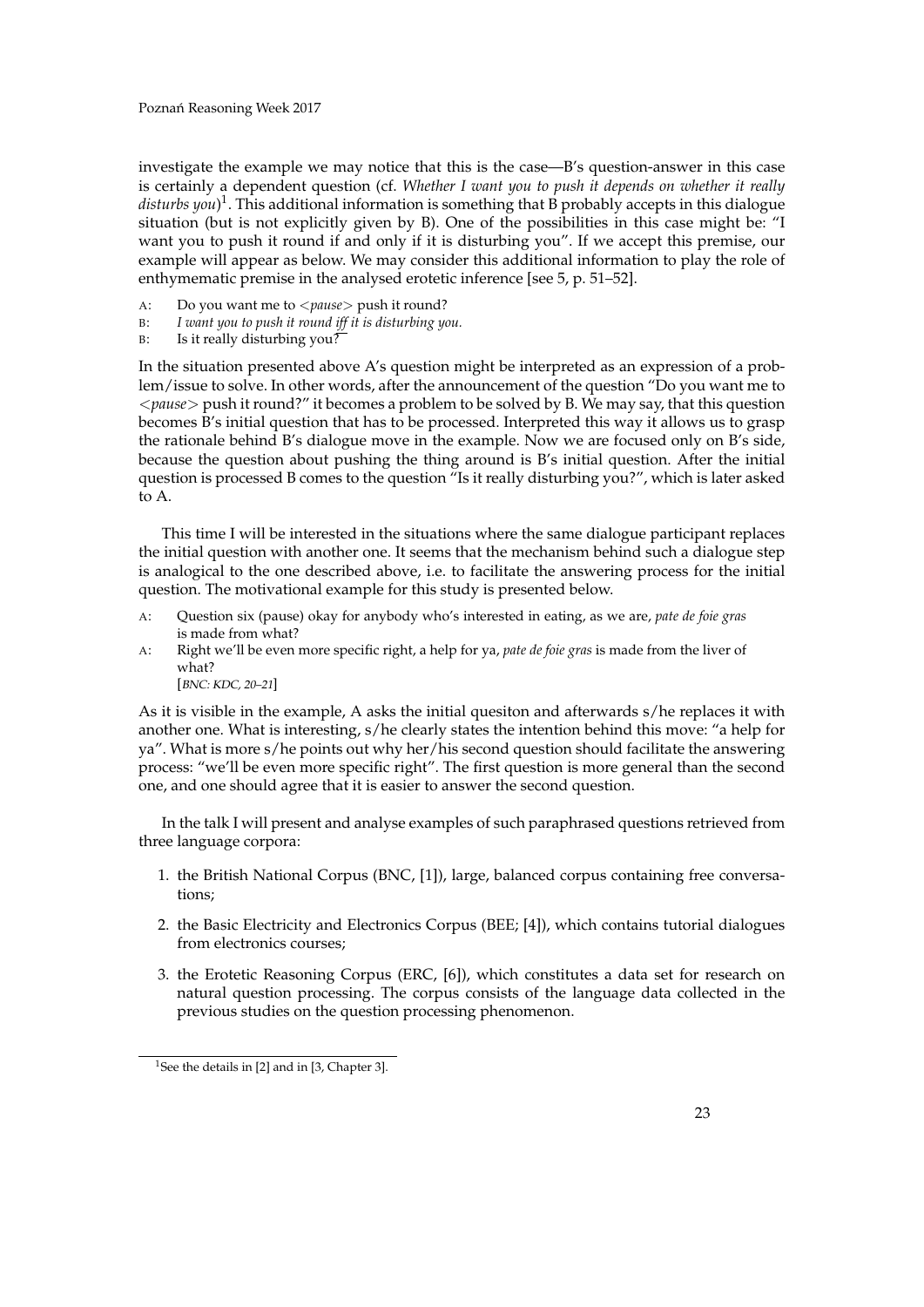### **Bibliography**

- <span id="page-25-2"></span>[1] Lou Burnard, editor. *Reference guide for the British National Corpus (XML Edition)*. Oxford University Computing Services on behalf of the BNC Consortium, 2007. acess 20.03.2017.
- <span id="page-25-5"></span>[2] Jonathan Ginzburg. *The interactive stance: Meaning for conversation*. Oxford University Press, Oxford, 2012.
- <span id="page-25-1"></span>[3] Paweł Łupkowski. *Logic of Questions in the Wild. Inferential Erotetic Logic in Information Seeking Dialogue Modelling*. College Publications, London, 2016.
- <span id="page-25-3"></span>[4] Carolyn P. Rosé, Barbara Di Eugenio, and Johanna D. Moore. A dialogue-based tutoring system for basic electricity and electronics. In Susanne P. Lajoie and Martial Vivet, editors, *Artificial intelligence in education*, pages 759–761. IOS, Amsterdam, 1999.
- <span id="page-25-0"></span>[5] Andrzej Wi´sniewski. *Questions, Inferences and Scenarios*. College Publications, London, 2013.
- <span id="page-25-4"></span>[6] Paweł Łupkowski, Mariusz Urbański, Andrzej Wiśniewski, Katarzyna Paluszkiewicz, Oliwia Ignaszak, Natalia Żyluk, Joanna Urbańska, Andrzej Gajda, Bartosz Marciniak, Wojciech Błądek, Agata Juska, Anna Kostrzewa, and Dominika Pankow. Erotetic Reasoning Corpus architecture: components, tags, annotation. Technical report, Adam Mickiewicz University, Poznań, 2017. URL=https://ercorpus.wordpress.com/home/.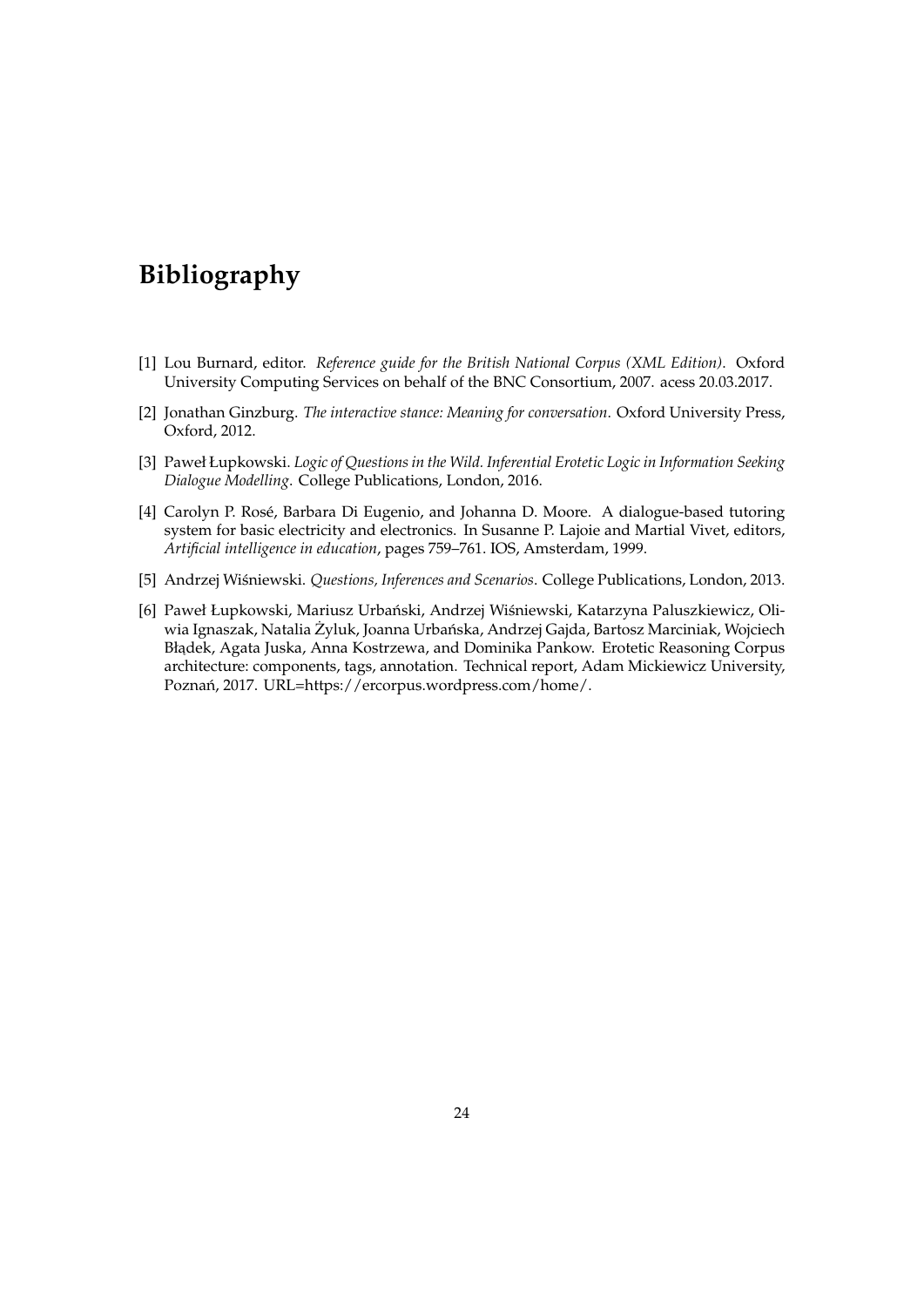### <span id="page-26-0"></span>*(Dynamic) Epistemic Interpretation for Erotetic Search Scenarios*

Michal Peliš<sup>(1,3)</sup>, Paweł Łupkowski<sup>(2)</sup>, Ondrej Majer<sup>(3)</sup>, Mariusz Urbański<sup>(2)</sup> (1) *Faculty of Arts, Charles University, Praha* (2) *Adam Mickiewicz University, Pozna ´n* (3) *Institute of Philosophy, Academy of Sciences of the Czech Republic, Praha* <pelis.michal@gmail.com> | <Pawel.Lupkowski@amu.edu.pl> | <majer@flu.cas.cz> | <Mariusz.Urbanski@amu.edu.pl>

As a point of departure in this paper we take the ideas from A. Wiśniewski's Inferential Erotetic Logic (IEL, [\[3,](#page-30-0) [5\]](#page-25-0)), however we relay on *epistemic erotetic logic* proposed and discussed in details in [\[2,](#page-30-1) [1\]](#page-30-2). Such an approach allows us to discuss problem-solving and strategic questioning in the context of agents' interaction. We do this by the means of providing an epistemic interpretation of erotetic search scenarios (a tool from IEL). We introduce concepts of askability and epistemic erotetic implication. Finally we discuss epistemic erotetic search scenarios for the one-agent setting and suggest the multi-agent setting.

#### **Erotetic search scenarios—the original idea**

The pragmatic intuition behind the erotetic search scenario (e-scenario for short) is that it '(...) provides information about possible ways of solving the problem expressed by its principal question: it shows what additional data should be collected if needed and when they should be collected. What is important, an e-scenario provides the appropriate instruction for every possible and just-sufficient, i.e., direct answer to a query: there are no "dead ends".' [\[4,](#page-30-3) p. 110].

Let us imagine that, for example, we are asking, if a given piece of software is the, so called, *open-source* software. We know, that it would be so, if and only if the source code of this software would be publicly available and permission to modify the code would be granted. How can we cope with this problem? A solution may be offered by an e-scenario. We can present this escenario as a downward tree with the initial question as the root and direct answers to it as leaves. The relevant e-scenario for our exemplary problem is: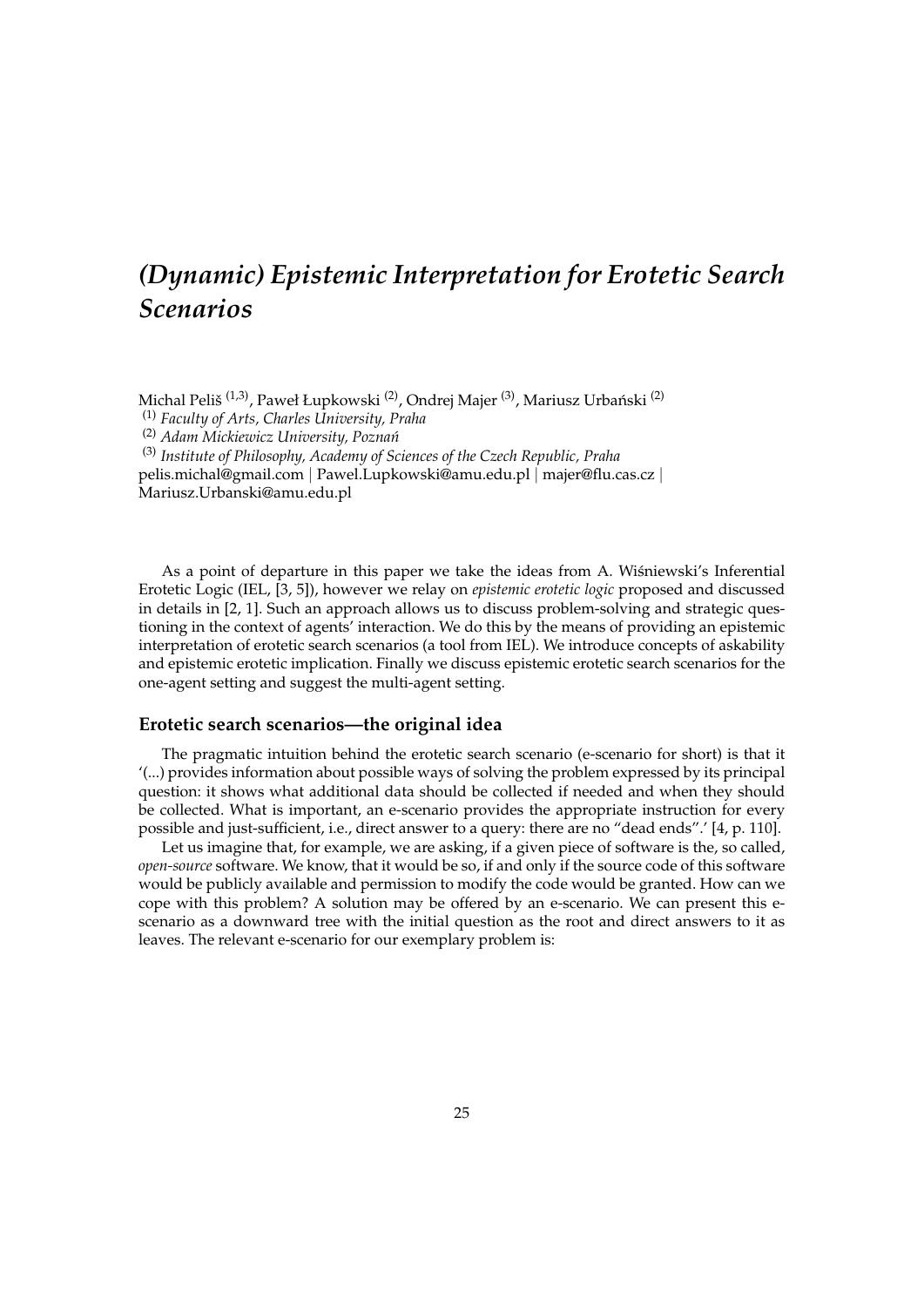

As it might be noticed in the example, e-scenario provides a search plan for an answer to the initial question. This plan is relative to the premises a questioner have, and leads through auxiliary questions (and answers to them) to an answer for the initial question.

#### **Epistemic erotetic logic**

As such e-scenarios provide a natural framework for modelling agent's interaction in an epistemic setting. Thus our attempt to provide an unified approach for epistemic logic with questions that allows to incorporate the scenarios.

For our purpose we take S5 epistemic logic supplemented with questions—as described in details in [\[2,](#page-30-1) [1\]](#page-30-2). A question is the following structure

$$
?_{x}\{\alpha_1,\alpha_2,\ldots \alpha_n\}
$$

where  $\alpha_1, \alpha_2, \ldots, \alpha_n$  are formulas of our language and *x* is the 'name' of an agent or of a group of agents.

Afterwards we introduce central concepts of *askability* and *epistemic erotetic implication* (e-eimplication). The intuitions behind the askability are the following. Asking (publicly) the question  $?<sub>i</sub>$ { $\alpha$ ,  $\beta$ } the addressee obtains the following information: (i) the agent *i* does not know whether *α* or *β*; (ii) the agent *i* considers *α* and *β* as her epistemic possibilities; (iii) the agent *i* expects a complete answer leading to *α* or to *β*.

The notion of askability allows us to say that question  $Q_1$  e-e-implies question  $Q_2$  (in a state *s* for an agent *i*) whenever askability of *Q*<sup>1</sup> (in *s* for *i*) implies askability of *Q*<sup>2</sup> (in *s* for *i*). We can also consider the situation when  $Q_1$  e-e-implies  $Q_2$  (in a state *s* for an agent *i*) *on the basis of* a finite set of declaratives Γ. For this to hold, the askability of *Q*<sup>2</sup> is implied by the askability of *Q*<sup>1</sup> together with the validity of Γ.

The notion of e-e-implication allows us to grasp the rationale behind queries (i.e., questions on the branching points) of epistemic erotetic search scenarios. Each query appearing in e-escenario is e-e-implied by the question that precedes it in the tree (possibly with respect to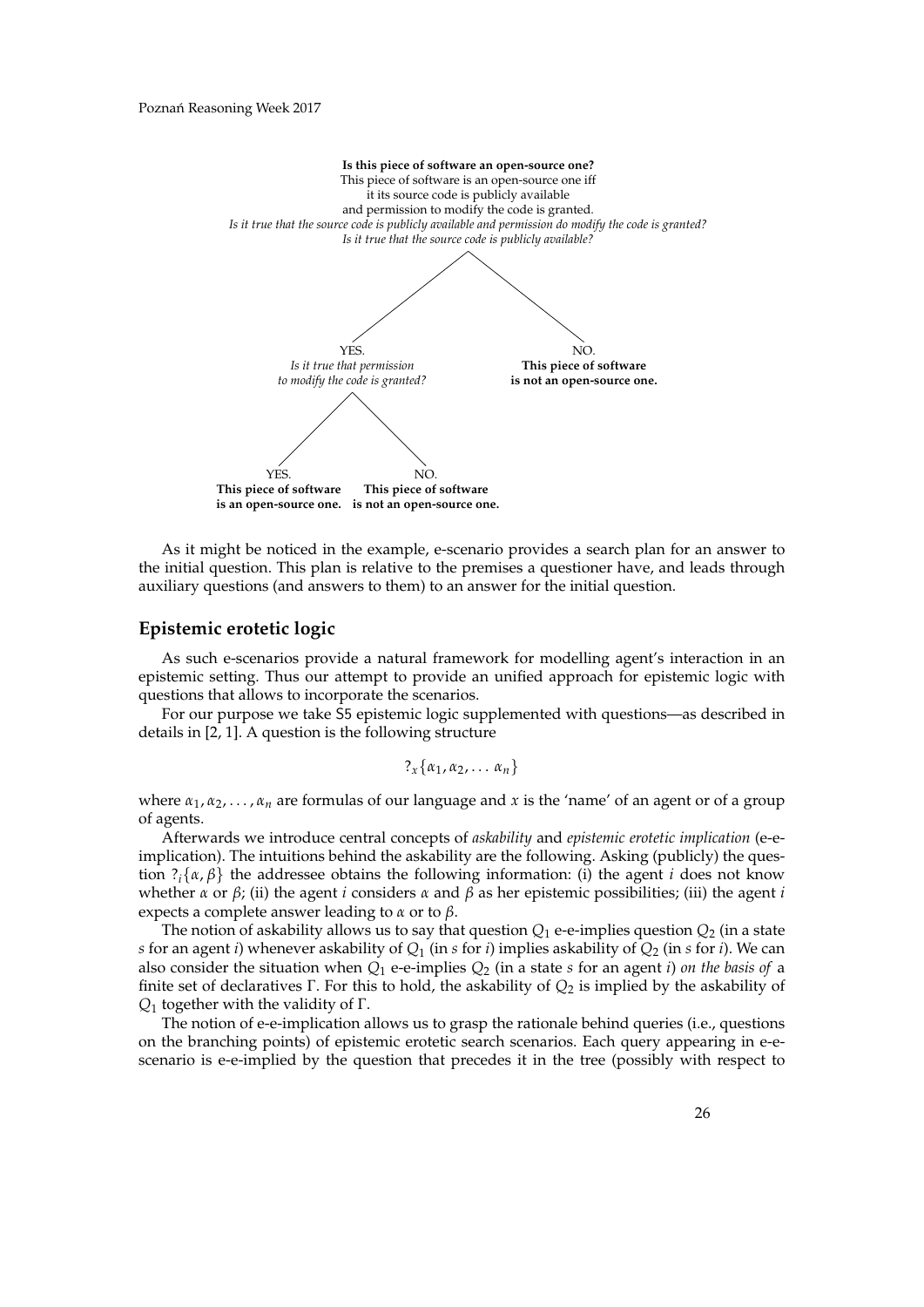the set of declarative premises). This requirement guarantees that e-e-scenario will lead to the solution of the initial question through auxiliary questions.

#### **Epistemic erotetic search scenarios—single-agent case**

Let us get back to our simple example. Our agent wants to know whether it is the case that a piece of software an open-source one. We will represent this question as ? *α*. This question becomes the initial question of her e-e-scenario. What is more, she knows that: the piece of software is an open-source one if and only if its source code is publicly available and permission to modify the code is granted ( $\alpha \leftrightarrow (\beta \wedge \gamma)$ ). This piece of knowledge becomes the Γ of our considered e-e-scenario. Her questioning strategy established as e-e-scenario is presented below.



The intuition behind this structure is clear. E-e-scenario consists of paths, which represent the possible ways in which the questioning might unfold (depending on the answers obtained). The leftmost and the middle path present the situation when after our agent asks a question, a direct answer is provided immediately (which is represented by [*α*], [¬*α*] respectively). The rightmost path is more interesting. It is the case where after the initial question is asked, no answer is provided (which is represented by [ ]). Afterwards our agent decomposes the initial question with respect to her knowledge and gets the query of the form ? ( $\beta \wedge \gamma$ )—if no one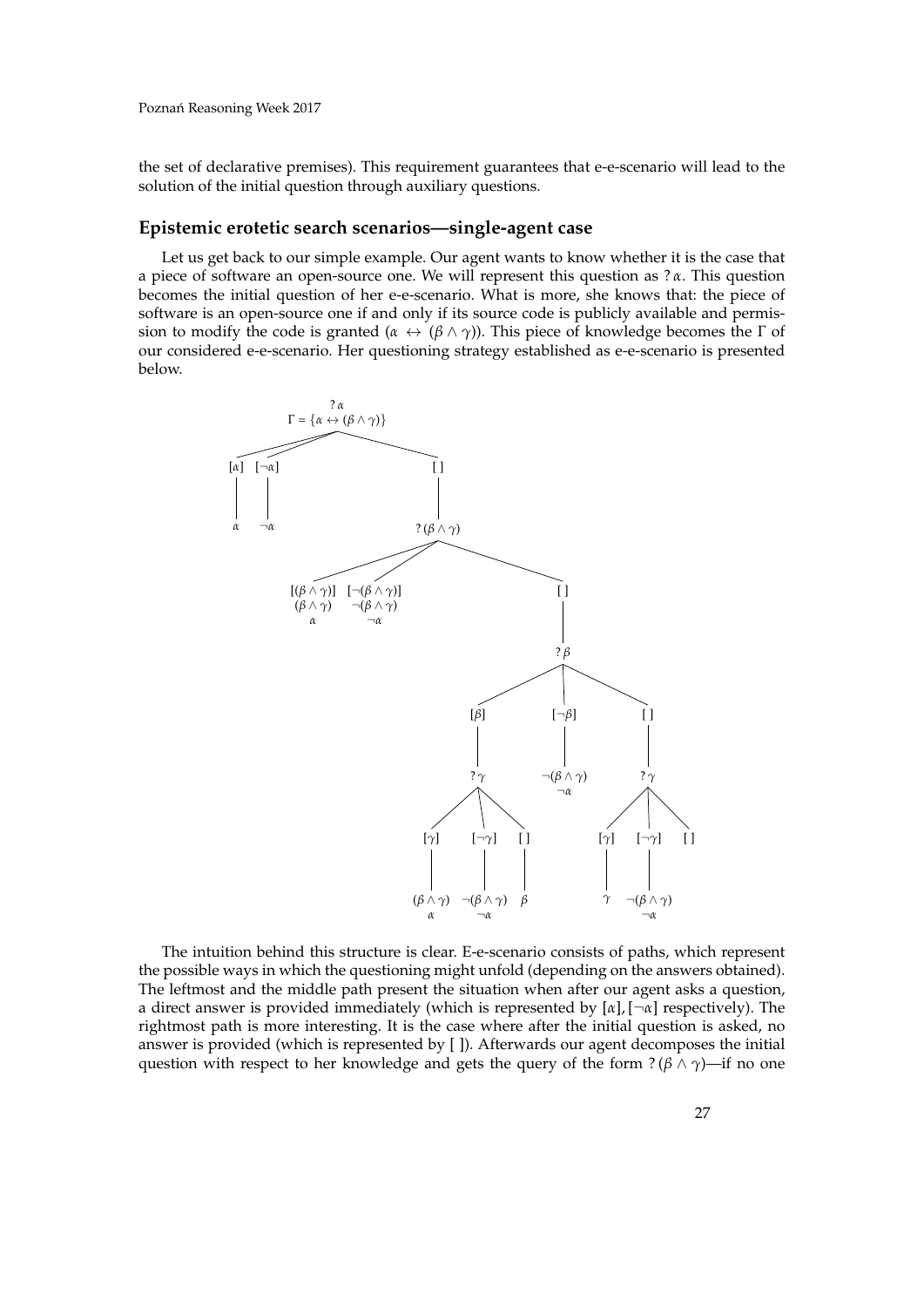knows the answer to ?*α* maybe it is the case that the new question might be resolved. One may observe that the answer to the new auxiliary question will provide our agent with the answer to the initial question (see the leafs of the e-e-scenario).

#### **Plan of the talk**

We will introduce the formal definitions of the used epistemic erotetic terms (*askability*, *ee-implication*, *e-e-scenarios*) and mention all important properties related to them. The idea of e-e-scenarios will be demonstrated on the single-agent version of *public announcement logic*. We will also propose the extension to multi-agent settings where e-e-scenarios serve as a questioning strategy in revealing of distributed (implicit) knowledge. We will also discuss the key differences between e-scenarios and their epistemic interpretation, especially when it comes to goal-directness idea.

Acknowledgements. P. Łupkowski and M. Urbański were supported by funds of the National Science Centre, Poland (DEC-2012/04/A/HS1/00715). M. Peliš was supported by the grant From Shared Evidence to Group Attitudes (Czech Science Foundation and DFG, no. 16-07954J).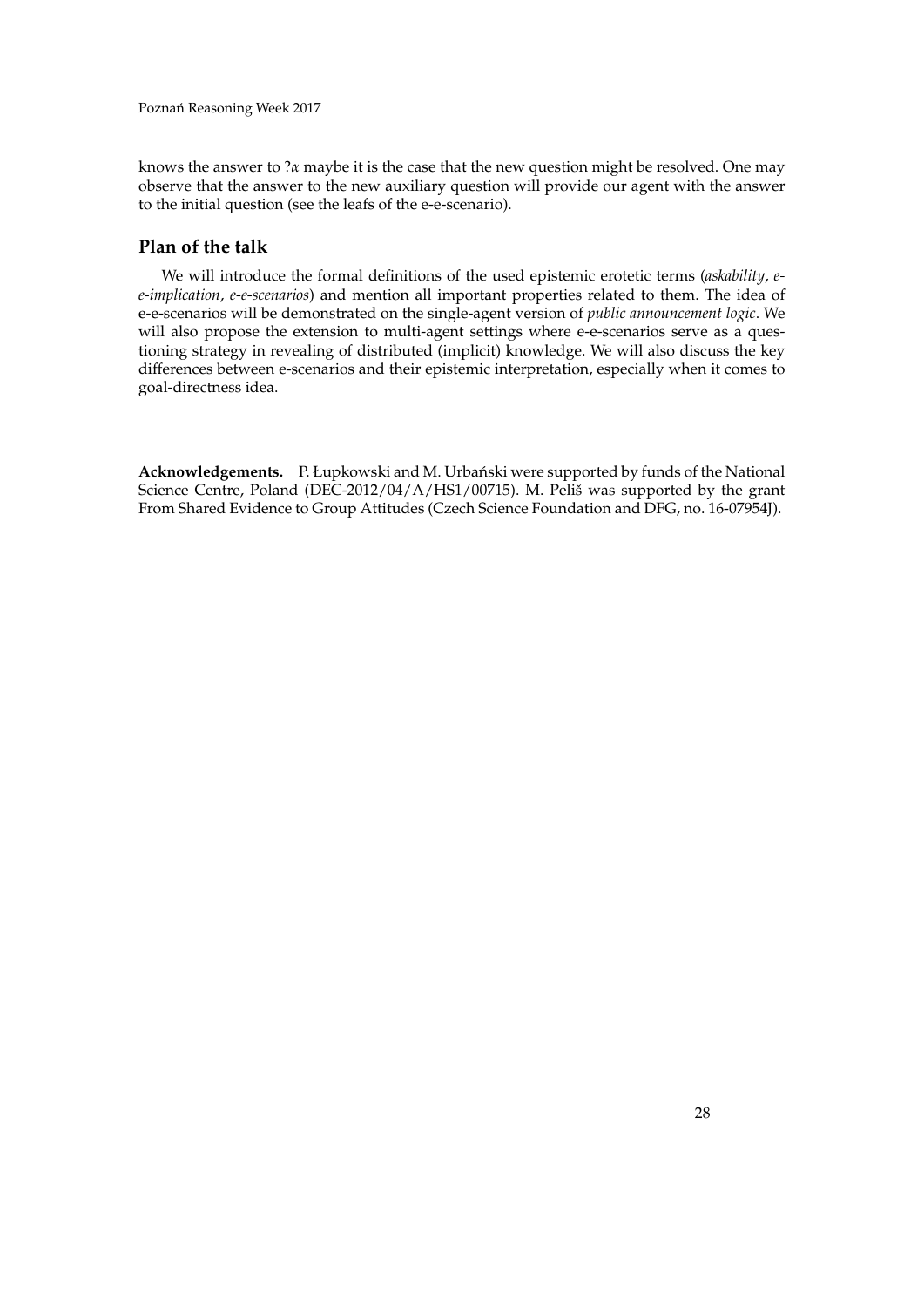### **Bibliography**

- <span id="page-30-2"></span>[1] Michal Peliš. *Inferences with Ignorance: Logics of Questions (Inferential Erotetic Logic & Erotetic Epistemic Logic)*. Karolinum, Praha, 2016.
- <span id="page-30-1"></span>[2] Michal Peliš and Ondrej Majer. Logic of questions and public announcements. In N. Bezhanishvili, S. Löbner, K. Schwabe, and L. Spada, editors, *Eighth International Tbilisi Symposium on Logic, Language and Computation 2009, Lecture Notes in Computer Science*, pages 145–157. Springer, 2011.
- <span id="page-30-0"></span>[3] A. Wiśniewski. *The Posing of Questions: Logical Foundations of Erotetic Inferences*. Kluwer AP, Dordrecht, Boston, London, 1995.
- <span id="page-30-3"></span>[4] Andrzej Wiśniewski. *Essays in Logical Philosophy*. LIT Verlag, Berlin - Münster - Wien -Zürich – London, 2013.
- [5] Andrzej Wiśniewski. *Questions, Inferences and Scenarios*. College Publications, London, 2013.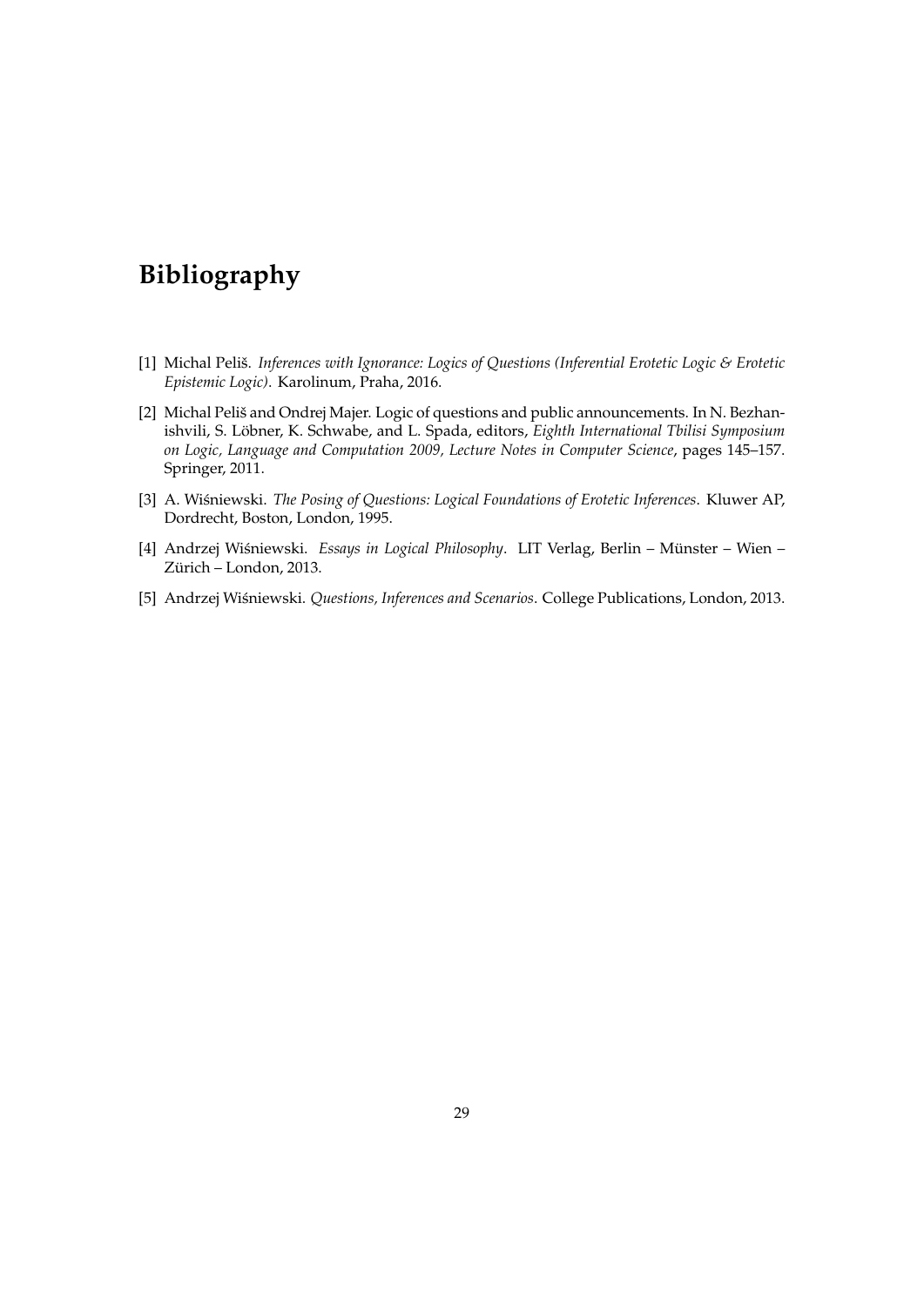### <span id="page-31-0"></span>*Application of e-scenarios for investigation and formalisation of reasonings included in* **Summa theologica** *by st. T. Aquinas*

Paweł Swieczka ´ [pawel.marcin@gmail.com](mailto:pawel.marcin@gmail.com)

#### **Background**

The purpose of the speech is to demonstrate how to apply the erotetic logic of A. Wiśniewski to formalize fragments of *Summa theologiae* by Thomas Aquinas [\[1\]](#page-34-0).

Despite the passage of centuries text of *Summa theologiae* still remains actual and vital in the field of classical philosophy. Especially for disciplines such as metaphysics or philosophy of God or ethics this treatise can still play a key role.

In my opinion, there are two important reasons which make *Summa* so popular nowadays. First one, is the matter of the treatise – which describes structure of reality, an existence and properties of God – the most fundamental issues of philosophy. Second reason is a specific, strict and clear form of *Summa* which, unfortunately, seems to be completely forgotten after Middle Ages.

The *Summa* consists three parts. First one, deals with God's existence and structure of nature. Second one deals with ethics, moral theology, psychology and morality and the third one is dedicated to Jesus Christ and his work (this part is unfinished).[1](#page-31-1) Each part consists of *Quaestio*'s which are, in fact, categories, for certain issues such as existing of God, simplicity of God, perfection of God etc. *Quaestio* contains articles which are basic units of *Summa* and can be considered separately, but issues included into them can be assembled into a bigger wholeness. For example, the *Questio* "Of the Simplicity of God" is divided into such articles as "Whether God is a body?", "Whether He is composed of matter and form?", "Whether in Him there is composition of quiddity, essence or nature, and subject?" etc. As a rule each of the article is titled by a question.<sup>[2](#page-31-2)</sup> Then, after the question Aquinas shows premises for asking the questions – arguments for showing that answer for main question (the question asked in the title of the article) is not obvious. Furthermore, there is *sed contra* part – that is the most interesting part for philosopher concerning reasoning (proof) for answering the main question. At the end Aquinas explains doubts expressed after main question.

<span id="page-31-1"></span><sup>&</sup>lt;sup>1</sup>At first look one may think that *Summa* remains only theological work but it isn't. Indeed the third part of treatise has strong theological content but the first part has valuable philosophical influence. For instance if that part was theological only Thomas wouldn't proved existence of God.

<span id="page-31-2"></span><sup>2</sup>Esp. *whether* question.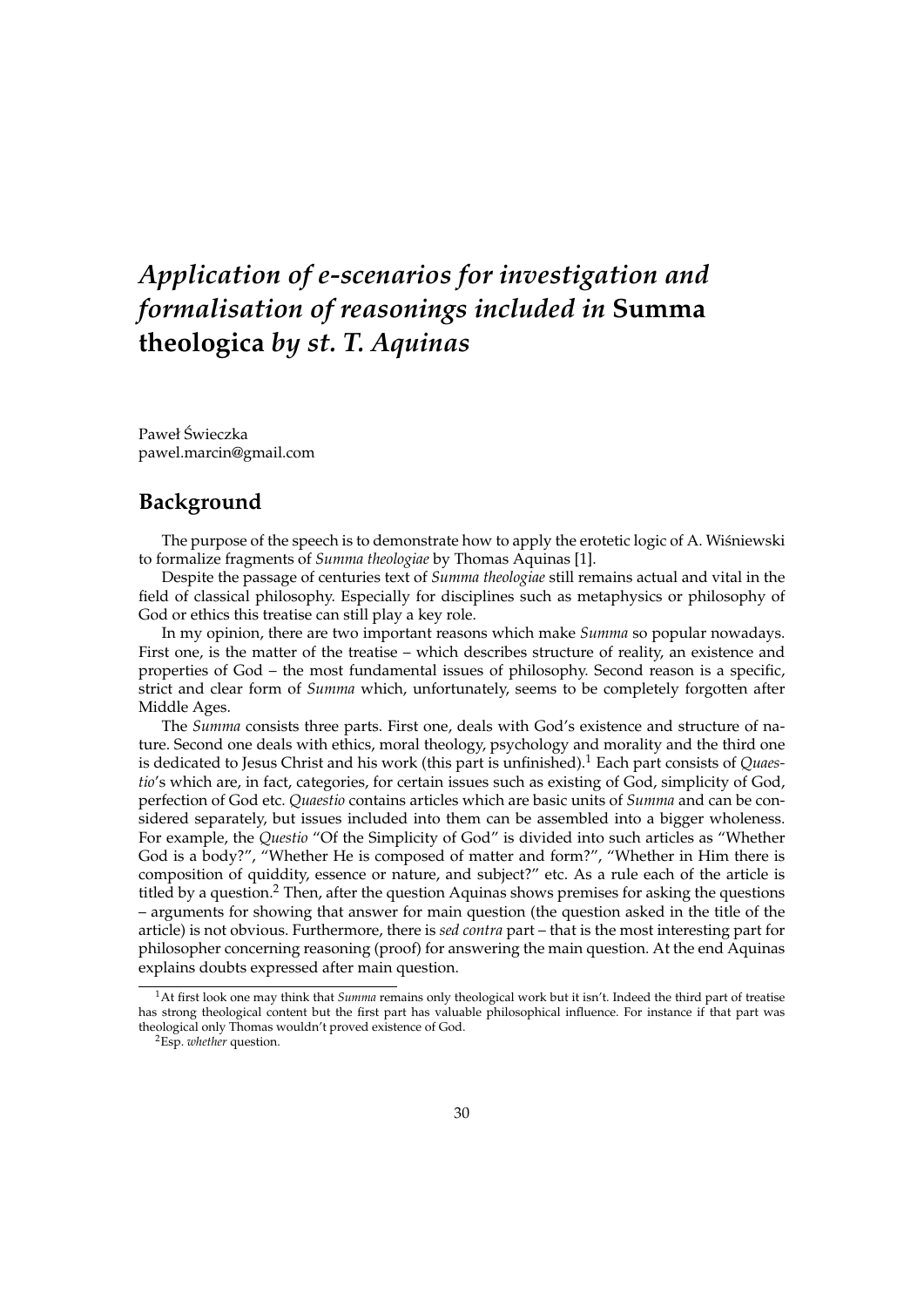In my opinion, there are two mutual points which connect Wisniewski's and st. Thomas Aquinas methods. Firstly, at the beginning of Aquinas' reasoning the whether-question is set up. Secondly, before answer to that question some kind of proof has to be given (obviously Aquinas couldn't use formalised proofs).

The main task of my work is to reconstruct reasoning of st. Thomas Aquinas by using escenarios of A. Wiśniewski. $3$  My intention is to achieve this objective in two ways. First one by using existing proofs carried out by modern philosophers (modern logicians) and include them into e-scenarios. Eventually, I am trying to find and correct some fallacies which may have occurred. Second way is to create proofs from the beginning and also include them into e-scenarios.

To reconstruct proofs I am using classical first order predicate calculus [\[4\]](#page-34-1) enriched by separate system of axioms. Both axioms and proved theses are suggested in the original text of *Summa* (relevant references included).

On the basis of the proof I have created an e-scenario showing consequences of changing axioms. The main question in e-scenario is the question formed in the title of the article. Usually the "golden path" in e-scenario is a proof carried out before. Queries included into e-scenario may be considered as an opportunities for investigating another possibilities inferenced from another assumptions (which are in fact answers for queries).

#### **Example**

Let have a look at original text of *Summa* and formalise it as simple as possible.

Thirdly, because every composite has a cause, for things in themselves different cannot unite unless something causes them to unite. But God is uncaused, as shown above. [\[1,](#page-34-0) I, q. 3, a. 7, co]

Because an "abstract" is rather short genre I have chosen short and simple fragment to analyse. So there is no necessary to present proof I usually present in the first phase of formalization. Let *Cx* stands for *x is composite*, *CAx* stands for: *x has a cause*, *Gx* – *x is God*. Let assume two axioms. First one comes from sentence:*every composite has a cause*, another one comes from: *God is uncaused*. These two is enough to draw an e-scenario below:

$$
? \exists x(Gx \land Cx) \forall x(Cx \to CAx) \forall x(Gx \to \neg CAx)? Cx
$$
  

$$
\neg Cx \neg (Cx \land Gx) \neg \exists x(Cx \land Gx)
$$
  

$$
\neg Gx \neg (Gx \land Cx) \neg \exists x(Gx \land Cx) \quad Gx \leftarrow CAx. Cx
$$

Figure 1: e-scenario "Whether God is altogether simple? "

<span id="page-32-2"></span>As showed above no matter if considered individual is composite or not – in both possibilities the main thesis is proved – that is: cannot exists God who is composite. Two of three leafs of the graph have such form but the third one is contradictory that means answer *Gx* is paradoxical.[4](#page-32-1)

<span id="page-32-0"></span><sup>&</sup>lt;sup>3</sup>I use e-scenarios described in [\[2\]](#page-34-2).

<span id="page-32-1"></span> $<sup>4</sup>$ In this interpretation. About contradictions in paths of e-scenarios see at [\[3\]](#page-34-3).</sup>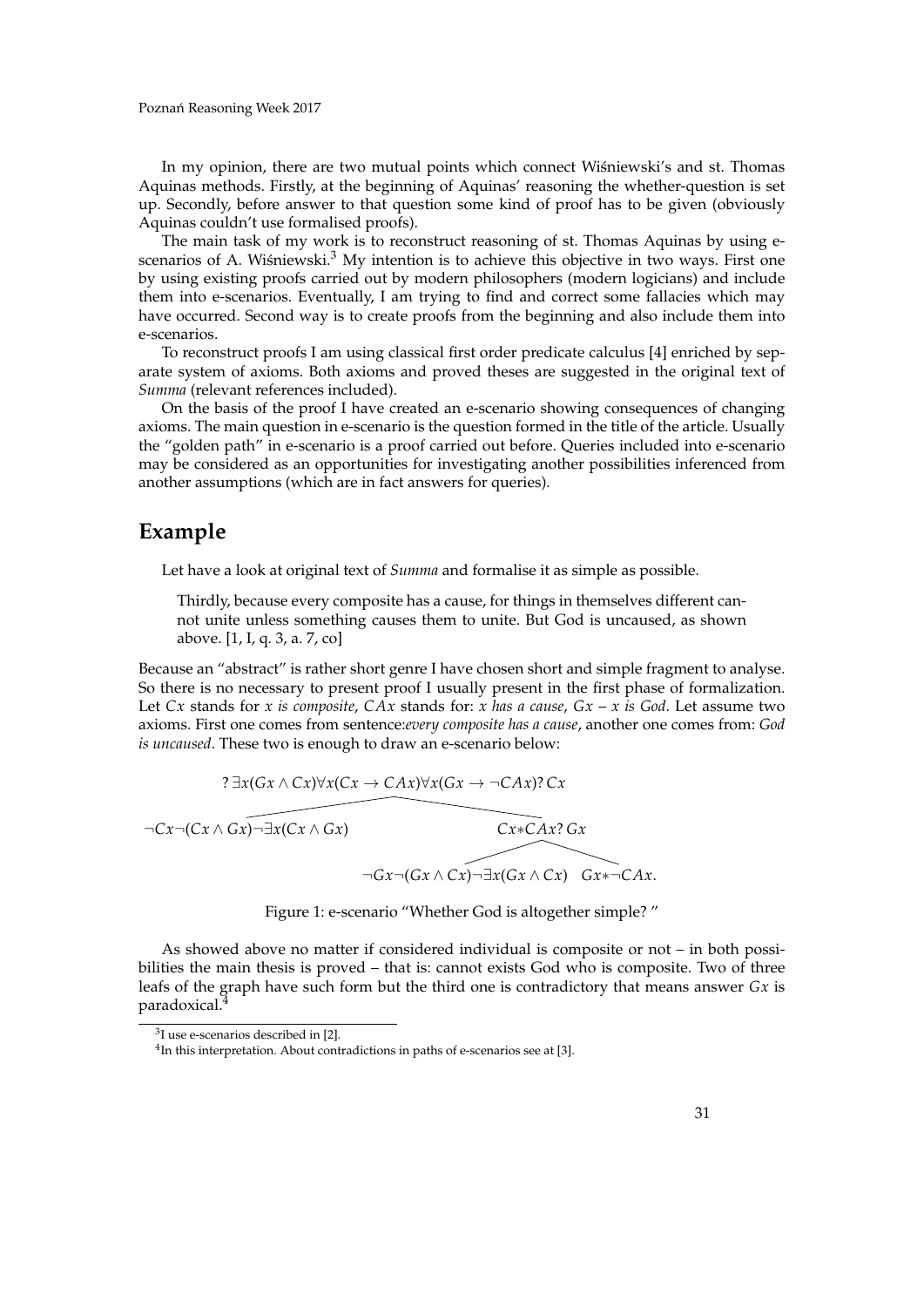Nevertheless there are few difficulties. According to definition of e-scenario<sup>[5](#page-33-0)</sup> such a graph is not proper one. The reason for that is not because of consisting contradiction in one of the paths but because of the question such as  $? Gx$ . According to notation applied by Wisniewski after questioning mark should be a sentence (or set of sentences) but *Gx* is not a sentence - it is predicate term. However proofs included in e-derivations are valid. Problem is caused by generalization rule<sup>[6](#page-33-1)</sup> – in my opinion it would be a loss if that rule couldn't be applied in escenarios. My proposition to solve that problem is to assume that individual *x* is a variable which may have any value but in this e-scenario can be treated as a parameter (with any but solid value).

To conclude e-scenarios may be proper way to formulate formalisms taken out from the Summa Theologica but should be used carefully and possibly with some adaptations. I hope that this method would be considered as valuable because it shows in genuine way different possibilities inferenced from changing premises of Aquinas' reasonings. In my opinion questioning premises and considering them once again is immanent feature of philosophy and fulfilling this task by using e-scenarios as well as modern logics may revive and shed new light on classical and important text of *Summa*.

<span id="page-33-1"></span><span id="page-33-0"></span><sup>5</sup> [\[2\]](#page-34-2) Definition 9.4 p. 113.  ${}^{6}$ That is:  $\alpha(\nu) \vdash \forall \nu \alpha(\nu)$ .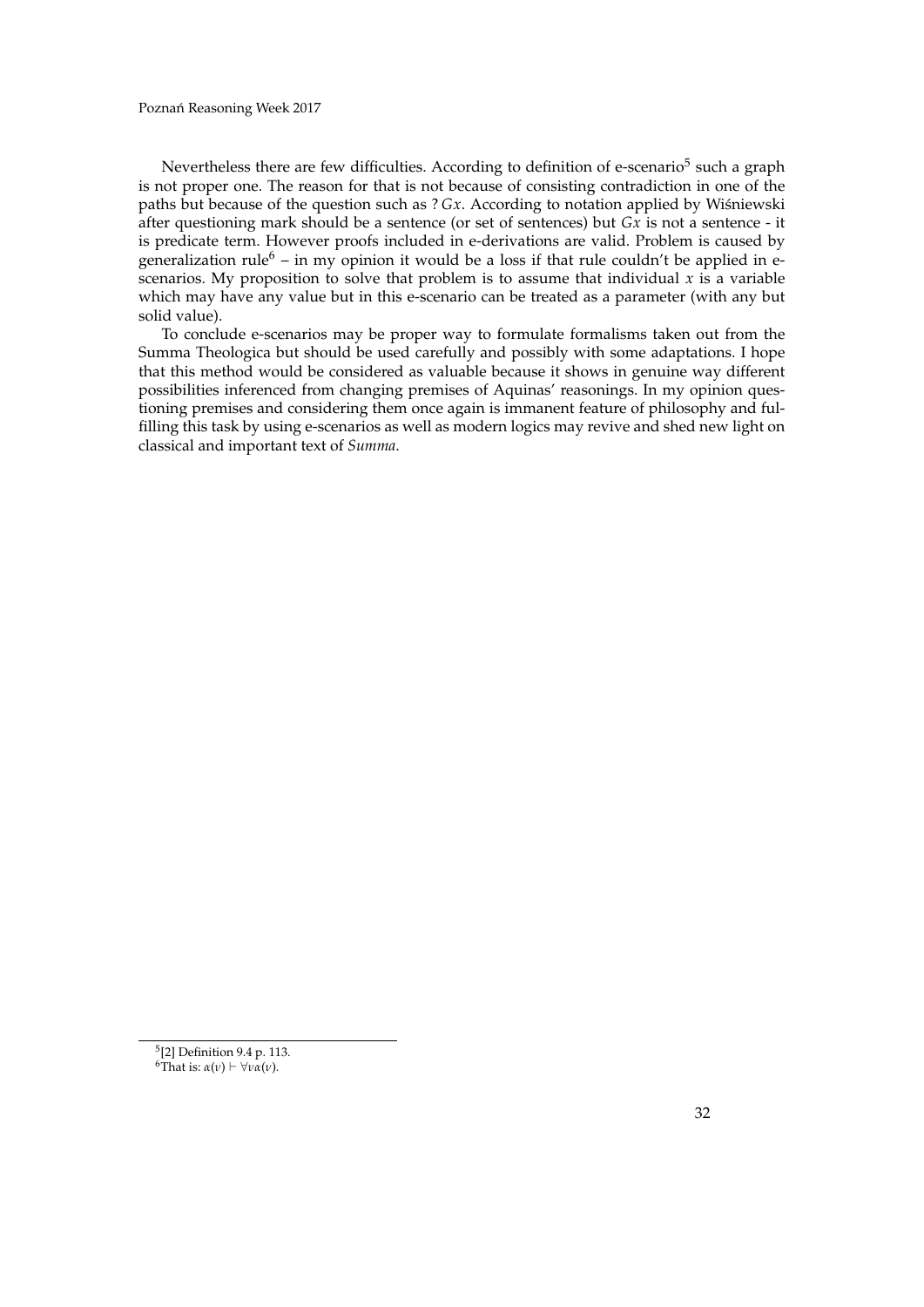### **Bibliography**

- <span id="page-34-0"></span>[1] St. Thom as Aquinas, *Summa Theologica*, Part I (Prima Pars) From the Complete American Edition, Translator: Fathers of the English Dominican Province, Release Date: January 26, 2006, Access: March 21, 2017.
- <span id="page-34-2"></span>[2] A. Wiśniewski, Questions, Inferences and Scenarios, College Publications, Studies in Logic. Logic and Cognitive Systems, 46, 2013.
- <span id="page-34-3"></span>[3] A. Wiśniewski, Erotetic search scenarios, problem-solving, and deduction, *Logique et analyse*, 47.185/188 (2004): 139-166.
- <span id="page-34-1"></span>[4] J. Słupecki and L. Borkowski, *Elementy logiki matematycznej i teorii mnogości*, PWN 1984.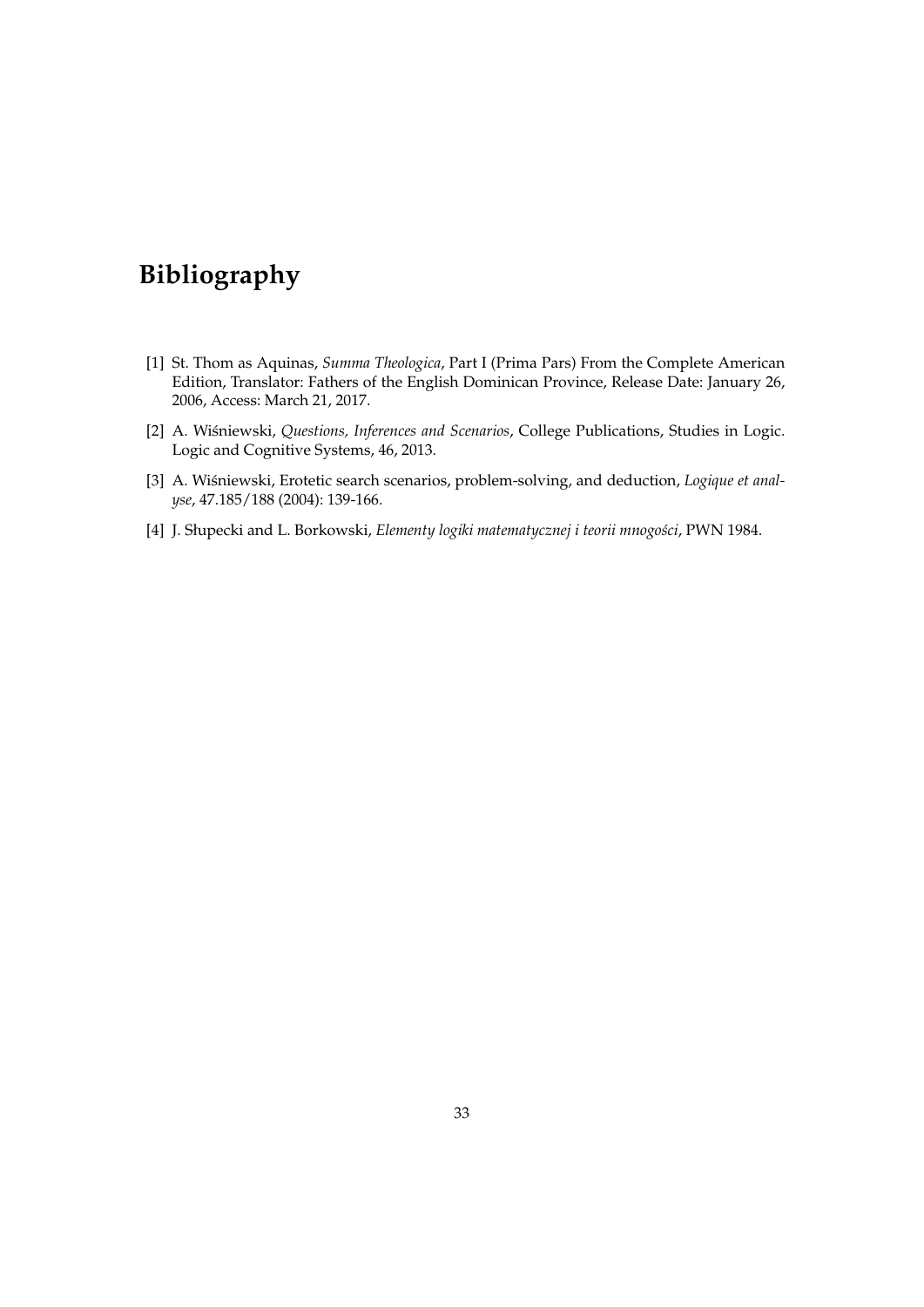# **Part III**

# <span id="page-35-0"></span>**Fallacies: Strategy, Error, Shortcut (SES 2017)**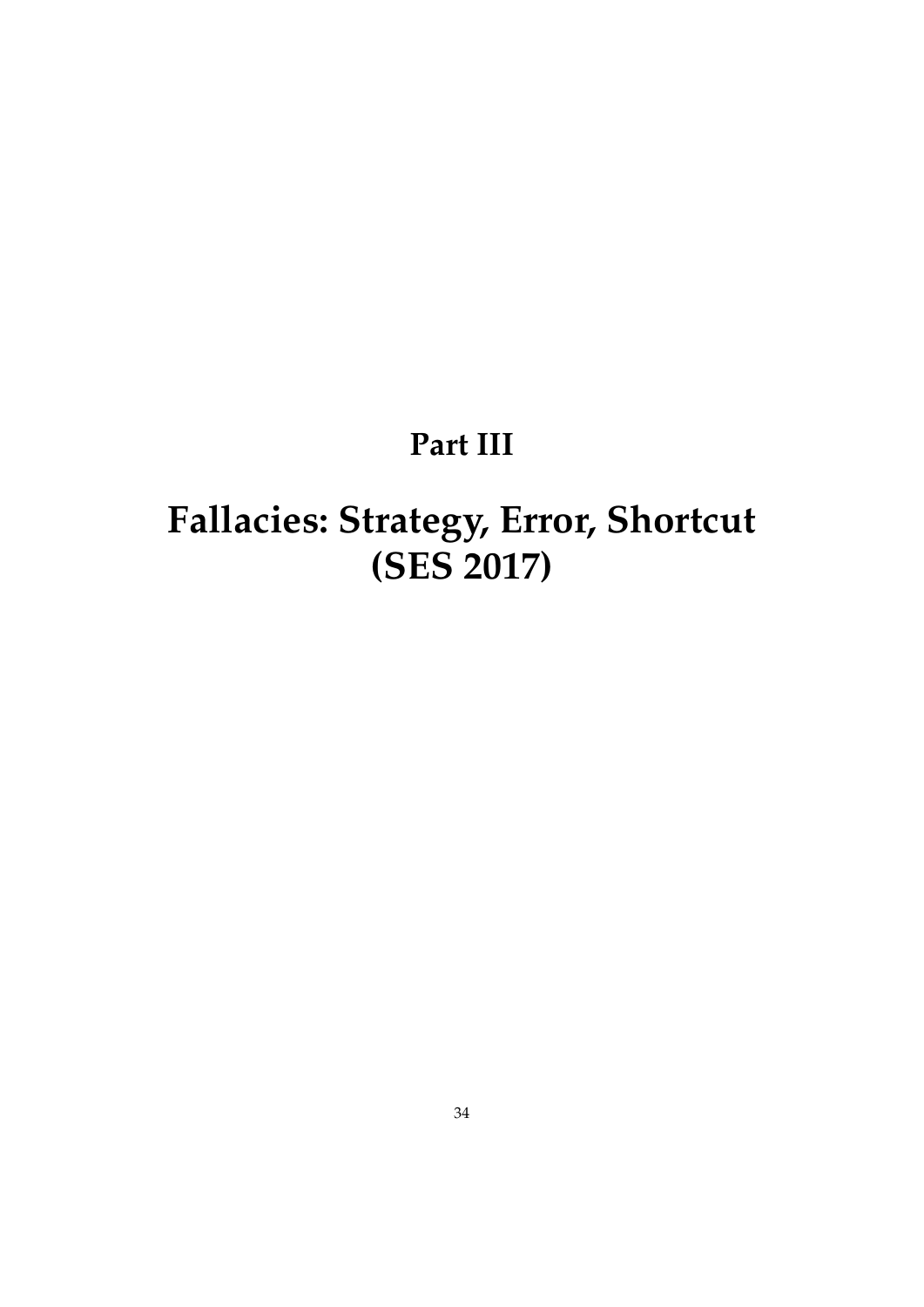### <span id="page-36-0"></span>*The tractability fallacy of bounded or ecological rationality*

Iris van Rooij *Radboud University and Donders Institute for Brain, Cognition and Behavior, Nijmegen, The Netherlands* [i.vanrooij@donders.ru.nl](mailto:i.vanrooij@donders.ru.nl)

Fallacies are often explained by the fact that rational reasoning is beyond the computational powers of resource-bounded minds like our own. For instance, rationality defined in terms of axioms of logic or probability theory is provably intractable (e.g., NP-hard). Therefore, so the argument goes, humans must resort to short-cuts or heuristics, and fallacies are a natural consequence. Some researchers have objected to this bleak view of the mind and proposed that humans are rational after all, albeit in a 'bounded' or 'ecological' sense. Here 'bounded' refers to the non-optimality of the reasoning, and 'ecological' to its presumed fit to the environment of adaptation. This proposal seems to be based on the belief that these alternative senses of rationality are tractable. In this talk, I will demonstrate why this belief is itself a fallacy. The upshot of this is not that humans aren't rational or irrational in some sense. Rather, it shows that intractability is a more general challenge for accounts of rationality than previously thought. Moreover, the solution is not to be found in short-cuts per se, but requires a careful analysis of the conditions that make rationality tractable, be it classical, bounded, ecological or otherwise.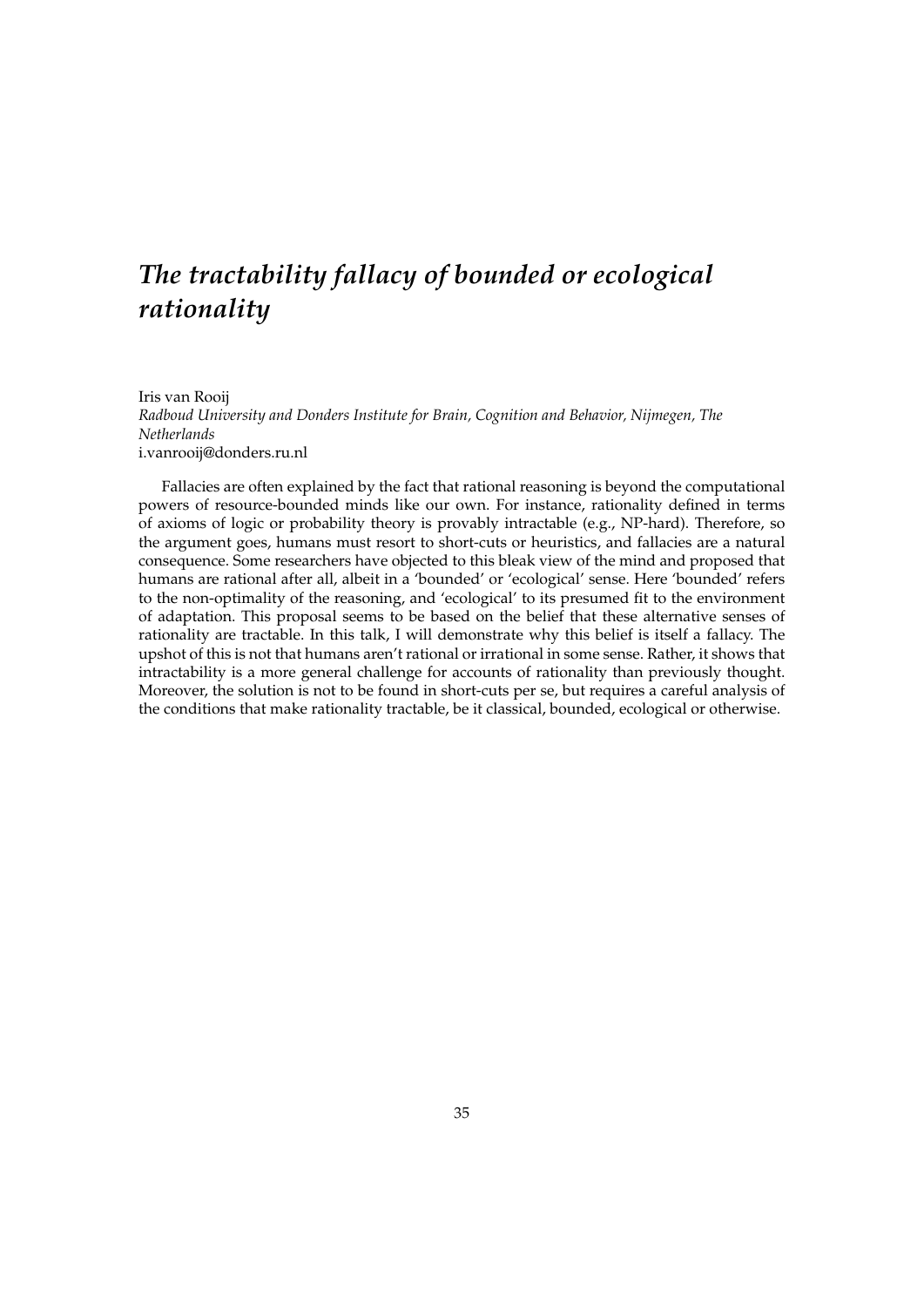### <span id="page-37-0"></span>*Better Lessons from Ecological Rationality*

Patricia Rich *Philosophy, Hamburg University, Germany* [pr15102@bristol.ac.uk](mailto:pr15102@bristol.ac.uk)

Ecological Rationality is sometimes defined as the "match between mind and environment"; for example, a simple heuristic is more ecologically rational in a given context the better it will perform in that context. I heartily endorse this approach to rationality, with some caveats: I endorse what I see as the substance of Ecological Rationality rather than its rhetoric (which, for example, is unduly unfriendly towards formal logic). Furthermore, I see Ecological Rationality as an excellent framework into which we can integrate other tools (e.g. logic and probability theory) rather than as a wholesale replacement of them (again, as the rhetoric might suggest).

In the context of reasoning and argumentation, Ecological Rationality is most often appealed to in order to criticize or cast doubt on particular claims, for example about whether subjects commit an error in some reasoning task. In this talk, I argue for a more constructive use of Ecological Rationality as a systematizing framework which naturally unifies the descriptive, normative, and pedagogical aspects of reasoning and argumentation. An important benefit of this framework is that it can help us to focus on the right (most helpful) questions.

As one example, inquiry should focus on processes – such as simple heuristics – rather than outcomes; ideally processes can be simulated so that performance statistics can be gathered. Whether e.g. the notorious response in the Linda Problem is an error or not matters much less than the question of how often the reasoning process that produced it can be expected to lead to poor results in the relevant context, and just how grave those poor results will be. Furthermore, rationality judgments should consist of comparisons between processes that people may actually use, including ones that we might teach them; it isn't helpful to complain that a person's reasoning process is error-prone unless one has a better, implementable alternative to offer. Other examples pertain to the omnipresent issue of the correct normative standards, and to the categorization of errors.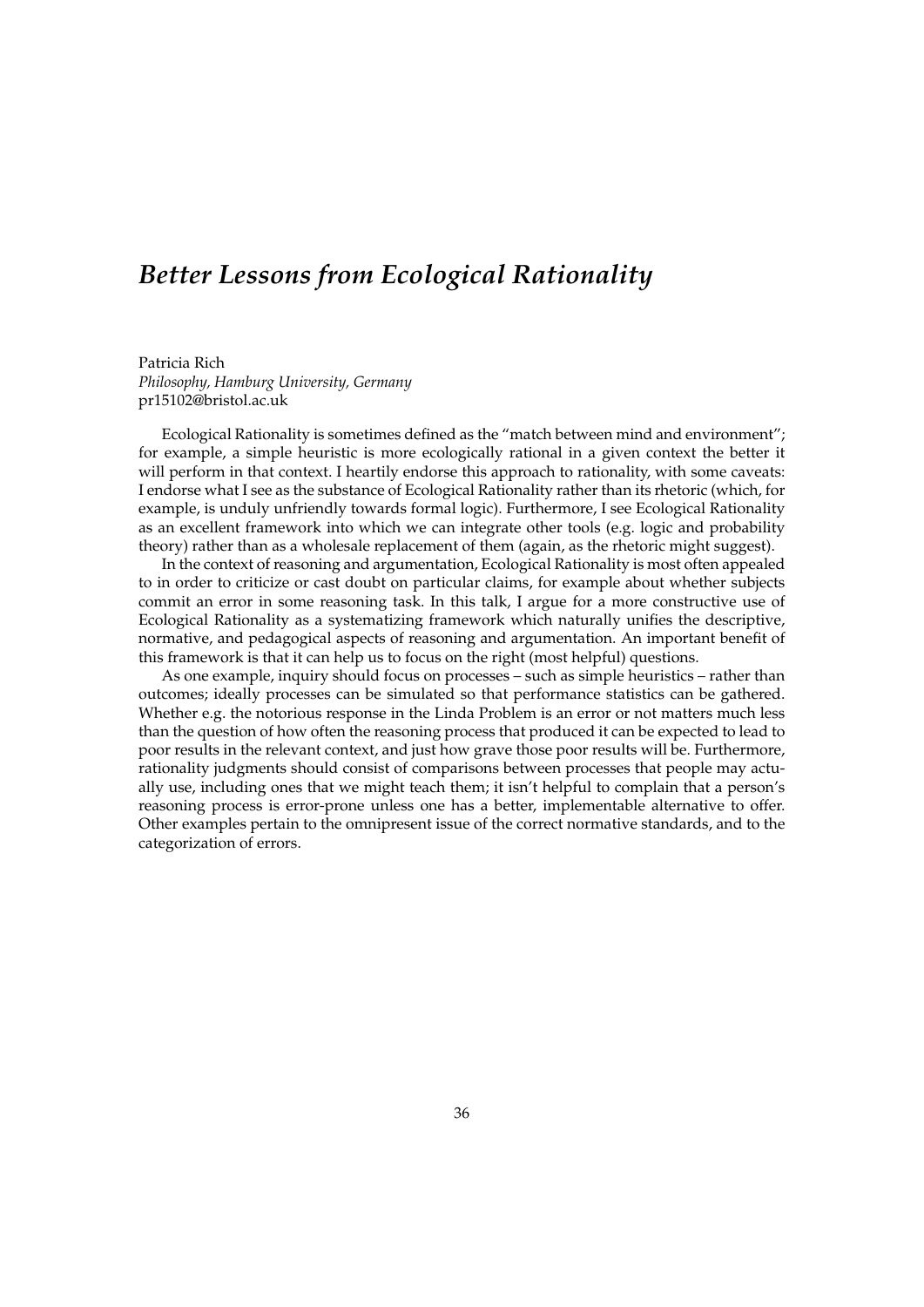### <span id="page-38-0"></span>*The fate of fallacies: The Port-Royal turn*

Michel Dufour Département *Institut de la Communication et des Médias Sorbonne Nouvelle, Paris* [mdufour@univ-paris3.fr](mailto:mdufour@univ-paris3.fr)

Almost half a century ago, Hamblin worried about the absence of a genuine theory of fallacies. Today, there is still no consensus on a definition of fallacies beyond a possible agreement on the vague general idea that it is a reasoning that goes wrong in some way. Perhaps, no theory is needed to do what has been done for centuries, namely to give more or less famous examples of fallacies, a practice quite compatible with the idea that this field is fluctuating and has fuzzy borders. Yet, a salient feature of fallacies studies is the importance of tradition. For instance, most contemporary theoretical approaches have something to say on all or parts of the Aristotelian fallacies. There are also national traditions. The study of fallacies has been a lively topic in the anglo philosophical tradition but is no topic at all in the French philosophy of the three last centuries.

If you compare some recent books with other ones written a few centuries ago, the field seems to grow. On the other hand, some fallacies seem to have disappeared or to have become negligible or to have been clouded by others. Think, for instance, to the Aristotelian paralogism of accent or the difference between the old and the contemporary version of the composition and division fallacies.

How and why some arguments win or lose the status of fallacy? This is a whole research program. Translation seems to be an acceptable answer in the case of the fallacy of accent, since not all languages are accentuated. The rise of probabilistic reasoning could also explain the introduction of some inductive fallacies.

I will discuss the important changes made by the *Port-Royal Logic*, published in 1662. It made an influential turn not only in the field of fallacies but in the whole field of logic. As far as fallacies are concerned, it discarded some traditional fallacies that it considered as "too rude" to deserve a serious attention and it also introduced others of a new type. My point is that the sharp updating made in its two chapters on fallacies is a consequence of deeper changes motivated by important contemporary philosophical, religious and political points of views that had broad consequences not only in other parts of the book, but beyond.

A first radical change is that the *Port-Royal Logic* respectfully stood aloof from Aristotle, and then from his theory on paralogisms. The *Logic* drops the distinction between *intra* and *extra dictionem* fallacies and the number of «sophisms» (the very term used by the *Logic*) inspired by Aristotle is reduced to seven. Six of the thirteen fallacies of *On sophistical refutations* disappeared or have been disqualified. This attitude towards Aristotle is not an exception at this time, but it is a significant shift from the tradition on fallacies, roughly faithful to the Philosopher.

Three modern influences shape the chapters on fallacies: the Cartesian philosophy, the Jansenist ethic and the taste of the century for a pleasant rhetoric. Three types or styles of discourse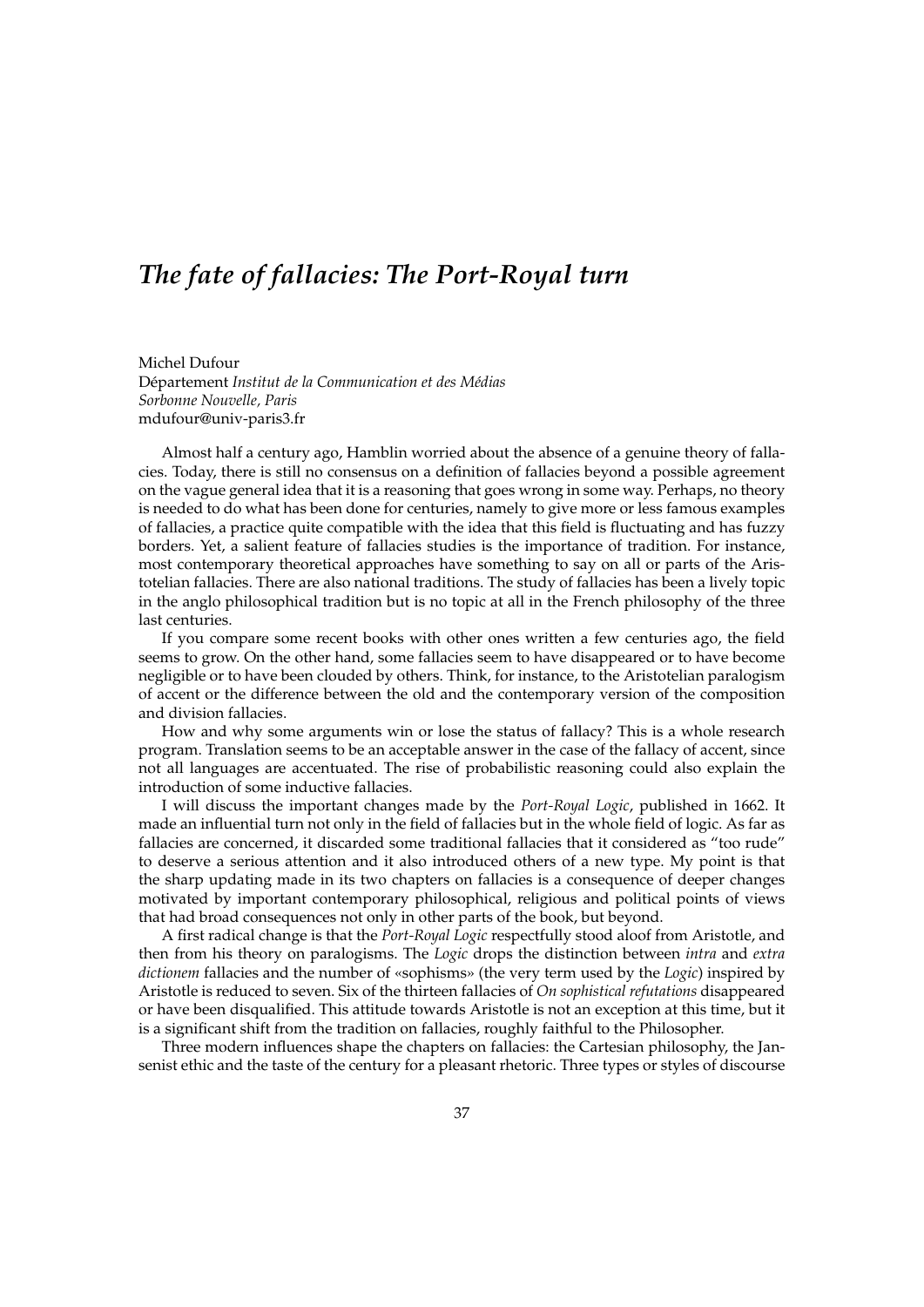can be associated to these three influences, each of them having its own requirements and goals that contribute to challenge the supremacy of the juridical style of the disputes of the School. Textual evidence of these influences can be found in the chapters on fallacies.

The *Logic* makes an eloge of Descartes and explicitly borrows from his philosophy in many places. More specifically, it follows Descartes in his project of a reasoned search for truth that can't be satisfied by a disputative dialectic, only good to provide short already known explanations, while Descartes's discursive scientific model requires the geometers' fertile «long chains of reasons». The impact of Cartesianism on the *Logic* includes the introduction of two inductive sophisms inspired by the very principles of Descartes's method.

Like their friend Blaise Pascal, the authors were jansenists, then fervent supporters of a rigorous augustinism. One of its tenets is that without God's grace, men are condemned to sin. Hence the frequent explanations calling to the bad morality of arguers and the introduction of a surprising distinction between scientific fallacies and fallacies made in daily and/or «civil» life. For the Logic, the second kind of fallacy is morally more important, since science is a futile distraction when compared to the duty to be a good person. This justifies the existence of two separate chapters. This moral precedence could also be the reason of the inflation of the second chapter between the first and the second edition of the book. The discursive style of this chapter, far from dialectical disputes, is closer to the concern of a priest who has to make a sermon adressed to sinners to help them not to become the victims of their self-love and to resist the temptations of heresy or skepticism.

The influence of the taste of the century for a pleasant rhetoric cannot be as easily linked to a figure patronizing the *Logic*, like it was previously the case with Descartes or Pascal. Yet, especially if we look at the content of the second chapter on fallacies, we can recognize the general tendency of the century to link clear and good ideas or reasoning with the use of a «natural» and «easy» verbal expression which was held as a sign of the right use of reason. This pleasant naturalness is also associated with the civil and elegant use of language by "gentle men". Textual evidence of this tendency can be found in the second chapter on fallacies.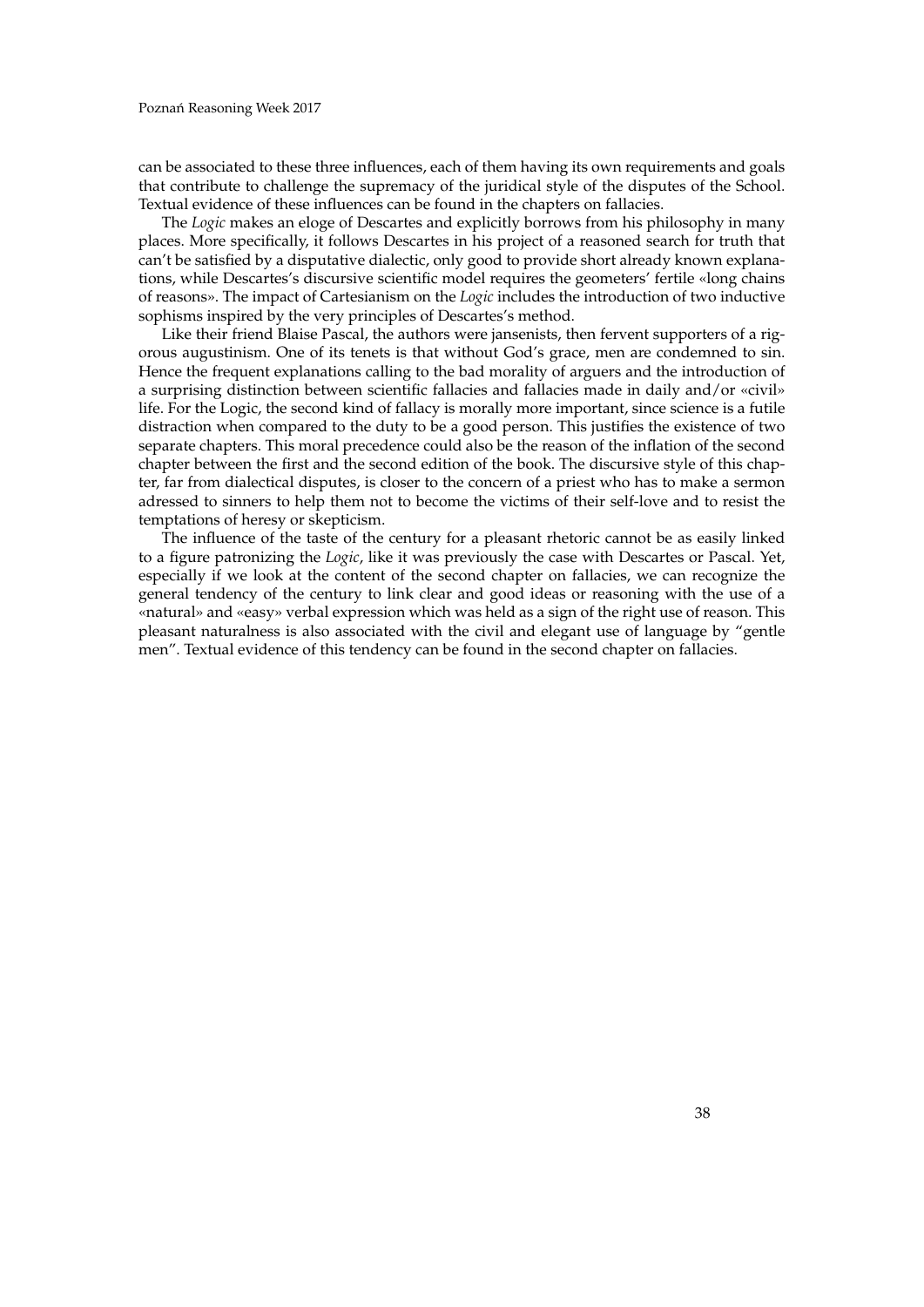### <span id="page-40-0"></span>*Bayesian Argumentation and the Value of Logical Validity*

Benjamin Eva *Munich Center for Mathematical Philosophy* [benedgareva@icloud.com](mailto:benedgareva@icloud.com)

We often make arguments based on uncertain premises. In such cases, the conclusion of the argument does not follow with certainty, even if the underlying argument pattern is deductively valid. This raises the questions 'what is so special about deductively valid arguments?', and 'what advantage do we gain by using them?'. We will provide a novel answer to this question. In doing so, we will introduce the distance-based approach to probabilistic updating. Unlike the many updating rules that have been considered in the philosophical literature (such as conditionalization, imaging, and Leitgeb-Pettigrew updating), this approach takes seriously the idea of updating on non-propositional evidence. We conclude that the distance-based approach is the only probabilistic updating method that is able to provide a philosophically satisfactory account of arguments with uncertain premises.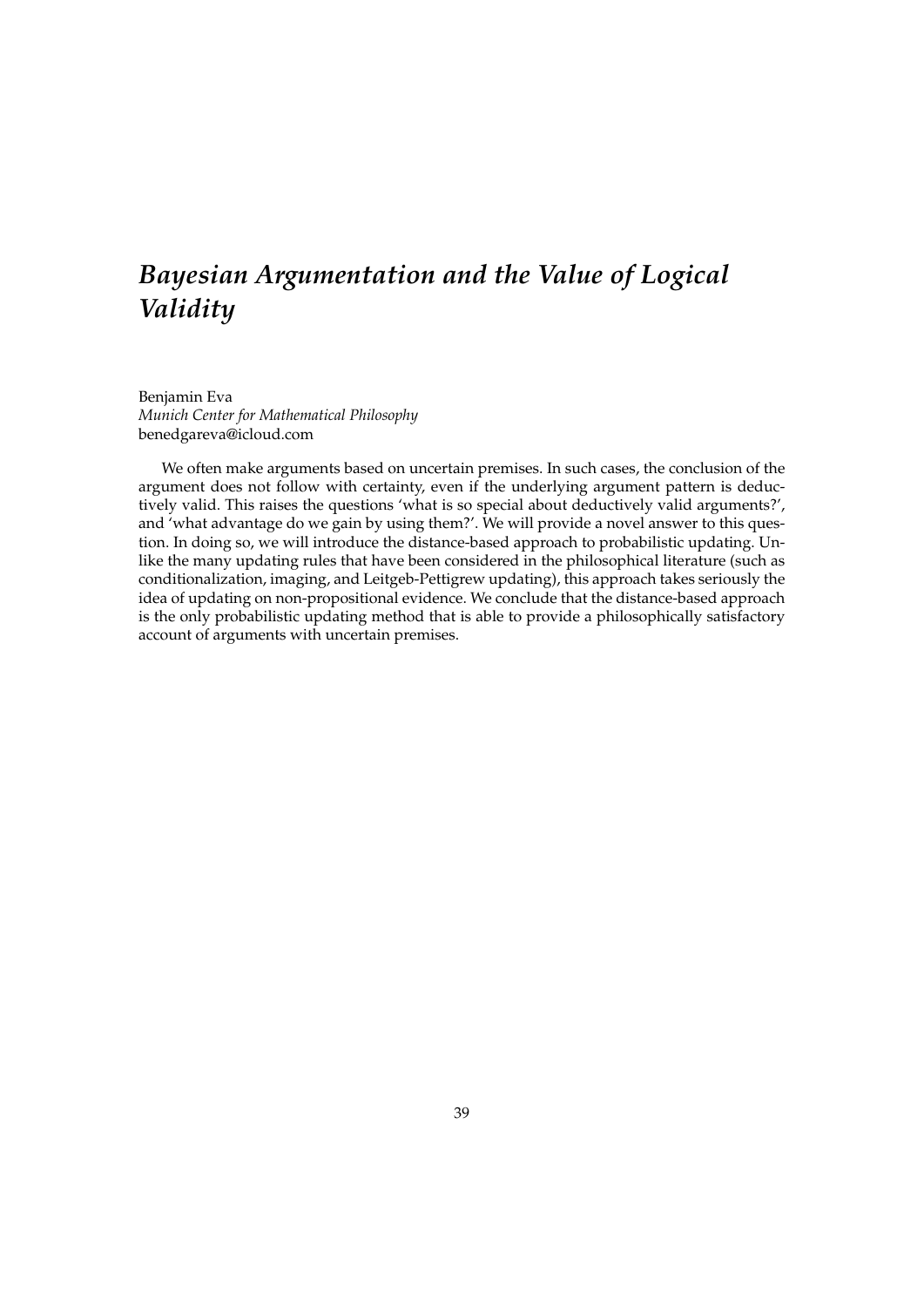### <span id="page-41-0"></span>*Fallacies of Language*

Martin Hinton *University of Łód´z* [mdhinton@tlen.pl](mailto:mdhinton@tlen.pl)

The principal aim of this paper is to establish how, by looking at the fallacies of argumentation from a linguistics perspective, a number of them which have not previously been classified as fallacies of language are, in fact, committed due to errors in the understanding and use of language rather than of reasoning. Before this task can begin, however, some groundwork must be done on how fallacies are to be understood: specifically, it should be shown that fallacies are to be considered errors rather than violations, which requires a rejection of the Pragma-Dialectic conception of fallacy theory.

Once an outline of the understanding of fallacies to be employed has been made, some discussion of the role of language in arguments will follow along with reference to a number of fallacies which would be well categorised as linguistic in nature, though not due to an obvious ambiguity of meaning.

There are two clear conclusions which can be drawn from Hans Hansen's thorough 2002 review of the 'traditional' understanding of fallacies. The first is that, the conception of the Standard Treatment put forward by Hamblin (1970) and since repeated frequently by the authors of the Pragma-Dialectic (P-D) approach to argumentation, van Eemeren and Grootendorst, is not supported by the facts: the charge that a fallacy theory based in the notion of logical invalidity could not properly account for the many poor arguments listed as fallacies is itself an example of a 'straw man' since Hansen shows that no such theory was ever prevalent amongst influential authors. The second is that the most common phrase used in those definitions is 'error in reasoning'. This exact form of words is applied by Creighton (1905), Sellars (1917), Cohen and Nagel (1934), Black (1952), and Copi (1961). Several others of the surveyed writers refer to 'errors', mistakes' and, in the case of Sidgwick (1884), 'confusion'.

The standard treatment, then, if one actually existed, allowed that arguments could go wrong in a number of ways and considered fallacies to be mistakes made in reasoning. It is a little odd, therefore, that van Eemeren continues to claim that under the pre-Hamblin theorists there was only one 'standard of reasonableness – logical validity' (2012: 448) and see the P-D view as a reaction to this. It is also something of a jump to re-interpret the concept of fallacy as 'speech acts which hinder in any way the resolution of a dispute' (Van Eemeren & Grottendorst, 1987: 284) when it is clear that these acts may well be of a deliberate nature, and not really 'errors' at all. The degree to which they hold the employment of these fallacies to be an act of sabotage is unclear: although they say it is 'not tantamount to unethical conduct' (1987: 284) they also note that 'the presence or absence of deliberate calculation is not decisive' (1987: 297) suggesting that poor manners or irrelevant blustering should be categorised in the same way as a genuine misunderstanding or slip.

It might be argued that while the P-D approach helps link argumentation with speech act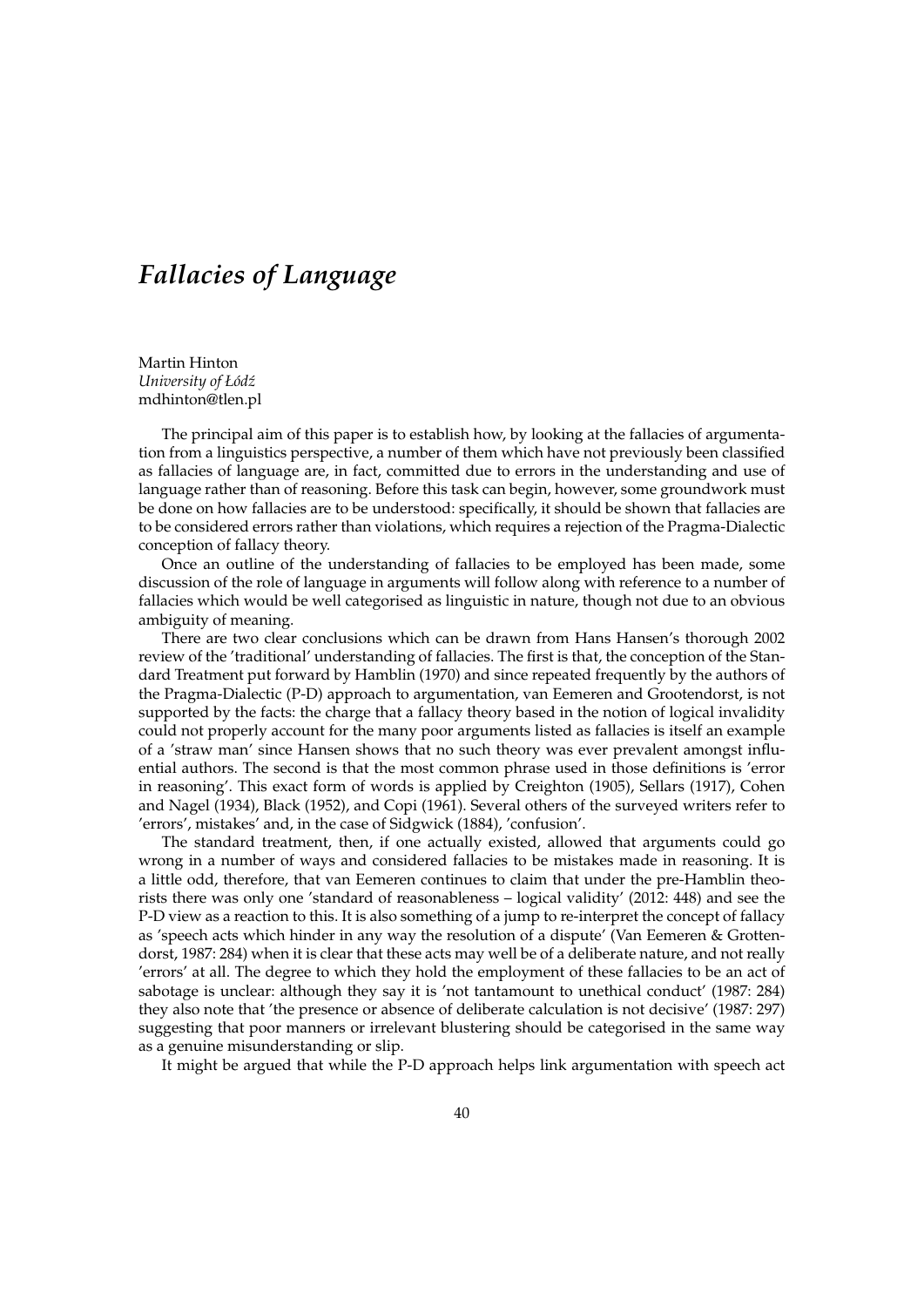theory and the study of discourse, its conception of fallacies is a corruption of how the term has been used in argumentation theory itself and does little to solve the most interesting questions of how they come about and why they are initially attractive. Indeed, my main objection to the P-D conception of fallacies as infringements of a rule is that it makes them rather uninteresting since, as van Eemeren and Grootendorst happily admit, it is a rare occasion when anyone tries to play by the rules anyway.

If fallacies can be defined as errors, then it is obvious that a linguistic error, a misunderstanding, could be at the root of some of them. Since almost all the argumentation we consider is rendered in language this might be considered a trivial point. The relationship between language and thought, however, is a complex and subtle one, and the study of fallacies from this perspective may help shed light on where the boundary lies separating errors of reason from errors of understanding.

An example of a fallacy that treads this line is the very-badly named 'Lord Scroop fallacy' identified by Herman Stark (2000). He lists phrases such as 'Everything is a matter of opinion' as examples of the kinds of premises advanced by some of his students, although they are selfdefeating statements. Obviously, a valid argument can be made using such a premise; the error is in the use of language, rather than of logic.

Other fallacies might also be understood as linguistic errors: argumentum ad verecundiam depends on a misconception of the terms 'authority', 'expert', 'opinion' or 'field'; 'no true Scotsman' relies on a mistaken belief that a position can be rescued by re- defining the meaning of certain terms; 'Straw Men', when not constructed on purpose, are, presumably the result of a misunderstanding of the position stated by one's opponent.

This paper will consider these and other fallacies and examine the extent to which linguistic error lies at their root.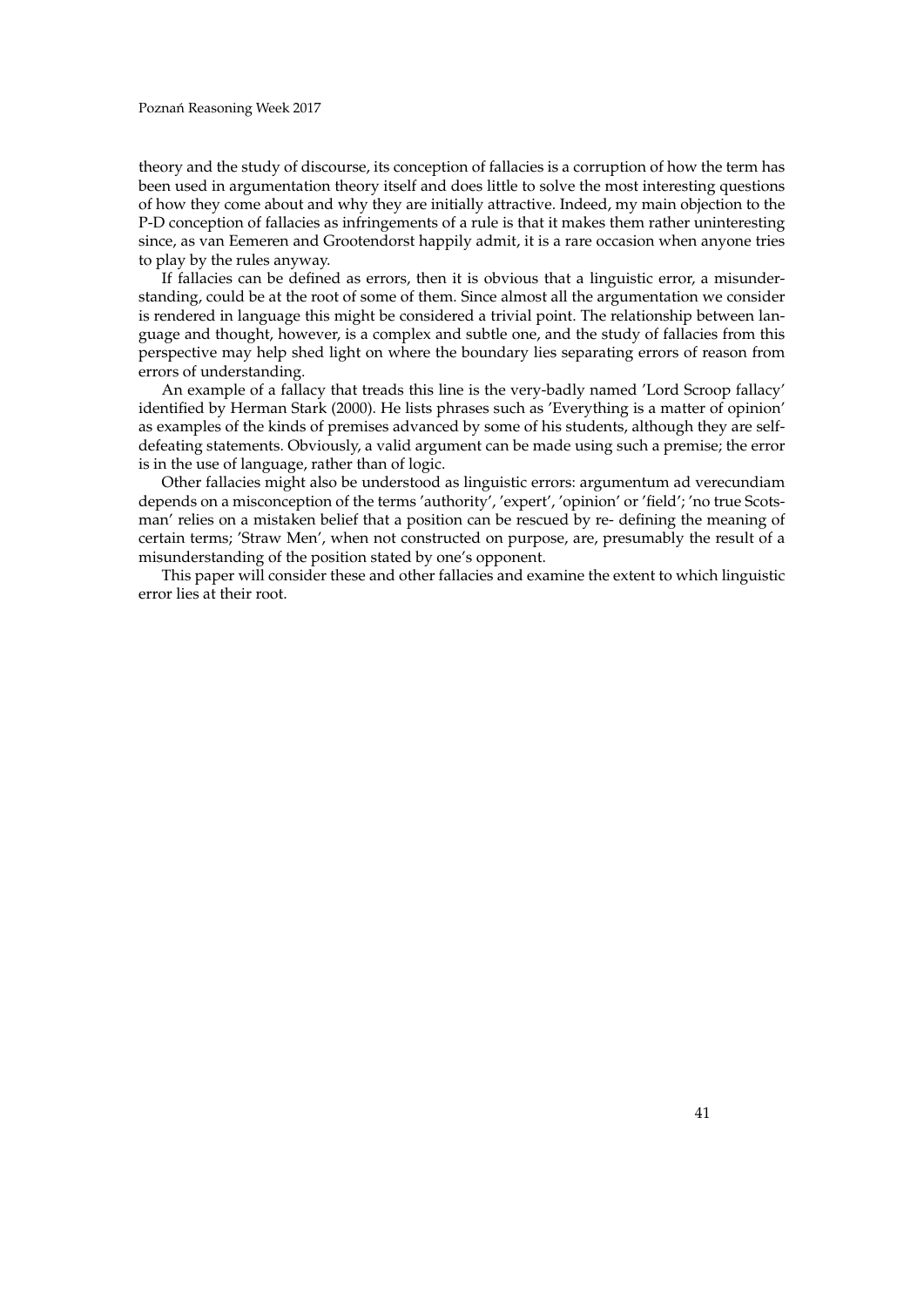#### **Bibliography**

Black, Max: 1946, *Critical Thinking*, Prentice Hall, Englewood Cliffs.

Cohen, Morris R. and Ernest Nagel: 1934, *Introduction to Logic and Scientific Method*, Routledge and Kegan Paul, London.

Copi, Irving M.: 1961, *Introduction to Logic*, 2nd ed., Macmillan, New York.

Creighton, James Edward: 1905, *An Introductory Logic*, MacMillan, New York.

van Eemeren, Frans H: 2012, The Pragma-Dialectical Theory Under Discussion *Argumentation* 26:439–457

van Eemeren, Frans & Rob Grootendorst, 1987, Fallacies in Pragma-Dialctical Perspective, Argumentation 1: 283-301

Hamblin, Charles L.: 1970, *Fallacies*, Methuen, London.

Hansen, Hans: 2002, The Straw Thing of Fallacy Theory: The Standard Definition of 'Fallacy', *Argumentation* 16: 133–155

Sellars, Roy Wood: 1917, *The Essentials of Logic*, Houghton Mifflin, Boston.

Sidgwick, Alfred: 1884, *Fallacies. A View of Logic from the Practical Side*, Appleton and Co., New York.

Stark, Herman: 2000, The Lord Scroop Fallacy, Informal Logic vol. 20, 3 245-259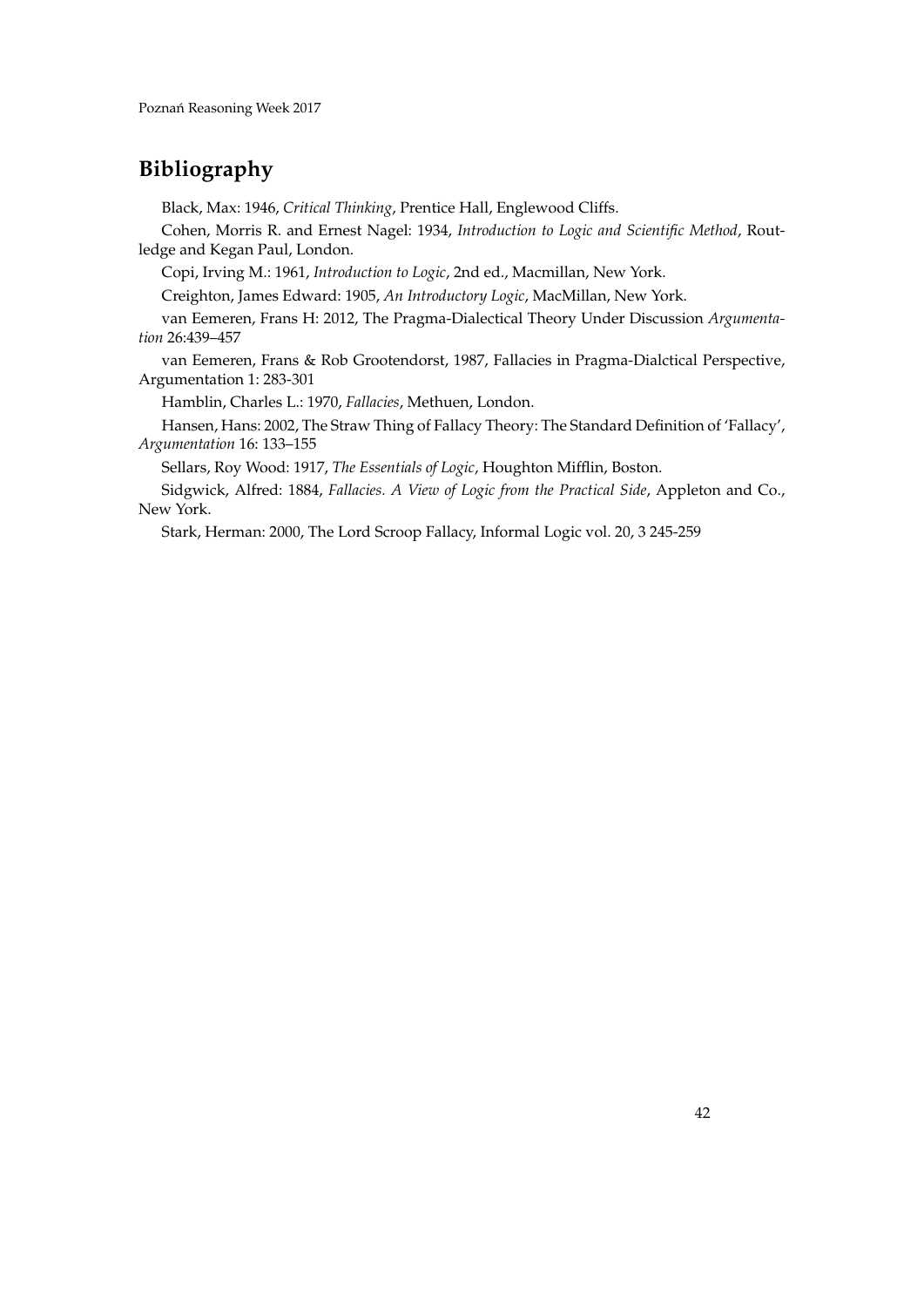### <span id="page-44-0"></span>*Choosing Your Nonmonotonic Logic: A Shopper's Guide*

Ulf Hlobil *Concordia University* / *University of Hradec Kralove* [ulf.hlobil@concordia.ca](mailto:ulf.hlobil@concordia.ca)

You want to model actual reasoning in our logic? Since actual reasoning is virtually always defeasible, this mean that you will probably need a nonmonotonic logic. This paper offers some guidance for choosing the nonmontonic logic that is right for you. Many think that every consequence relation,  $\vdash$ , must obey the following two principles:

$$
\forall A \,\forall \Gamma \, (\Gamma, A \vdash A). \tag{Continment}
$$

$$
\forall A, B \,\forall \Gamma, \Delta \text{ (If } \Gamma \vdash B \text{ and } \Delta, B \vdash A \text{, then } \Gamma, \Delta \vdash A \text{).} \tag{Mixed-Context Cut}
$$

Unfortunately, these two conditions together imply monotonicity. For suppose that  $\Gamma \vdash A$ . By Containment,  $\Delta$ ,  $A \vdash A$ . By Mixed-Context Cut,  $\Gamma$ ,  $\Delta \vdash A$ . So if you are in the market for a nonmonotonic logic, you must give up at least one of these principles. Relevance logicians give up Containment and move to Reflexivity (i.e. *A*  $\sim$  *A*). They want to avoid fallacies of relevance. Nonmonotonic logics in the tradition of KLM, by contrast, give up Mixed-Context Cut [\[2\]](#page-46-0). Advocates of such logics typically want to codify defeasible material inferences, like: "Tweety is a bird. Therefore, Tweety can fly."

If you take the second option and give up Mixed-Context Cut, you can retreat to a sharedcontext version of Cut:

$$
\forall A, B \,\forall \Gamma \text{ (If } \Gamma \sim B \text{ and } \Gamma, B \sim A \text{, then } \Gamma \sim A \text{)}. \tag{Shared-Context Cut}
$$

This means, however, that you cannot have a conditional that obeys the Deduction Theorem:

$$
\forall A, B \,\forall \Gamma \, (\Gamma \mid \sim A \to B \text{ iff } \Gamma, A \mid \sim B).
$$
 (Deduction Theorem)

After all, the Deduction Theorem would allow you to run a version of the argument for monotonicity presented above. Just let ∆ be a superset of Γ, and move the difference between the two sets back and forth across the turnstile via the Deduction Theorem. So you will have to give up Shared-Context Cut or the Deduction Theorem. Logicians in the tradition of KLM give up the Deduction Theorem.

Let's take stock. If you want a nonmonotonic logic, you have the following menu of options.

- 1. Rejecting Containment (relevance logics). You can keep Mixed-Context Cut, the Deduction Theorem, and Reflexivity.
- 2. Rejecting Mixed-Context Cut and the Deduction Theorem (KLM). You can keep Shared-Context Cut and Containment.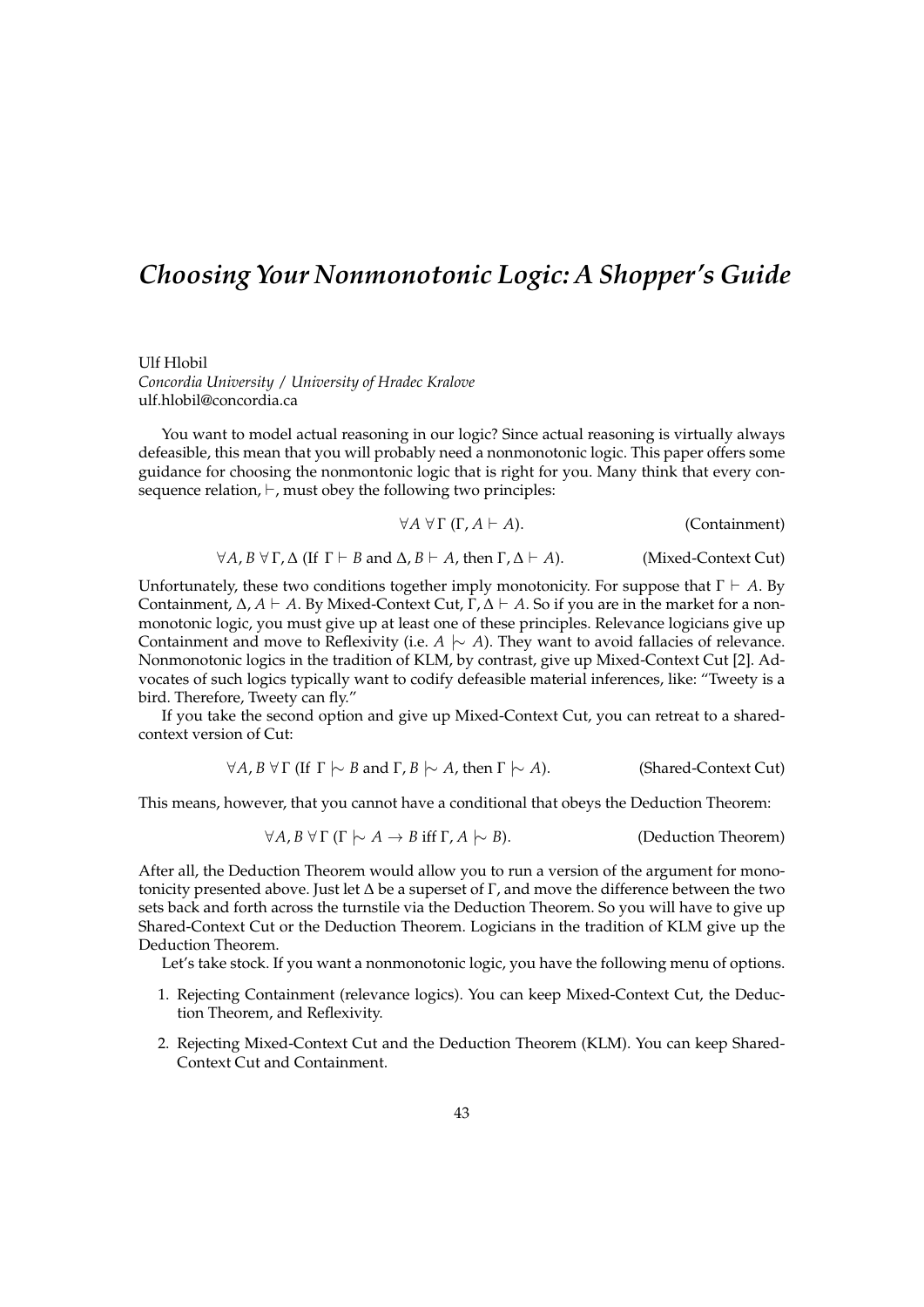#### 3. Rejecting Shared-Context Cut. You can keep Containment and the Deduction Theorem.

We know a lot about relevance logics and logics in the tradition of KLM. In this paper, I will compare and contrast two less prominent appraoches. The first approach is to adopt the third option on our menu and to reject Shared-Context Cut. The second approach is to construct a logic that incorporates both, relevantist considerations and the aim of codifying defeasible material inferences. I will flesh out these two approaches by presenting various sequent calculi.

I want to explore these less familiar approaches because I find the first two options on our menu philosophically unacceptable. This is because I am a logical expressivist [see [1\]](#page-46-1). That means that I believe, firstly, that there are defeasible material consequences. A set of atomic sentences,  $\Gamma_0$ , e.g., may imply an atomic sentence *p* that is not in  $\Gamma_0$ , and some superset of  $\Gamma_0$ may not imply *p*. That is how most actual ordinary reasoning works. Second, I believe that it is the function of logical vocabulary to let us argue and reason about such material implications. In order to argue and reason about material consequence, however, we need sentences in our (object) language that express the material consequence relation. For that we need a conditional that obeys the Deduction Theorem, or so I shall argue.

Logical expressivists cannot accept standard relevance logics because these logics don't capture defeasible material inferences. And they cannot accept logics in the KLM tradition because the conditional of these logics does not express what is good ordinary reasoning, according to the logic in which it occurs.

I will first present two nonmonotonic logics that reject Shared-Context Cut but obey Containment and the Deduction Theorem. One is supra-classical; the other is supra-intuitionistic. These logics are similar to Ripley's [\[2013\]](#page-46-2) non-transitive logic. I will point out some attractive features of these logics. Unfortunately, these logics have two drawbacks. First, they don't obey any version of Cut. Second, if you want to avoid fallacies of relevance and reject Containment, these logics won't preserve Reflexivity.

As an alternative to these nontransitive nonmonotonic logics, I am developing a nonmonotonic logic that avoids fallacies of relevance and also captures defeasible material inferences. I do this by tweakening Tennant's [\[1984\]](#page-46-3) intuitionistic relevance logic. The resulting logic preserves Reflexivity, is conservative, enjoys Cut elimination, and obeys the Deduction Theorem. The logic doesn't license any of the standard fallacies of relevance. The main drawback of this logic is that the connectives behave in counter-intuitive ways. We must use either the additive or the multiplicative rules for conjunction. If we choose the additive rules, it can happen that Γ, *A*&*B* |∼ *C* although Γ, *A*, *B* |6∼ *C*. If we choose the multiplicative rules, it can happen that Γ |∼ *A*&*B* although neither Γ |∼ *A* nor Γ |∼ *B*.

I end with some philosophical reflections on the choice logical expressivists are facing: go relevantist and have connectives that behave in counter-intuitive ways, or go non-transitive and have intuitive connectives and a much stronger logic.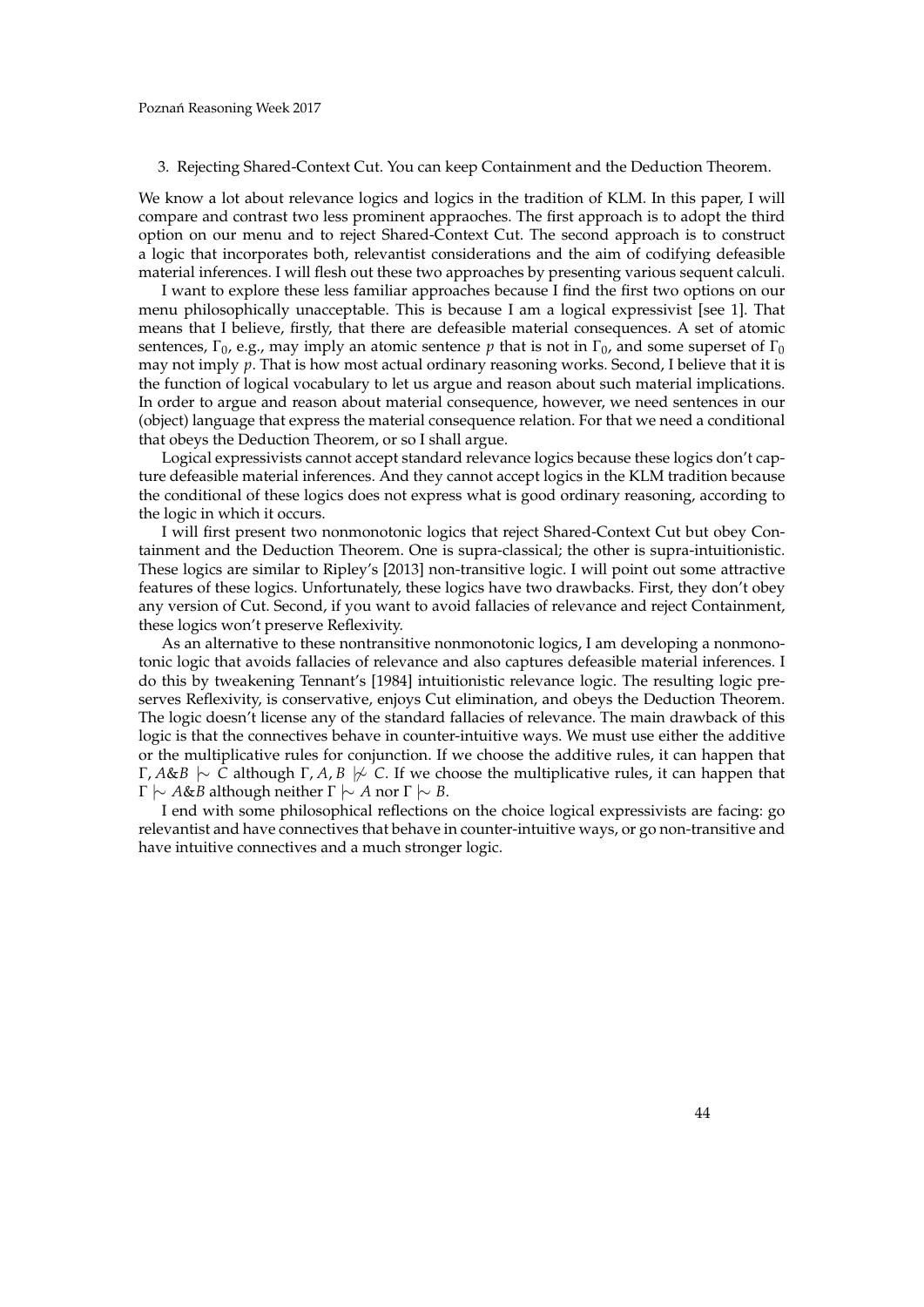### **Bibliography**

- <span id="page-46-1"></span>[1] Brandom, R. B. (2008). *Between Saying and Doing: Towards an Analytic Pragmatism*. Oxford: Oxford University Press.
- <span id="page-46-0"></span>[2] Kraus, S., Lehmann, D., and Magidor, M. (1990). Nonmonotonic reasoning, preferential models and cumulative logics. *Artificial intelligence*, 44(1-2), 167–207.
- <span id="page-46-2"></span>[3] Ripley, D. (2013). Paradoxes and failures of Cut. *Australasian Journal of Philosophy* 91, 139– 164.
- <span id="page-46-3"></span>[4] Tennant, N. (1984). Perfect validity, entailment and paraconsistency. *Studia Logica* 43(1-2): 181–200.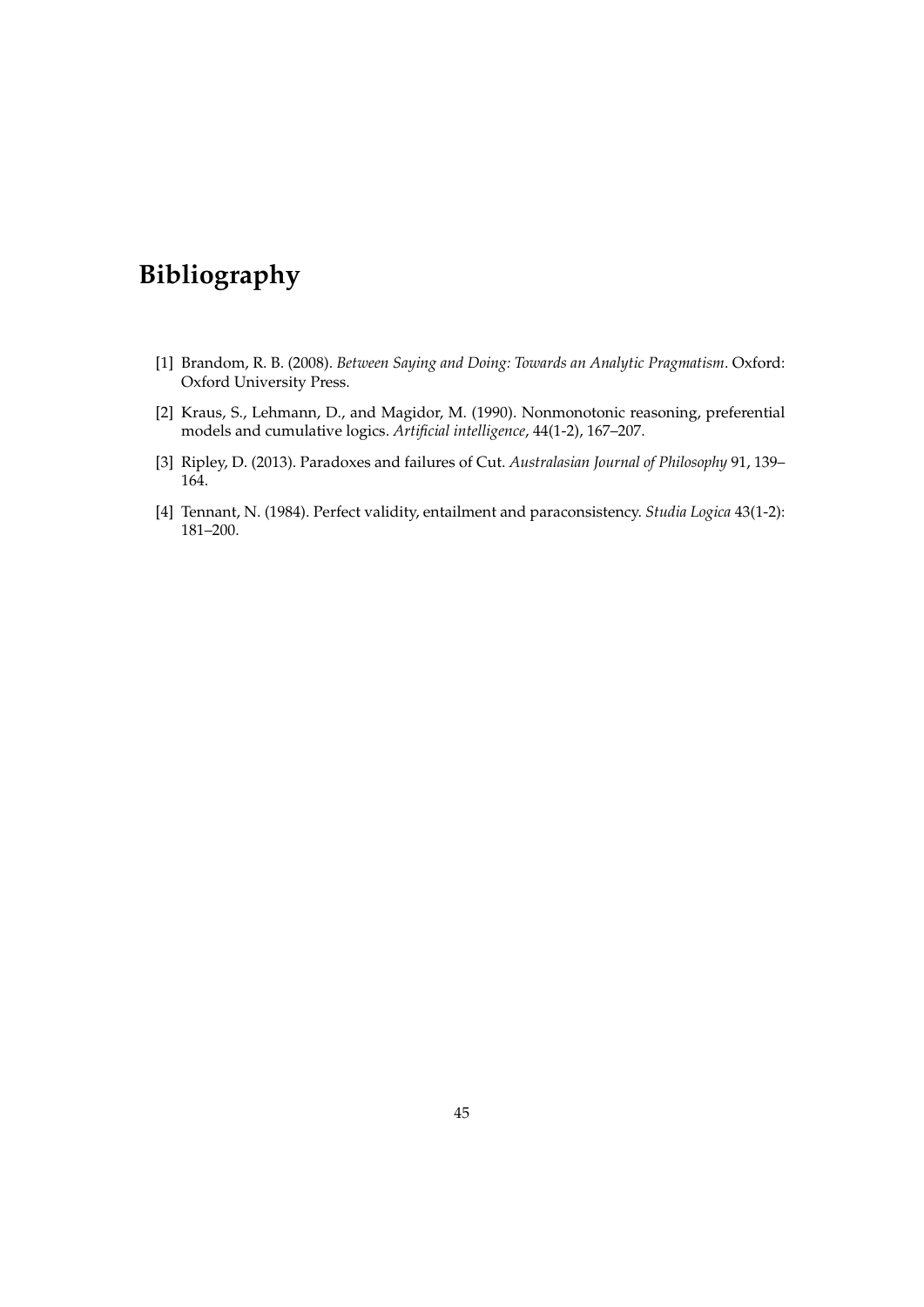### <span id="page-47-0"></span>*Informal Fallacies as Hidden Heuristics: How Much Depends Upon a Dual-Process Model of Cognition?*

John Huss *Department of Philosophy The University of Akron* [jh76@uakron.edu](mailto:jh76@uakron.edu)

In the literature relating informal fallacies to the heuristics and biases research program of Tversky and Kahneman, recourse is made to Kahneman's dual-process model of cognition. Heuristics we rely on in everyday reasoning often lead to biased judgments (e.g., of probabilities, of quantitative estimates) when applied to scenarios that seem similar to the everyday context, but in which crucial conditions (usually suppressed) are not met. Thus, heuristics that work reliably enough in everyday contexts can be shown systematically to lead to bias in other contexts. Often this is attributed to the use of fast-track cognitive processing rather than the slow-track processing characteristic of more deliberate slow-track cognition. In this paper I will examine to what degree this standard analysis of the heuristic nature of informal fallacies relies upon the dual-process model. Drawing upon the history of the debate between Gigerenzer and Kahneman and Tversky over the reliability of heuristics, I offer an account of the heuristic nature of informal fallacies that is independent of the dual process model.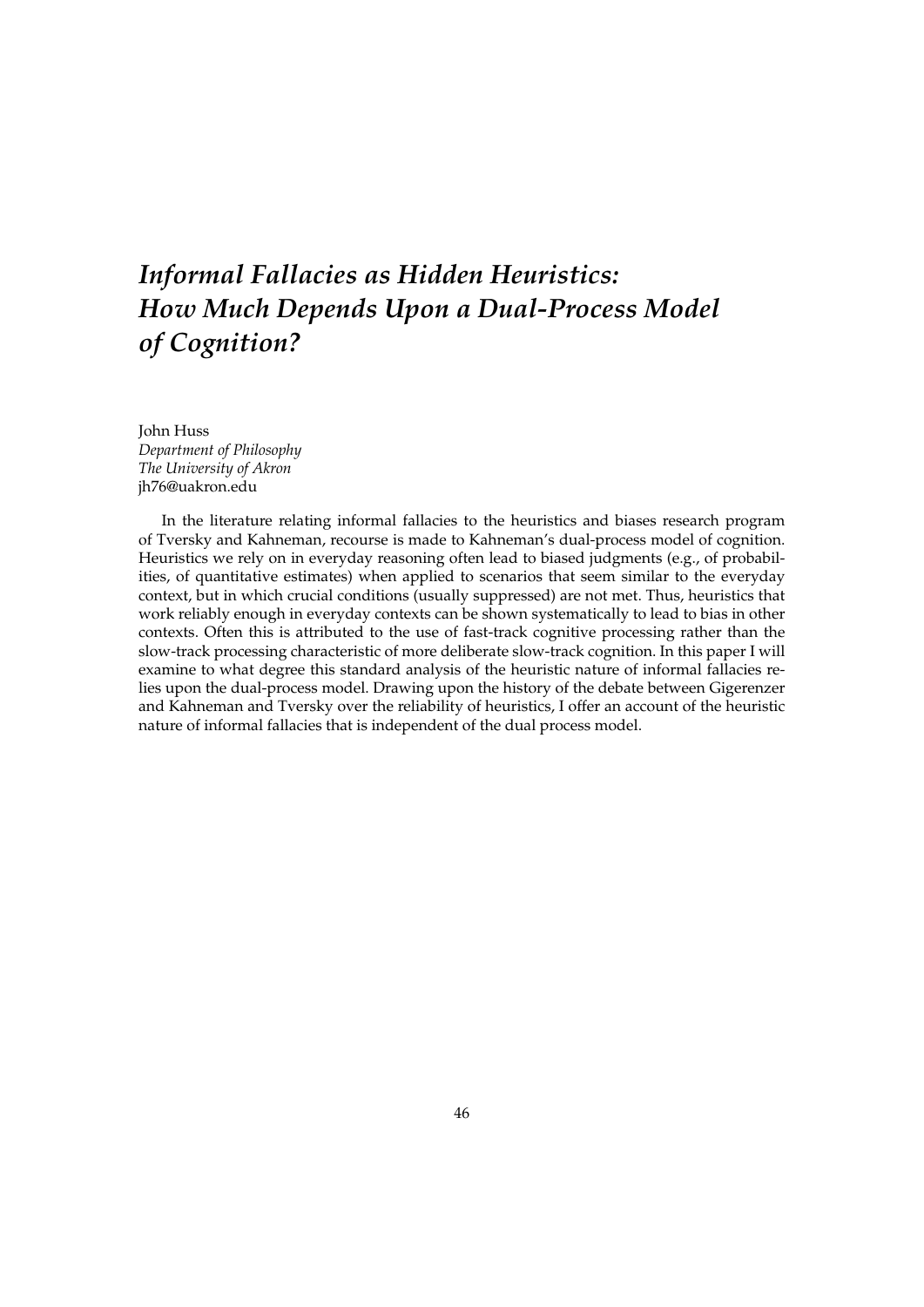### <span id="page-48-0"></span>*Disagreement, misunderstanding and the straw man fallacy: The good, the bad and the ugly in argumentation*

Marcin Lewiński *ArgLab, Nova Institute of Philosophy Universidade Nova de Lisboa* [m.lewinski@fcsh.unl.pt](mailto:m.lewinski@fcsh.unl.pt)

The goal of the paper is to investigate the criteria for distinguishing between rational disagreements (the good), genuine misunderstandings (the bad: error), and manipulative uses of the straw man fallacy (the ugly: illicit strategy) in argumentative discussions. These three seem in principle easily discernible, but in many actual cases of ordinary exchanges, it may be remarkably hard to tell them apart. Part of the reason for that is that they all rely on the fundamental issues of linguistic interpretation. Without attempting to clarify some of these issues, argumentation theorists would not know when a dialectical fallacy has been committed.

The paper takes as a point of departure an understanding of argumentation as a communicative activity of producing and exchanging reasons in the context of doubt or disagreement (Lewiński & Mohammed, 2016). It is, in this sense, a dialogical achievement of all parties to a conversation. A regular, successful, smooth conversation, whether aimed at exchanging information, coordinating activities, or some other goals, is conducted under the conditions of mutual understanding, agreement and openness – in general, rational cooperation. Grice's (1989) model of rational conversation based on the Cooperative Principle and the maxims of quality, quantity, relevance and manner is likely the most famous and philosophically rich account of such conditions.

However, things go wrong in our conversations. One crucial problem is being at variance with each other, a situation when one person affirms what another denies (Wittgenstein, 2005, 30e). Being at variance, however, is a surface manifestation of three above-mentioned distinct, yet often confused, phenomena: (substantive) disagreement, misunderstanding (including the more severe lack of understanding), and the straw man fallacy. The distinction between disagreement and misunderstanding has drawn particular philosophical attention. Arguably, disagreement presupposes understanding: we can only respond  $\neg p$  to our interlocutor's  $p - a$  case of straightforward substantive disagreement – once we correctly identify what she means by *p*. Because of this, it has been argued, many cases of disagreement can be cleared up as mere misunderstandings: "whenever you meet a contradiction you must make a distinction" (James, 1987/1905, p. 505); "assertions startlingly false on the face of them are likely to turn on hidden differences of language" (Quine, 1960, p. 59). But how do we know? Given the phenomena of semantic under-determination and indeterminacy, no fast and hard criteria for distinguishing between "disagreements stemming from difference of interpretation" and "disagreements of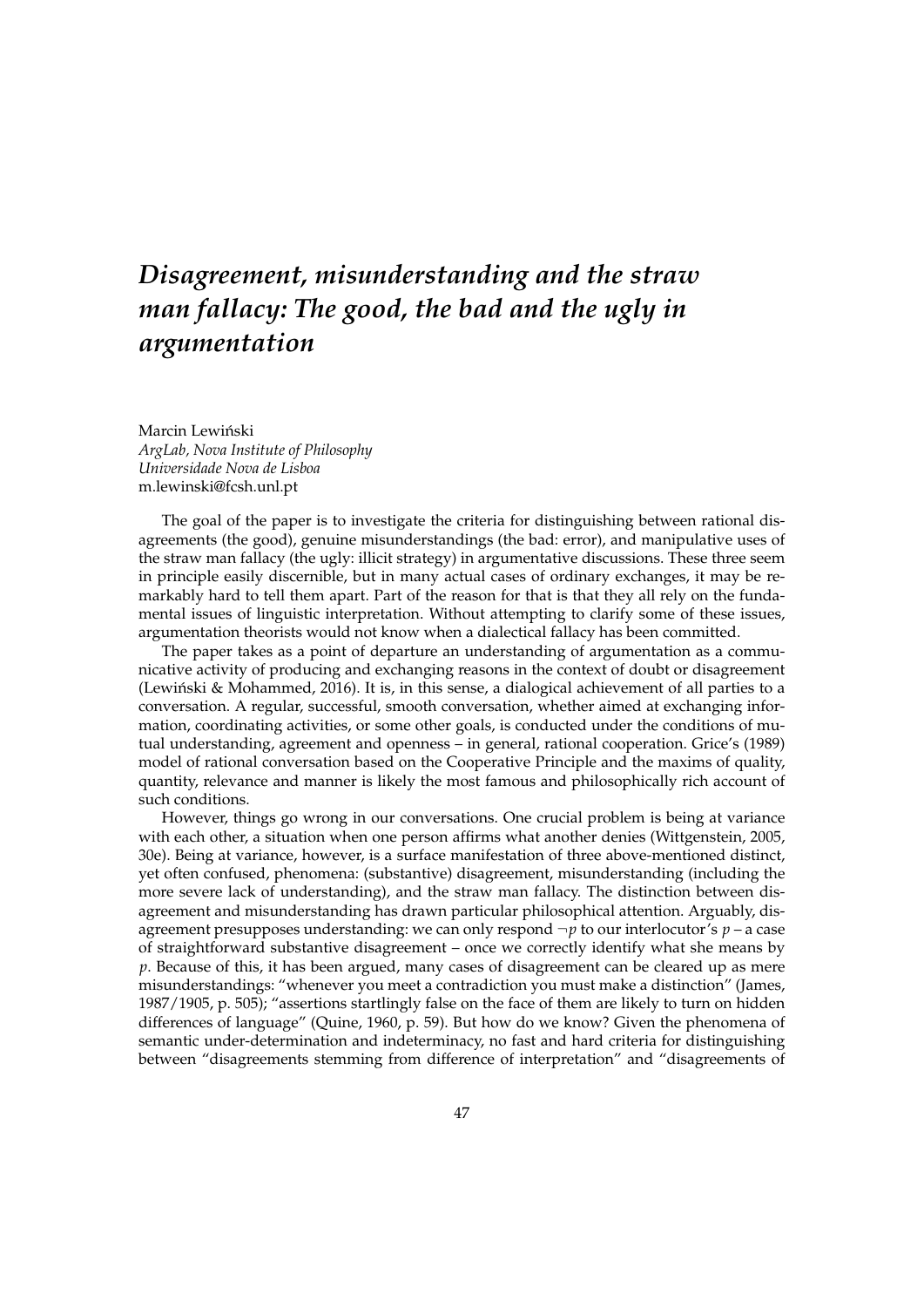substance" can be proposed (Dummett, 1975; see Davidson, 1973, 1974; Quine, 1960).

These classic topics in the philosophy of language have immense and direct relevance to the treatment of dialogical fallacies in argumentation theory, notably the straw man fallacy. To start with, disagreement is seen as an essential pre-condition for argumentation: in both a pragmatic sense (we don't need to argue for unchallenged speech acts) and a dialectical sense (no argumentation without contradiction) (van Eemeren & Grootendorst, 2004). Disagreement does not only instigate argumentation but, in the form of critical questions and counter-arguments, sustains argumentation, often in an unquestionably reasonable way. It is, in short, the good of argumentation.

Misunderstandings, by contrast, are bad for argumentation as they may undermine the very conditions of the possibility for rational argument. Following Hempel, it has often been argued that misunderstandings require explanation, rather than argumentation (Govier 1987). Within an argumentative discussion, problems of misunderstanding ("How do you mean?") are solved by resorting to "language usage declaratives" (*p* means *p*1) rather than to arguments (*p*, because *q*) (van Eemeren & Grootendorst, 2004). However, in natural dialogues these distinctions often collapse: questions such as "What do you mean?!" can express both a semantic clarification request and an argumentative doubt (or even an outright challenge!).

Misunderstandings understood as disagreements stemming from "differences of interpretation" as thus inherently murky. Yet they are perilous (both theoretically and practically) for an additional, key reason. They leave the door wide open for the ugly part of argumentation – fallacies. In particular, they easily slide into the straw man fallacy, a dialectical fallacy of criticism, based on a misattribution of commitments of the original arguer, whom the "strawmanner" attacks (Lewiński, 2011). It is, shortly, a misinterpretation that amounts to a deceptive manipulation of the other's words. Again, clear-cut criteria for deciding between such fallacious misinterpretations and genuine misunderstandings – think of ambiguous cases such as "by saying *p* you must have meant  $p_1$ , then.  $\ldots$  " – are notoriously hard to formulate, although some progress has been made. Lewiński (2011, 2012; Lewiński & Oswald, 2013) suggested the criteria of contextual plausibility (precise or loose interpretations called for) and charity (critical or constructive interpretations called for). In this paper I further advance this line of investigation. I discuss conditions for an interpretative dialogue between arguers, where a metalinguistic negotiation over the contested passage takes place. I argue that these conditions are in the positive sense tied to the contextual plausibility of interpretations and, in the negative sense, to the manipulative game of commitment misattribution, whereby arguers strategically abuse some basic rules of pragmatic interpretation for an argumentative win.

The final aim is to propose conditions for non-fallacious argumentative interpretation that go beyond simple instructions that "a party's attack on a standpoint must relate to the standpoint that has indeed been advanced by the other party" (van Eemeren & Grootendorst, 2004, p. 191).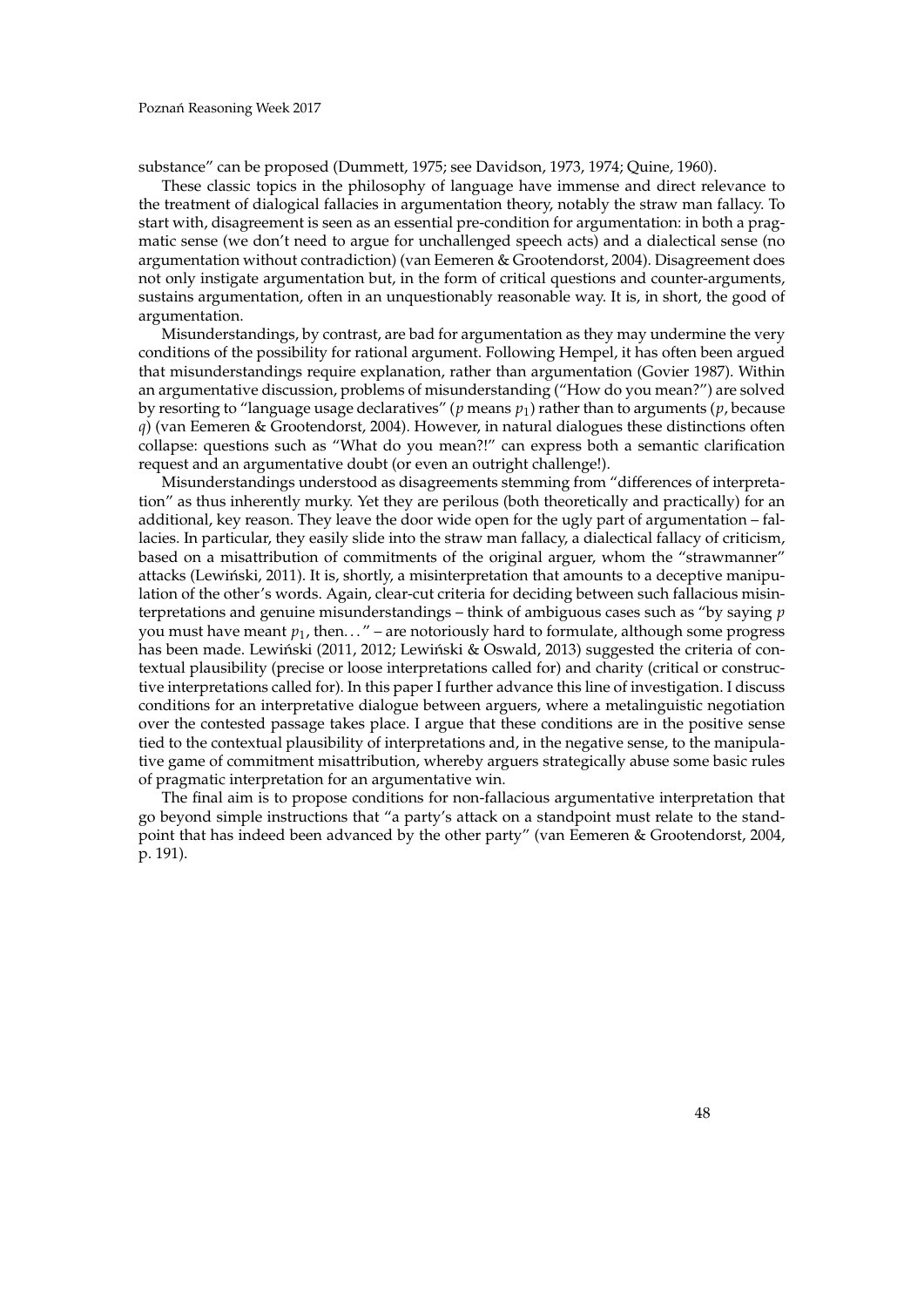#### **Bibliography**

Davidson, D. (1973). Radical interpretation. *Dialectica*, 27(3-4), 313-328.

Davidson, D. (1974). On the very idea of a conceptual scheme. *Proceedings and Addresses of the American Philosophical Association*, 47, 5-20.

Dummett, M. (1975). What is a Theory of Meaning? In S. Guttenplan (ed.), *Mind and Language* (pp. 97–138). Oxford: Clarendon Press.

Eemeren, F.H. van, & Grootendorst, R. (2004). *A systematic theory of argumentation: The pragmadialectical approach*. Cambridge: Cambridge University Press.

Govier, T. (1987). *Problems in argument analysis and evaluation*. Dordrecht: Foris.

Grice, H. P. (1989). *Studies in the way of words*. Cambridge, MA: Harvard University Press.

James, W. (1987/1905). *Pragmatism*. In W. James, *Writings* 1902-1910 (pp. 479-624). New York: Penguin.

Lewiński, M. (2011). Towards a critique-friendly approach to the straw man fallacy evaluation. *Argumentation*, 25(4), 469–497.

Lewiński, M. (2012). The paradox of charity. *Informal Logic*, 32(4), 403-439.

Lewiński, M., & Mohammed, D. (2016). Argumentation theory. In K. B. Jensen, R. Craig, J. Pooley & E. Rothenbuhler (Eds.), *International Encyclopedia of Communication Theory and Philosophy* (pp. 1-15). New York: John Wiley & Sons.

Lewiński, M., & Oswald, S. (2013). When and how do we deal with straw men? A normative and cognitive pragmatic account. *Journal of Pragmatics*, 59, 164-177.

Quine, W.V.O. (1960). Word and object. Cambridge, MA: MIT Press.

Wittgenstein, L. 2005 *The Big Typescript: TS 213*, C.G. Luckhardt & M.A.E. Aue (eds.). Oxford: Blackwell.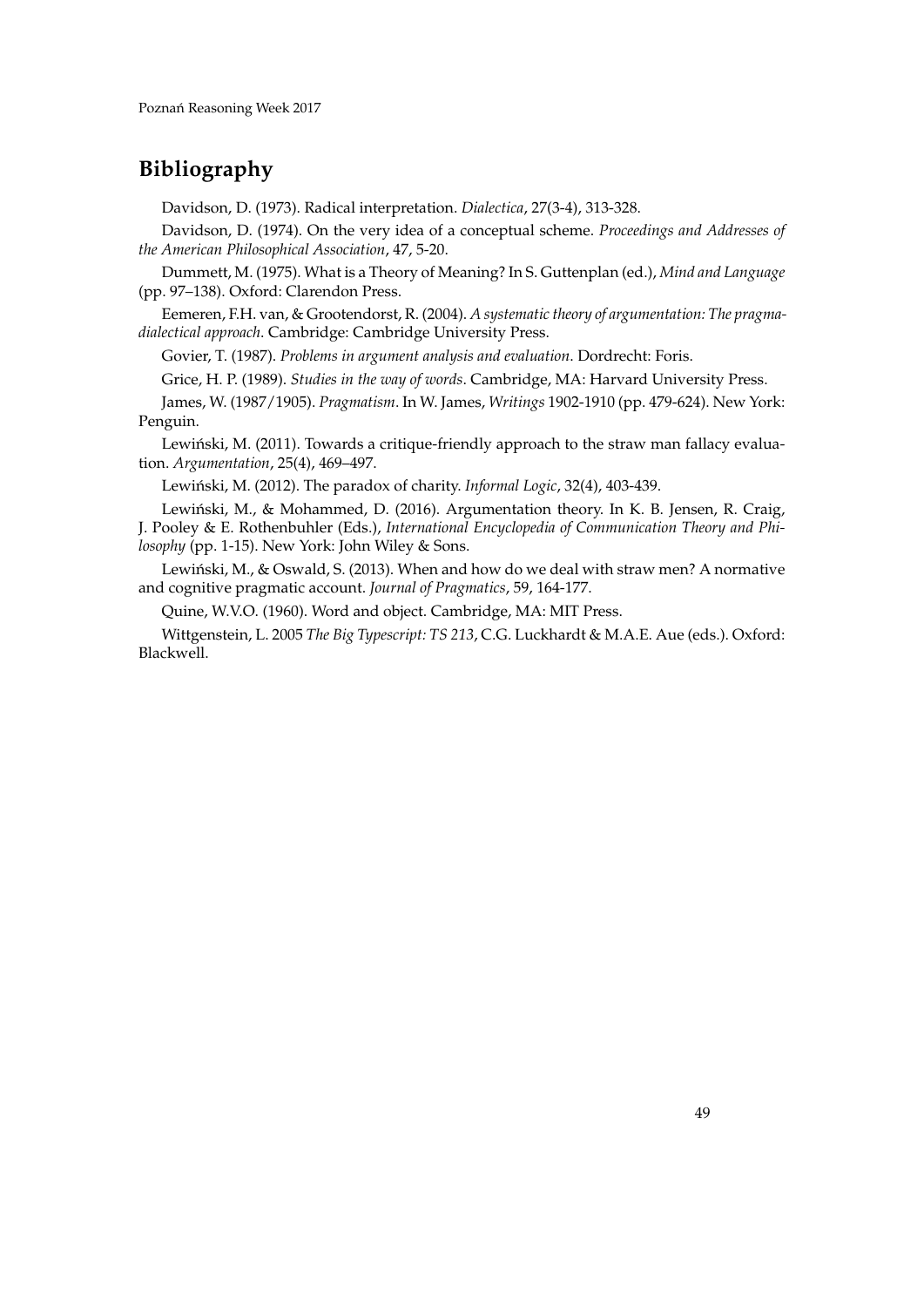### <span id="page-51-0"></span>*Risk-Averse or Risk-Seeking? The Influence of Loss in Preference Reversal*

Yong Lu

*Institute of Psychology, Faculty of Christian Philosophy Cardinal Stefan Wyszy ´nski University in Warsaw* [luyong@student.uksw.edu.pl](mailto:luyong@student.uksw.edu.pl) <www.lu-yong.com>

#### **Introduction**

The anomalous effect that people's preference under different, albeit formally equivalent, measures for elicitation (e.g., choice, monetary valuation) often fails to lead to the same preference ordering is termed *preference reversal* (PR) [\[1\]](#page-54-0). In a *standard PR* experimental design, participants are firstly requested to choose between two risky lotteries of a roughly similar expected value with a deliberate wide disparity in winning probabilities: (1) P-bet which has a high probability of winning a modest amount and zero otherwise and (2) \$-bet which yields a low to moderate probability of winning a large amount and zero otherwise. In the second stage of the experiment, participants are asked to give their willingness-to-pay (WTP) prices on both of the two types of bets. Furthermore, *predicted PR* happens when a decision maker chooses P-bet over \$-bet within a choice task, but places a higher WTP price on \$-bet within an evaluation task. An opposite tendency called *unpredicted PR* happens when a decision maker chooses \$-bet over P-bet within a choice task, but places a strictly higher WTP price on P-bet.

Over the past four decades' research, evidence showed that in the standard PR experiments, majority of participants are risk-averse within choice tasks (i.e., P-bet chosen; e.g., [\[2\]](#page-54-1)). There has been also accumulative studies indicating that when the lotteries are composed of probabilities of losses, most participants are prone to convert as risk-seekers, in case the difference of losses between P-bet and \$-bet is much smaller than the difference of gains (e.g., [\[1\]](#page-54-0)).

However, the majority of previous PR experiments in the well-documented studies has not emphasized, if any, the influence of loss on preference and usually employed a paradigm in which the absolute value of loss was not significantly higher than gain in P-bet. Furthermore, to our knowledge, little is known about whether the underlying influence of the magnitude of loss is susceptible to elicit different preferences within choice tasks of PR. Therefore, in the next section, we report on one experiment that aims to preliminarily test whether in a PR task containing both gains and losses, people's preference within choice tasks reverses when the extent to which (1) the absolute value of loss varies from smaller to larger than gain in a P-bet and (2) the differences of loss between one pairwise of P-bet and \$-bet vary from smaller to significantly larger than another pairwise of P-bet and \$-bet.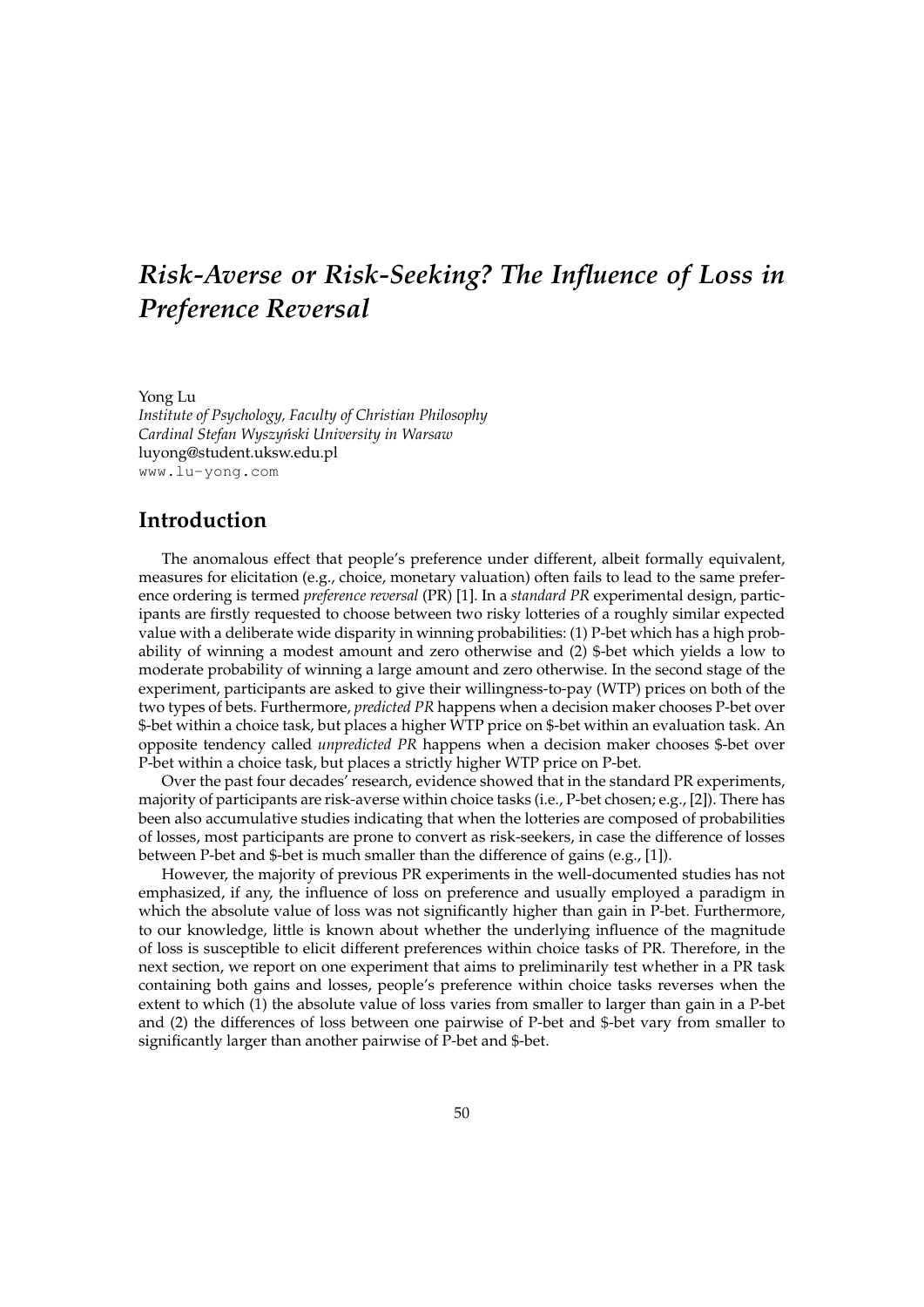#### **Experiment**

#### **Participants**

Forty eight undergraduate students from Tianjin University between 18 to 22 years old (*M* = 20.5; the female percentage was 41.2%) volunteered to participant in the experiment. Participants did not receive financial compensation since the task took only a few minutes to complete. Nevertheless, participants received an extra course credit in exchange for participating in the experiment.

#### **Design, Materials, and Procedure**

A within-subjects design was used. Materials were three pairwise two-outcome bets (see Table [2\)](#page-52-0). The pairwise bet 1 has a relatively big difference of the losses (-10 vs. -200) as those of the gains (110 vs. 920) between the P-bet and the \$-bet. The pairwise bet 2 has a much smaller difference of the losses (-10 vs. -15) compared with the gains (120 vs. 395) between the P-bet and the \$-bet. The pairwise bet 3 has a relatively larger absolute value of the loss (i.e., 210) than the gain (i.e., 137) in the P-bet. The expected values (EVs) in the respective three pairwise bets yield the same except for a slight difference in the pairwise bet 3. The EVs and whether those bets are P-bet or \$-bet were not shown to participants in the experiment.

Participants were asked firstly to complete the choice tasks on the three pairwise bets, then to give their WTP prices for the six bets. We also counterbalanced the three pairwise bets' sequences that were presented to participants.

| 'alues"                                            |       |
|----------------------------------------------------|-------|
| <b>Pairwise Bets</b>                               | EVs   |
| $\overline{P\text{-}bet} = (110, 9/12; -10, 3/12)$ | 80    |
| $\$$ -bet = (920, 3/12; -200, 9/12)                | 80    |
| $P-bet = (120, 9/12; -10, 3/12)$                   | 87.5  |
| $\$$ -bet = (395, 3/12; -15, 9/12)                 | 87.5  |
| $P-bet = (137, 9/12; -210, 3/12)$                  | 50.25 |
| $\$$ -bet = (800, 3/12; -200, 9/12)                | 50    |
|                                                    |       |

<span id="page-52-0"></span>Table 2: The Pairwise Bets and Their Expected Val

*<sup>a</sup>* Probabilities were expressed as multiples of 1/12.

#### **Results, General Discussion, and Conclusion**

We excluded one participant who did not give her WTP price on the \$-bet in the pairwise bet 2 and another one participant who did not give his choice in the pairwise bet 3 from analyses. We use an alpha level of  $.05$  for all significance tests.

For the three pairwise bets, percentages of participants in choice and WTP evaluation procedures are shown in Table [3.](#page-53-0) The overall results indicate that, first, overestimating \$-bet mainly accounts for PR. However, the reversal rates were not significantly different among the three pairwise bets  $(\chi^2(4) = 5.328, p = 0.255)$  and therefore do not vary much in strength when the absolute value of loss is less or more than gain in P-bet. Second, the rates of predicted and unpredicted PR are influenced by the relative magnitudes of loss in P-bet and \$-bet. When the absolute value of loss in \$-bet is significantly more than that in P-bet (e.g., 20:1 in the pairwise bet 1), the rate of predicted PR is more explicitly than that of unpredicted PR. On the contrary,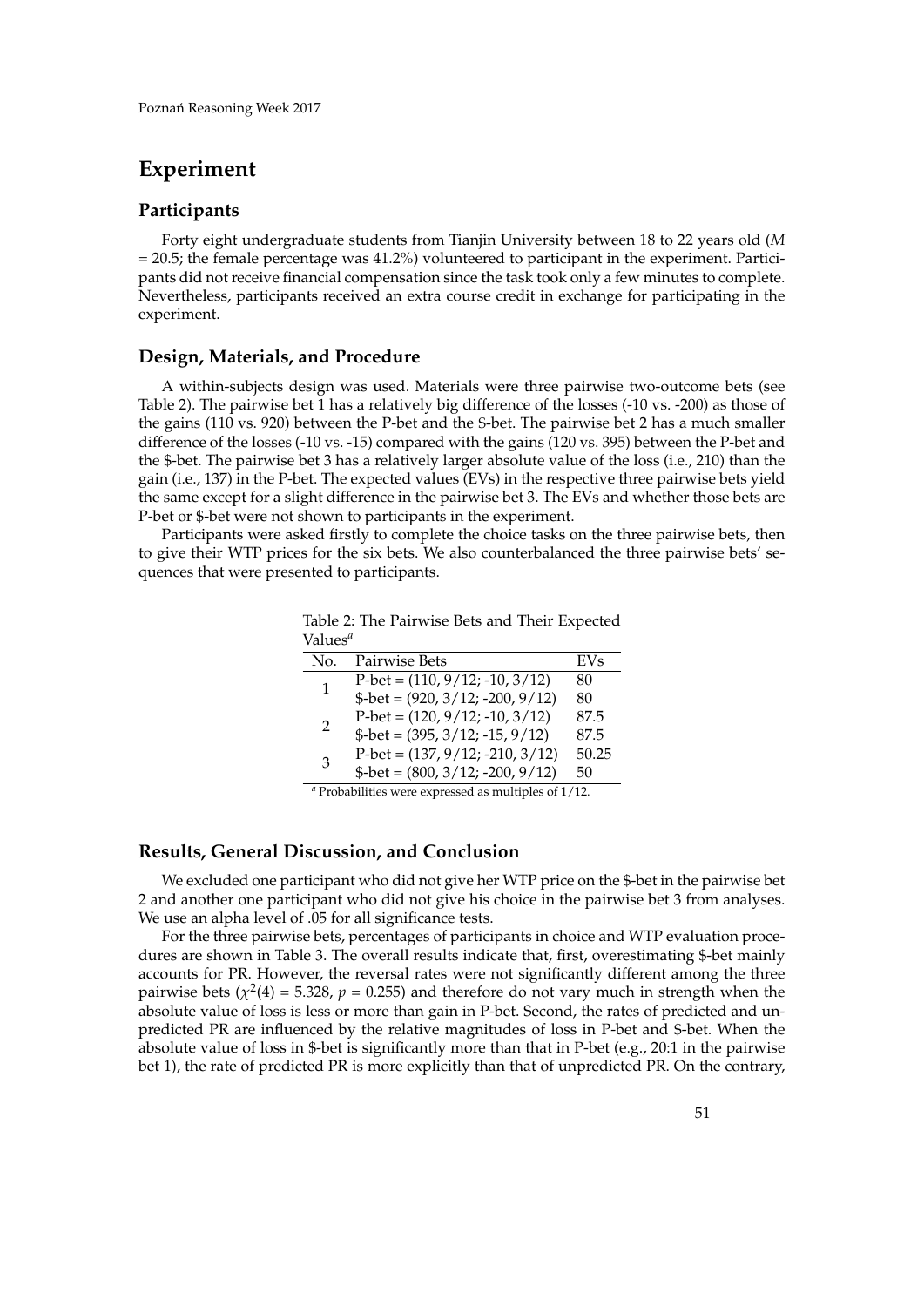when the losses are relatively less distinct between P-bet and \$-bet (e.g., 3:2 and 20:21 in the pairwise bets 2 and 3, respectively), the rates of predicted and unpredicted PR are not significantly different.

<span id="page-53-0"></span>

| Table 3: Summary of Results |                 |        |          |  |  |
|-----------------------------|-----------------|--------|----------|--|--|
| Choice $(\%)$               |                 |        |          |  |  |
| Valuation                   | P-bet           | \$-bet | Total    |  |  |
|                             | Pairwise Bet 1: |        |          |  |  |
| $P$ -bet $>$ \$-bet         | 18.75           | 4.17   | 22.92    |  |  |
| $\$$ -bet $>$ P-bet         | 33.33           | 10.41  | 43.74    |  |  |
| $P$ -bet = \$-bet           | 25.00           | 8.33   | 33.33    |  |  |
| Total                       | 77.08           | 22.92  | $N = 48$ |  |  |
|                             | Pairwise Bet 2: |        |          |  |  |
| $P$ -bet $>$ \$-bet         | 10.64           | 14.89  | 25.53    |  |  |
| $\$$ -bet $>$ P-bet         | 14.89           | 25.53  | 40.42    |  |  |
| $P$ -bet = \$-bet           | 10.64           | 23.40  | 34.04    |  |  |
| Total                       | 36.17           | 63.82  | $N = 47$ |  |  |
| Pairwise Bet 3:             |                 |        |          |  |  |
| $P$ -bet $> 1$ -bet         | 14.89           | 6.38   | 21.27    |  |  |
| \$-bet > P-bet              | 12.77           | 34.04  | 46.81    |  |  |
| P-bet = \$-bet              | 14.89           | 17.02  | 31.91    |  |  |
| Total                       | 42.55           | 57.44  | $N = 47$ |  |  |

The overall results across the three pairwise bets show that the preference rates within the choice tasks were significantly different between the pairwise bets 1 and 2 ( $\chi^2(1)$  = 16.204, *p*  $<$  0.001) and between the pairwise bets 1 and 3 ( $\chi^2(1)$  = 11.798,  $p$  = 0.001), while were not significantly different between the pairwise bets 2 and 3 ( $\chi^2(1)$  = 0.401,  $p$  = 0.337). The reason for the significantly different preference rates between the pairwise bet 1 and the other two pairwise bets within the choice tasks probably because the difference of the losses between the P-bet and the \$-bet in the pairwise bet 1 (i.e., 1:20) is much larger than the differences of the losses in the other two pairwise bets (i.e., 2:3 and 21:20 in the pairwise bets 2 and 3, respectively).

Thus, we draw the following a novel theoretical inference: Risk preference within choice tasks of PR is significantly influenced by the change of ratio between losses. Concretely to say, when the loss in a \$-bet is significantly larger (more negatively) than that in a P-bet, riskaverse preference (P-bet chosen) is significantly more than risk-seeking preference (\$-bet chosen) within choice tasks (i.e., predicted PR rate is significant higher than unpredicted PR rate), compared with that when the losses between a P-bet and a \$-bet are not distinct, risk-averse and -seeking preferences within choice tasks are not significantly different.

**Acknowledgements.** I wish to thank my supervisor, Prof. Marek Nieznański, at the Faculty of Christian Philosophy, Cardinal Stefan Wyszyński University in Warsaw for providing his invaluable enlightenment and insightful comments on this work.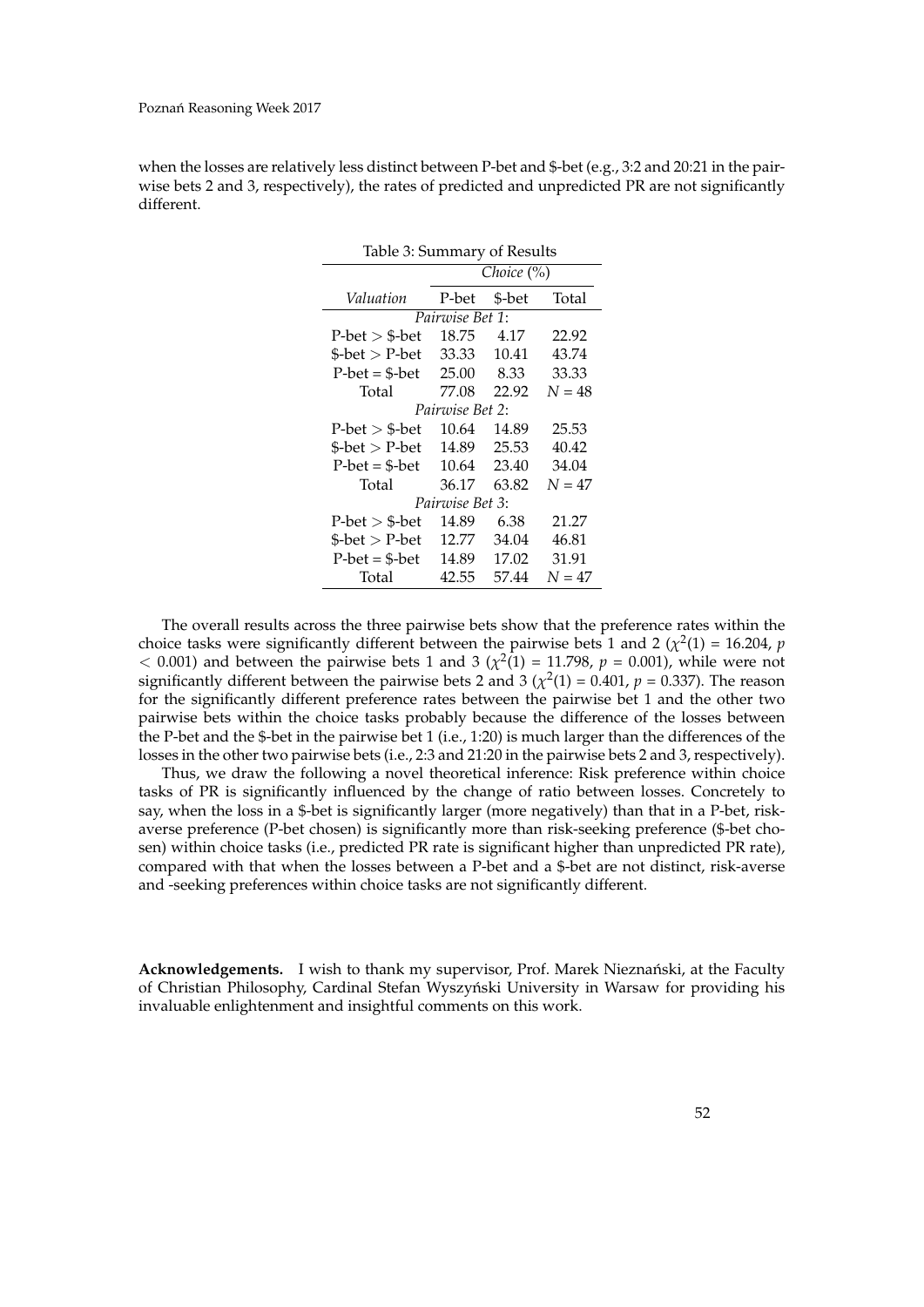### **Bibliography**

- <span id="page-54-0"></span>[1] S. Lichtenstein and P. Slovic. Reversals of preferences between bids and choices in gambling decisions. *Journal of Experimental Psychology*, 89:46–55, 1971.
- <span id="page-54-1"></span>[2] A. Tversky, P. Slovic, and D. Kahneman. The cause of preference reversal. *American Economic Review*, 80:204–217, 1990.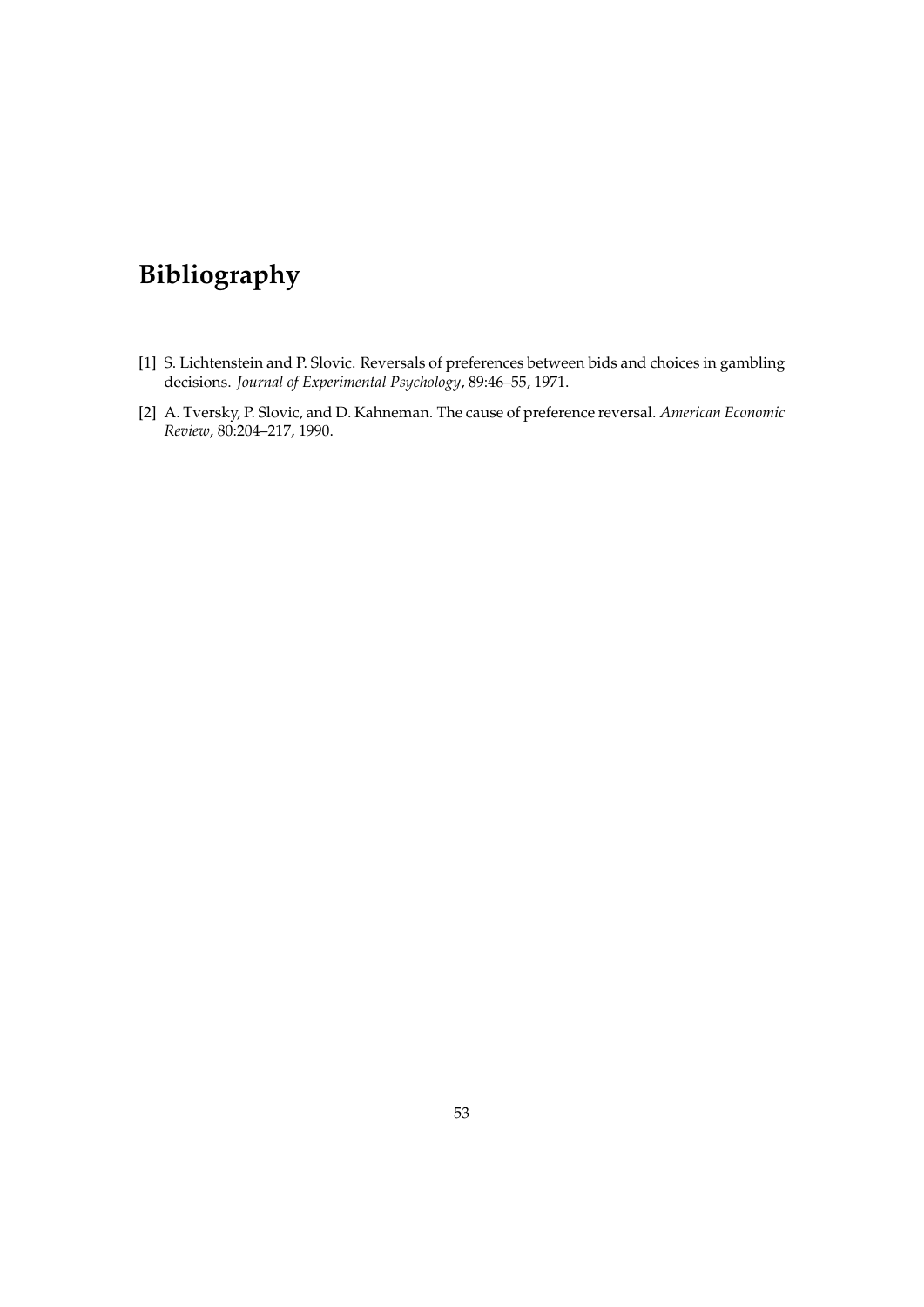### <span id="page-55-0"></span>*Critical discussions, Ought-propositions, and Is-propositions*

Tomáš Ondráček *Department of Philosophy, Faculty of Arts, Masaryk University BRAK* [ondracek.t@gmail.com](mailto:ondracek.t@gmail.com)

According to the problem of Hume's gap there are two main types of propositions, ispropositions and ought-propositions, and we cannot proceed from the former to the latter [\[4,](#page-57-0) p. 302]. In argumentation, arguing for an ought-proposition by an is-proposition is usually called the naturalistic fallacy or the is-ought fallacy [\[1,](#page-57-1) p. 145]. The same is true vice versa, i.e. arguing for an is-proposition by an ought-proposition. This is called the moralistic fallacy [\[6,](#page-57-2) p. 162– 3]; [\[2\]](#page-57-3) or the reverse naturalistic fallacy [\[7,](#page-57-4) p. 257–8]. Even though these moves are generally regarded as fallacious, they are often used in practice.

Take for an example the Pfizer Animal Health case [\[8\]](#page-57-5)[\[3\]](#page-57-6). In this case it was argued that a practice (using antibiotics as growth promoters for animals) is going to be prohibited on the premise that it should not be done without knowing its outcome (the precautionary principle).

The goal of this paper is to present an appropriate description of such cases where an isproposition was justified by an ought-proposition in an unfallacious manner. The description is done using the pragma dialectical approach and the PVF-model. Within this approach, it is also necessary to examine a possible structure of starting points.

The pragma dialectical approach distinguishes four stages of critical discussion [\[10\]](#page-57-7): confrontation, opening, argumentation, and concluding stage. In the confrontation stage, a difference of opinion is established. In the opening stage, starting points are established. Starting points are divided into two groups: procedural starting points, covering the rules of a given discussion, and material starting points, accepted statements or propositions upon which the argumentation can be built up. In the argumentation stage, arguments for or against a statement in question are put forward. In the concluding stage, an assessment of the resolution of a difference of opinion takes place. It is necessary to note that there can occur some changes in starting points during the argumentative stage. Starting points are usually taken as granted and do not need to be explicitly mentioned, but they could be questioned during argumentation in metadiscussions (for procedural starting points) or sub-discussions (for material starting points) [\[9,](#page-57-8) p. 242].

Some of the possible uses of the ought-proposition in argumentation can be described with the help of the so called PVF-model of debate propositions [\[11\]](#page-57-9). There are three types of propositions: policies (P), values (V), and facts (F). It seems feasible to categorize ought-propositions as values.

Consider the already mentioned example:

We will prohibit using antibiotics as growth promoters for animals, because we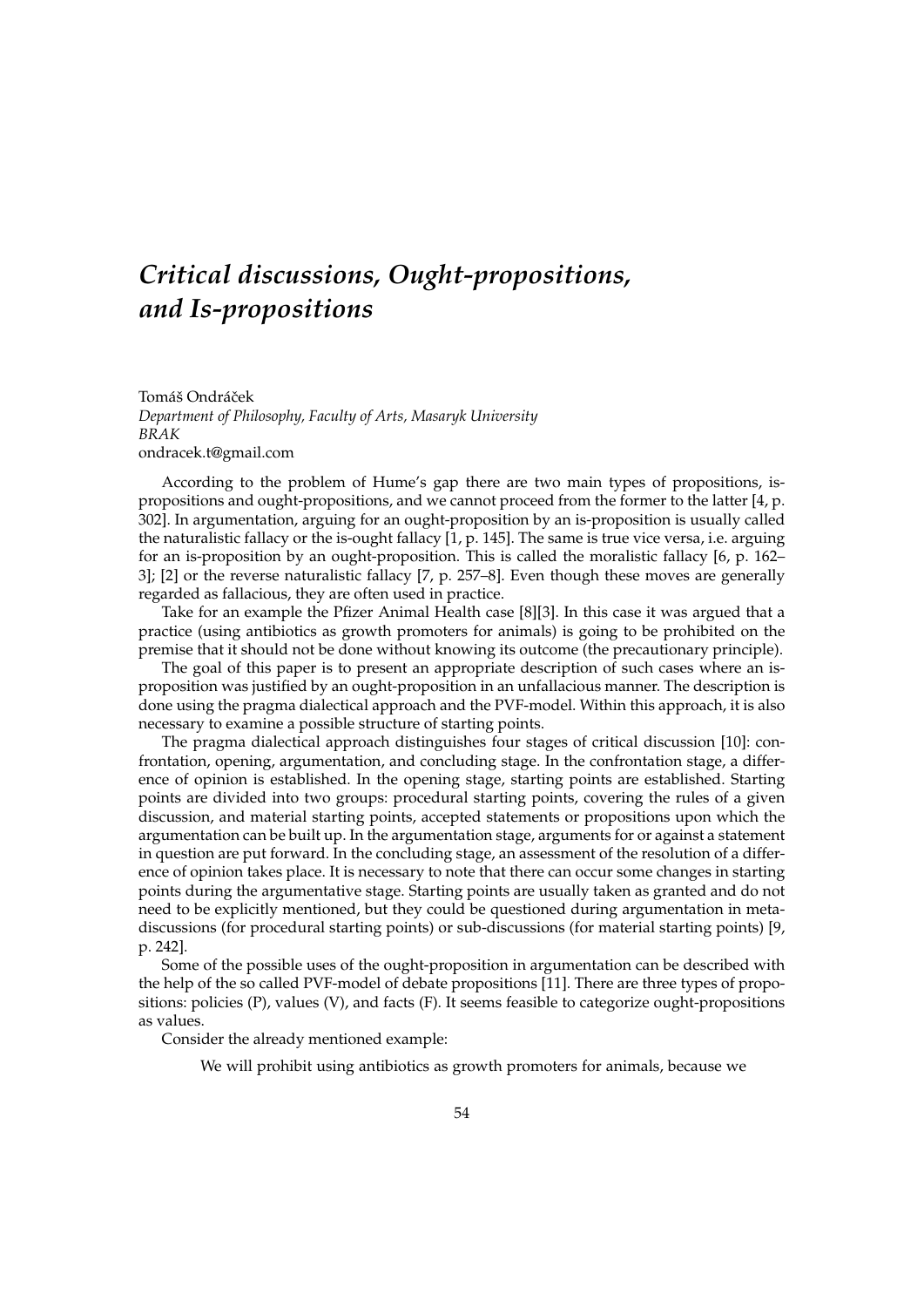should not use agents with an unknown impact on human consumers in farming industry and we do not know the impact of such use of antibiotics on the human consumer.

- In this example, we can see that there are the following propositions:
- P: Prohibition of using antibiotics as growth promoters for animals.
- V: The precautionary principle: We should not use agents with an unknown impact on human consumers in farming industry.
- F: We do not know the impact of antibiotics as growth promoters for animals on human consumers.

In this description of the argument, a few questions arise regarding ought-propositions. Firstly, what is the original form of the ought-proposition? Secondly, how can the process of interpretation of the original ought-proposition be described? Thirdly, what are the possibilities of dismissing an ought-proposition?

I will argue that ought-propositions are usually at the beginning of a discussion accepted in a form which is vague and provides many interpretations. I believe that these interpretations are restricted during the discussion regarding other accepted starting points especially those which consist of is-propositions. This is done by the obligations of ought-propositions. These obligations are in the form of is-propositions [\[5\]](#page-57-10). This makes possible the description of a discussion in which it is acceptable to argue from an ought-proposition to an is-proposition in an unfallacious manner. Although it seems that there is no way to eliminate Hume's gap, there is a way to bypass it. Such a bypass is made possible by the need of a definitive decision at least for the moment (a result of critical discussion especially in judicial context). This also leads to a more delicate structuration of material starting points, because it seems wrongful and too hasty to dismiss as fallacious or irrational the cases in which we need to decide, yet do not have all the necessary facts.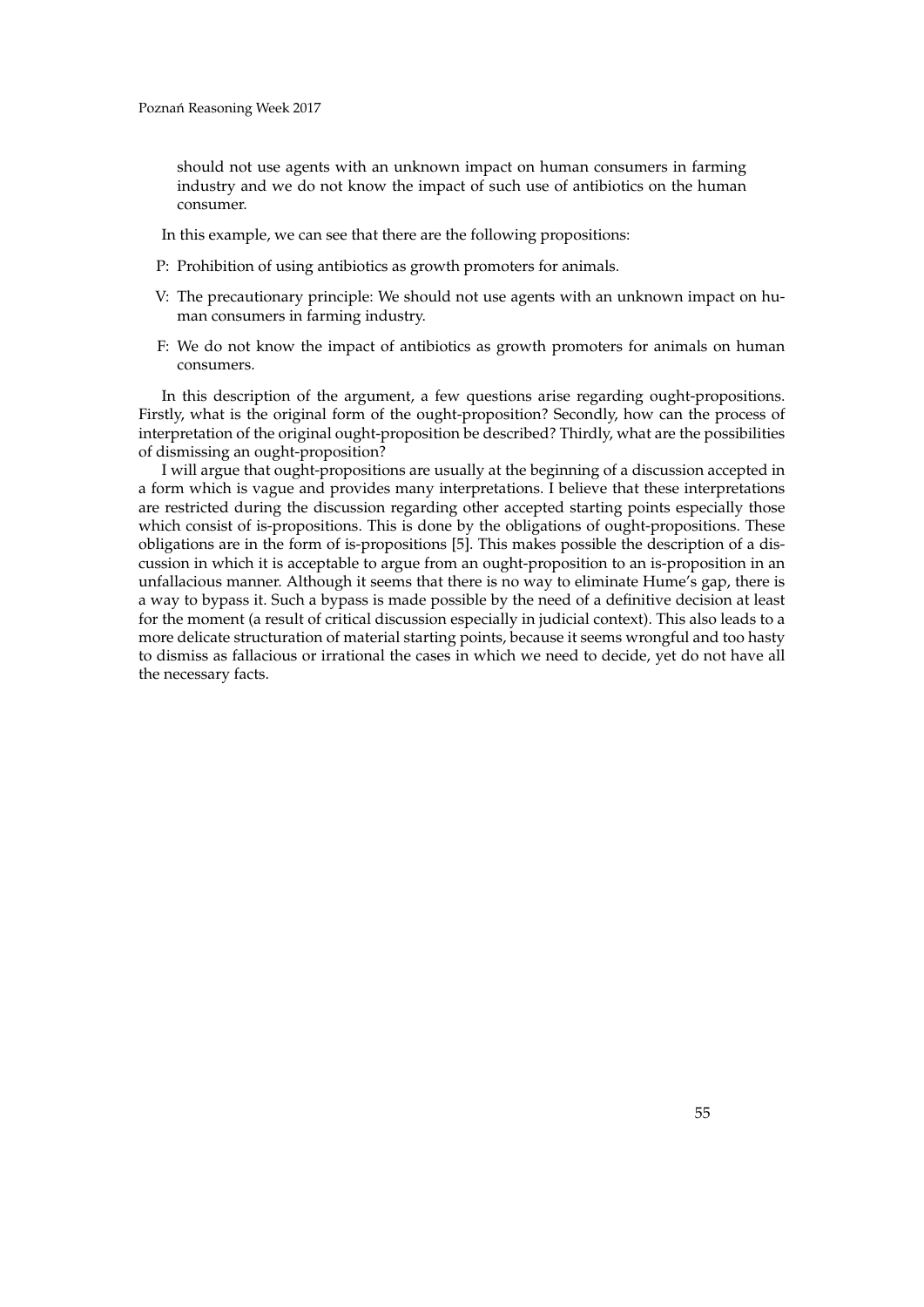### **Bibliography**

- <span id="page-57-1"></span>[1] T. Edward Damer. *Attacking Faulty Reasoning: A Practical Guide to Fallacy-Free Arguments*. Wadsworth Cengage Learning, 6 edition, 2009.
- <span id="page-57-3"></span>[2] Bernard David Davis. The moralistic fallacy. *Nature*, 272:390, 1978.
- <span id="page-57-6"></span>[3] Ian Forrester and J. C. Hanekamp1. Precaution, science and jurisprudence: a test case. *Journal of Risk Research*, 9(4):297–311, 2006.
- <span id="page-57-0"></span>[4] David Hume. *A Treatise of Human Nature*. Oxford University Press, 2007.
- <span id="page-57-10"></span>[5] Joke Meheus, Mathieu Beirlaen, and Frederik Van De Putte. Avoiding deontic explosion by contextually restricting aggregation. In Guido Governatori and Giovanni Sartor, editors, *Deontic Logic in Computer Science: 10th International Conference, DE-ON 2010, Fiesole, Italy, July 7-9, 2010. Proceedings*, pages 148–165. Springer, 2010.
- <span id="page-57-2"></span>[6] Steven Pinker. *The Blank Slate: The Modern Denial of Human Nature*. Penguin Books, 2002.
- <span id="page-57-4"></span>[7] Matt Ridley. *The Origins of Virtue: Human Instincts and the Evolution of Cooperation*. Penguin Books, 1998.
- <span id="page-57-5"></span>[8] Marjolein B. A. van Asselt and Ellen Voss. The precautionary principle and the uncertainty paradox. *Journal of Risk Research*, 9(4):313–336, 2006.
- <span id="page-57-8"></span>[9] Frans H. van Eemeren. *Strategic Maneuvering in Argumentative Discourse: Extending the pragma-dialectical theory of argumentation*. John Benjamins Publishing Company, 2010.
- <span id="page-57-7"></span>[10] Frans H. van Eemeren, Rob Grootendorst, and A. Francisca Snoeck Henkemans. *Argumentation: Analysis, Evaluation, Presentation*. Lawrence Erlbaum Associates, 2002.
- <span id="page-57-9"></span>[11] Jean H.M. Wagemans. Rhetorical status theory as an institutional framework for legal discussions. 2016.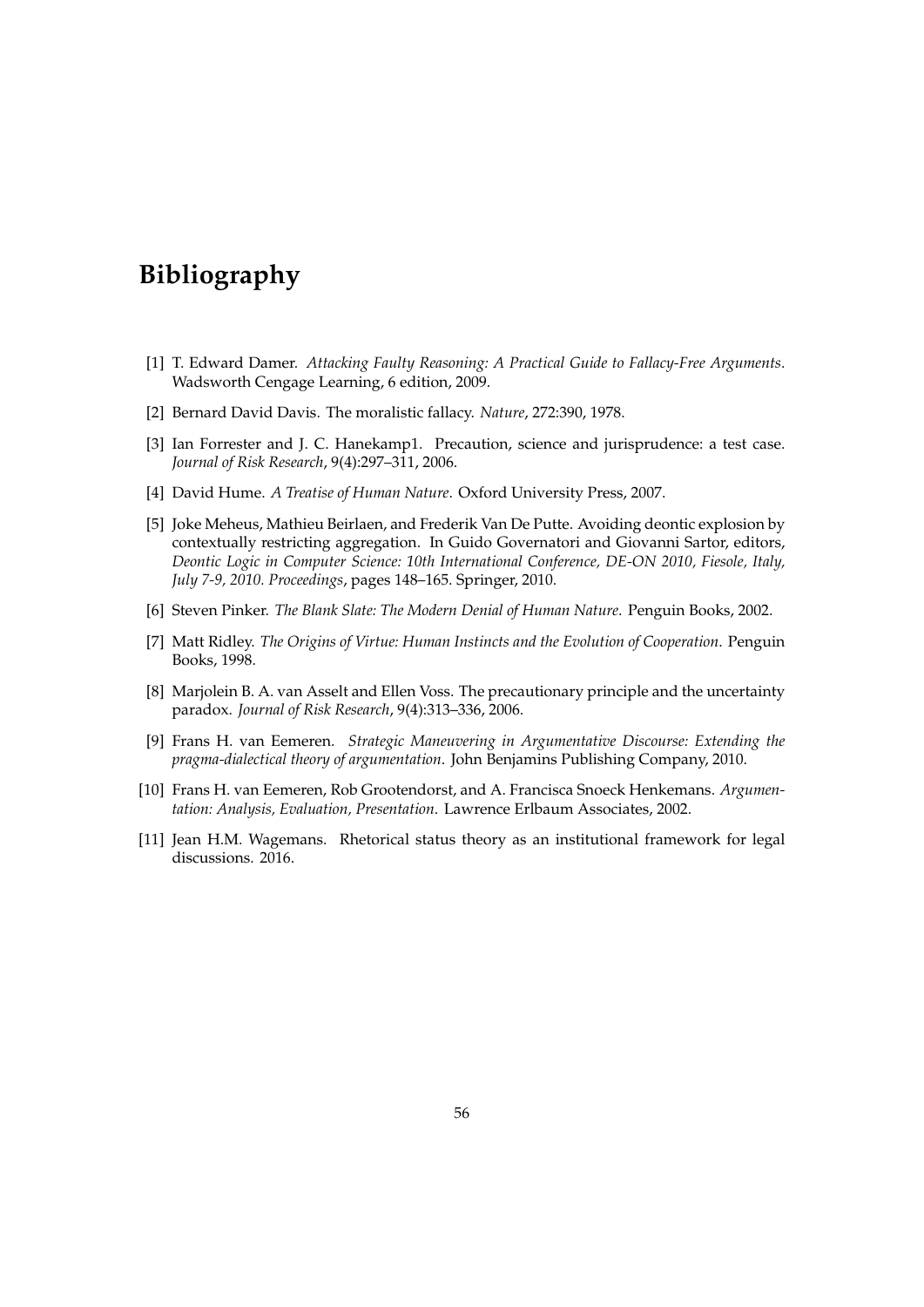### <span id="page-58-0"></span>*Mathematical Mistakes*

Jerzy Pogonowski *Department of Logic and Cognitive Science Adam Mickiewicz University in Pozna ´n* [pogon@amu.edu.pl](mailto:pogon@amu.edu.pl)

The talk is divided into two parts. First of them concerns a few famous mistakes discovered in the history of mathematics. The second part is a brief summary of mistakes typical for the students of humanities who attend a mathematically oriented course.

Famous mistakes became famous mostly because they contained roots of subsequent mathematical discoveries. New ideas are frequently born in situations in which one struggles with an antinomy or tries to explain a paradox. Resolution of paradoxes, in turn, reveals new, more subtle intuitions. We will discuss a few examples from algebra, topology and analysis illustrating these processes.

The second part of the talk is based, among others, on our experiences in teaching introduction to mathematics for freshmen in cognitive science as well as in teaching mathematical problem solving for more advanced such students. We will discuss the observed cognitive biases of these students which, in our opinion, are connected with e.g.: misuse of language, illegitimate reduction of abstract notions to more basic ones, too rigid application of intuitions imposed by the school to new mathematical contexts. It should be stressed that we limit ourselves to analysis of mistakes made by students and we do not formulate any claims about mathematical education of children.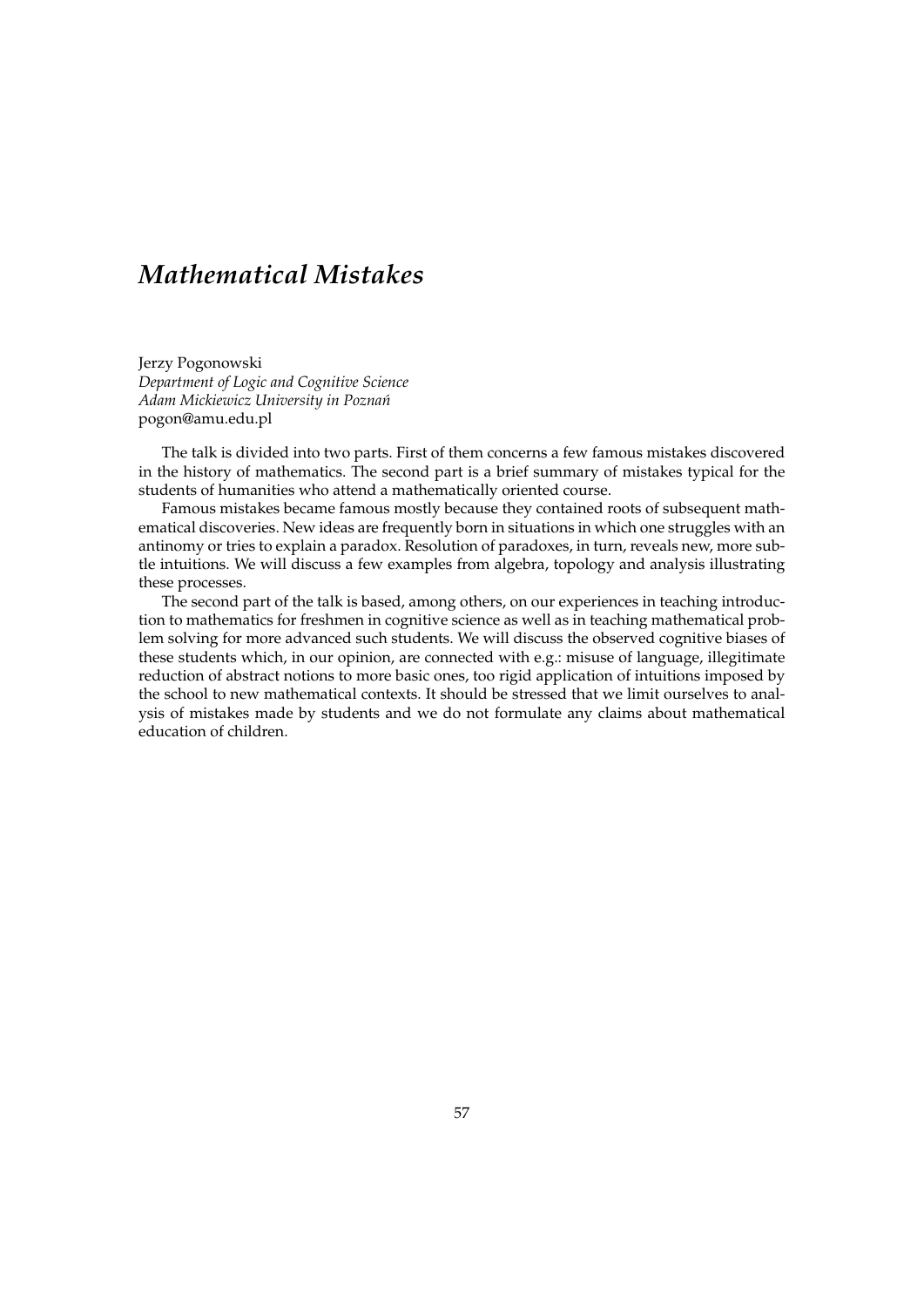### <span id="page-59-0"></span>*Reasoning about Referential Language Games in Dynamic Epistemic Logic*

Iris van de Pol *Institute for Logic, Language & Computation University of Amsterdam* [i.p.a.vandepol@uva.nl](mailto:i.p.a.vandepol@uva.nl)

Human communicators can establish communicative success far beyond the literal meaning of language. Imagine for instance a situation where two people with glasses are standing next to each other and only one of them wears a hat. If I were to say 'my friend is the one with the glasses,' you would probably understand that I mean the person without the hat, because otherwise I would have said 'my friend is the one with the hat' [\[4\]](#page-61-0). How people do this exactly is an interesting puzzle: what kind of problem are people solving when they are engaging in such forms of referential communication? This is a challenging question to answer. There could be many different kinds of reasoning processes capable of establishing successful communication in these settings, and there is no direct measure to determine which processes people are actually using. A way to approach this is to hypothesize a certain form of reasoning by means of a computational model, and compare its properties and its predictions to observed human communicative behavior. We discuss two existing models and introduce our own model based on a different interpretation of Gricean reasoning. We argue that to explain the variation in human communicative behavior, instead of focusing on creating a better fit between experimental data and model predictions by using add-ons like smoothing, it is more informative to study the properties of the underlying reasoning processes that lie at the core of the model.

Two similar computational models have been proposed that model such referential communication as a form of Gricean reasoning, i.e., as conversational implicatures [\[2,](#page-61-1) [1\]](#page-61-2). They model a specific instance of referential language games, where the available objects and the available messages are fixed. At the core of these models lies a specific view on referential language use, where speakers are hypothesized to use Grice's maxim of quantity: 'be as informative as required' [\[3\]](#page-61-3). In the Iterated Best Response (IBR) model by Degen and Franke [\[1\]](#page-61-2) speakers and listeners are modeled as starting from the literal meaning of language and then iteratively reasoning about each other. The maxim of quantity is interpreted here by means of the 'size principle' [\[5\]](#page-61-4), which prescribes the speaker to choose a message that refers to the least amount of objects. Note that this interpretation of Gricean reasoning leads to a particular definition of a correct Gricean answer and thereby also defines what counts as deviations thereof.

The Rational Speech Act (RSA) model by Frank and Goodman [\[2\]](#page-61-1) is based on the IBR model. It is a Bayesian model that has the same interpretation of Gricean reasoning and that additionally contains two elements to model the deviations from the correct Gricean answer. First, the RSA model uses a smoothed best response rule instead of an optimal one. It models communicators as having the tendency to use the iterated best response rule, but not always imple-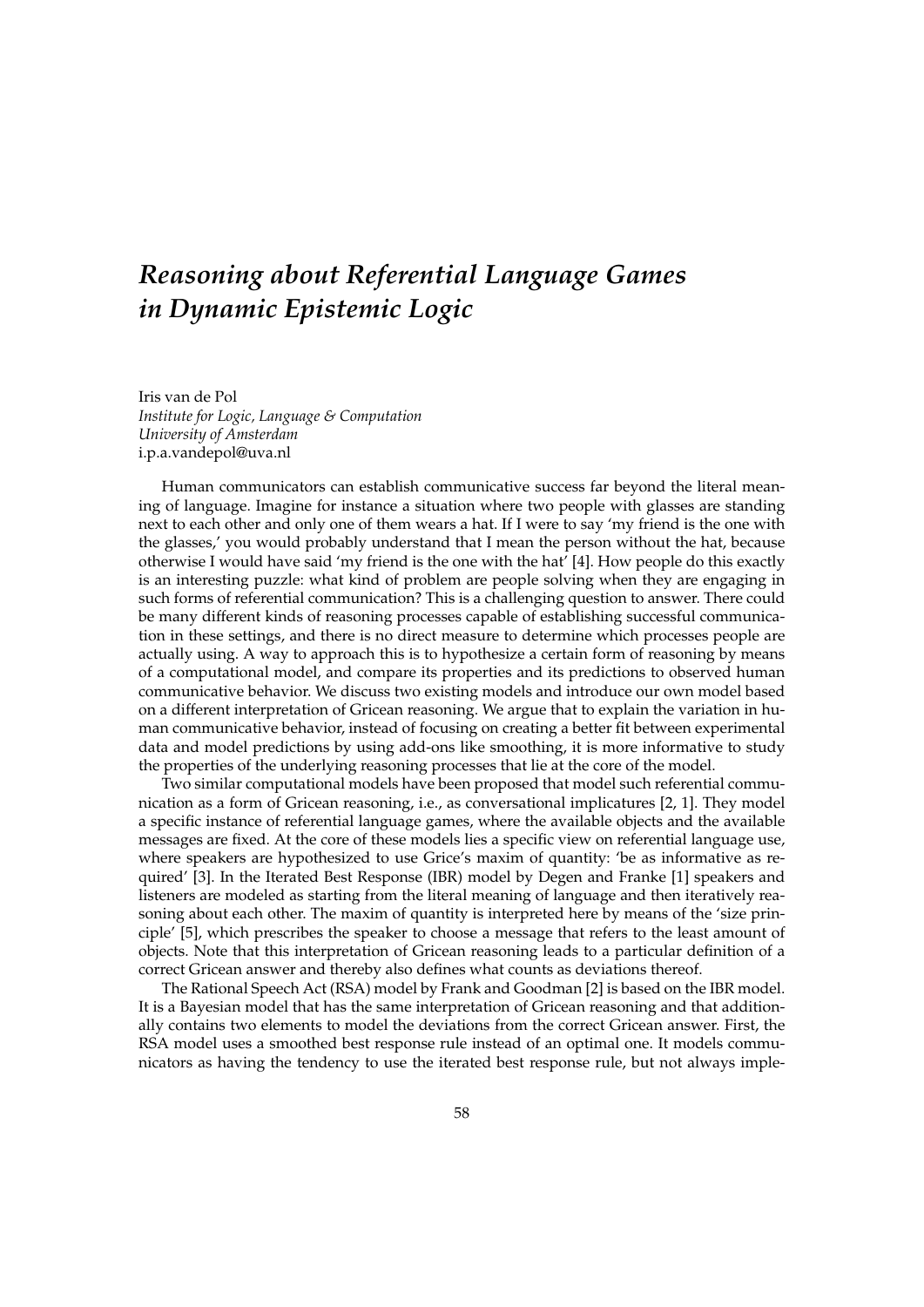menting this perfectly. Second, the RSA model uses prior probabilities over the available objects. We argue that, instead of modeling deviations by implementing a general assumption of bounded rationality (by means of a smoothed decision rule), it can be more informative to combounded rationality (by means or a sinoothed decision rule), it can be more miorinalive to com-<br>pare different reasoning processes in terms of what they classify as correct answers and how put different reasoning processes in terms of what any elassify as correct answers and now they categorize items as easy versus difficult.

We present a model that also interprets referential communication as a form of Gricean reasoning, where we use a different, more specific, interpretation of the maxim of quantity. The reasoning process that we model uses the notion of tell-tales. A message is a tell-tale for an objective to an object if it refers to that object uniquely. For instance, when looking at a red circle and two object in it felers to that object uniquely. For instance, when looking at a fed clicle and two green circles, the message 'red' is a tell-tale for the red circle. Our model is based on a reasoning process that prescribes that if you can use a tell-tale message to refer to an object, you should always use this tell-tale message. This principle is used, in an iterative manner, to give a ranking to all message-object pairs in a given context. When a speaker hears a particular message, they look at the message-object pairs for this message and choose the object that gives the highest logic model, where the worlds in an epistemic model, where the worlds in an epistemic model, where the worlds in an epistemic m ranking. We implement this model in dynamic epistemic logic, where the objects are the worlds ranking. We implement this model in dynamic epistemic logic, where the objects are the worlds in an epistemic model, the available messages are properties of those worlds, and the ranking of object-world pairs is done by an update rule based on the principle of strategically using tell-tales. tell-tales.



Figure 1: Example of a referential language game. The available messages are: Figure 1: Example of a referential language game. The available messages are: 'striped', 'dotted',<br>'green', 'blue', 'circle', 'triangle', and 'square ' 'green', 'blue', 'circle', 'triangle', and 'square.'

2 This interpretation of the maxim of quantity also leads to a classification of correct Gricean answers, which we compare to that of the IBR model. In Figure [1,](#page-32-2) when a listener hears the message 'circle', according to our reasoning schema the speaker is referring to the middle green circle, while according to the IBR model all circles are equally likely. Furthermore, we use the number of iterations that are needed in the ranking process of our model as a measure of the difficulty of an item, and compare this to a measure of difficulty derived from the IBR model. In Figure [1,](#page-32-2) the IBR model predicts that a sender needs to be of at least level three to pick out 'striped' as the best message to refer to the left-most circle, while according to the tell-tale method, two levels of iterated reasoning are already sufficient. Future work includes testing our predictions empirically, where we will investigate items for which our model and the IBR model identify different answers and different levels of difficulty.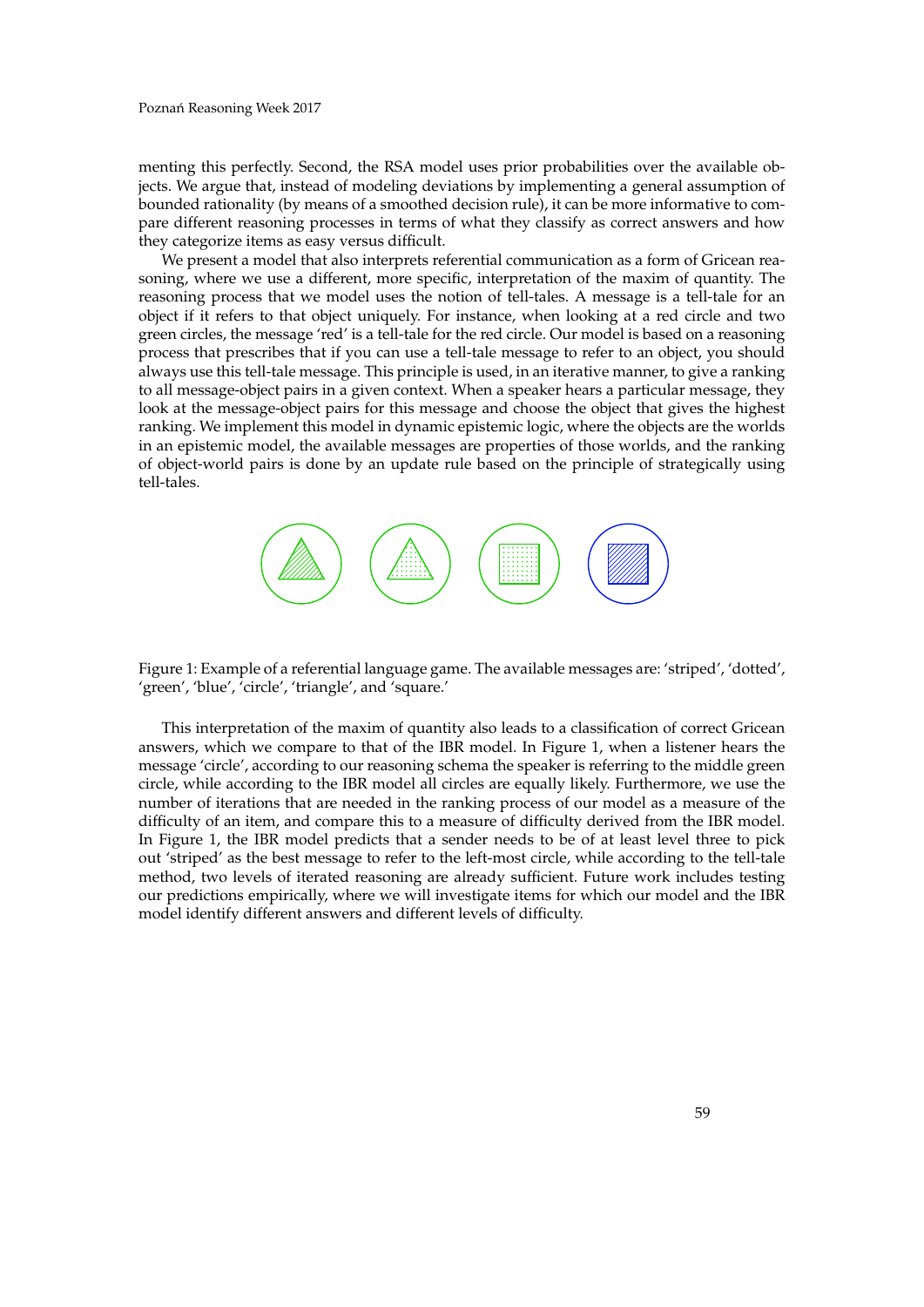### **Bibliography**

- <span id="page-61-2"></span>[1] Judith Degen and Michael Franke. Optimal reasoning about referential expressions. *Proceedings of SemDIAL*, 2012.
- <span id="page-61-1"></span>[2] Michael C. Frank and Noah D. Goodman. Predicting pragmatic reasoning in language games. *Science*, 336(6084):998–998, 2012.
- <span id="page-61-3"></span>[3] H. P. Grice. Logic and conversation. In P. Cole and J. L. Morgan, editors, *Syntax and Semantics: Volume 3: Speech Acts*, pages 41–58. New York: Academic Press, 1975.
- <span id="page-61-0"></span>[4] Alex Stiller, Noah D. Goodman, and Michael C. Frank. Ad-hoc scalar implicature in adults and children. 2011.
- <span id="page-61-4"></span>[5] Fei Xu and Joshua B. Tenenbaum. Word learning as Bayesian inference. *Psychological review*, 114(2):245, 2007.